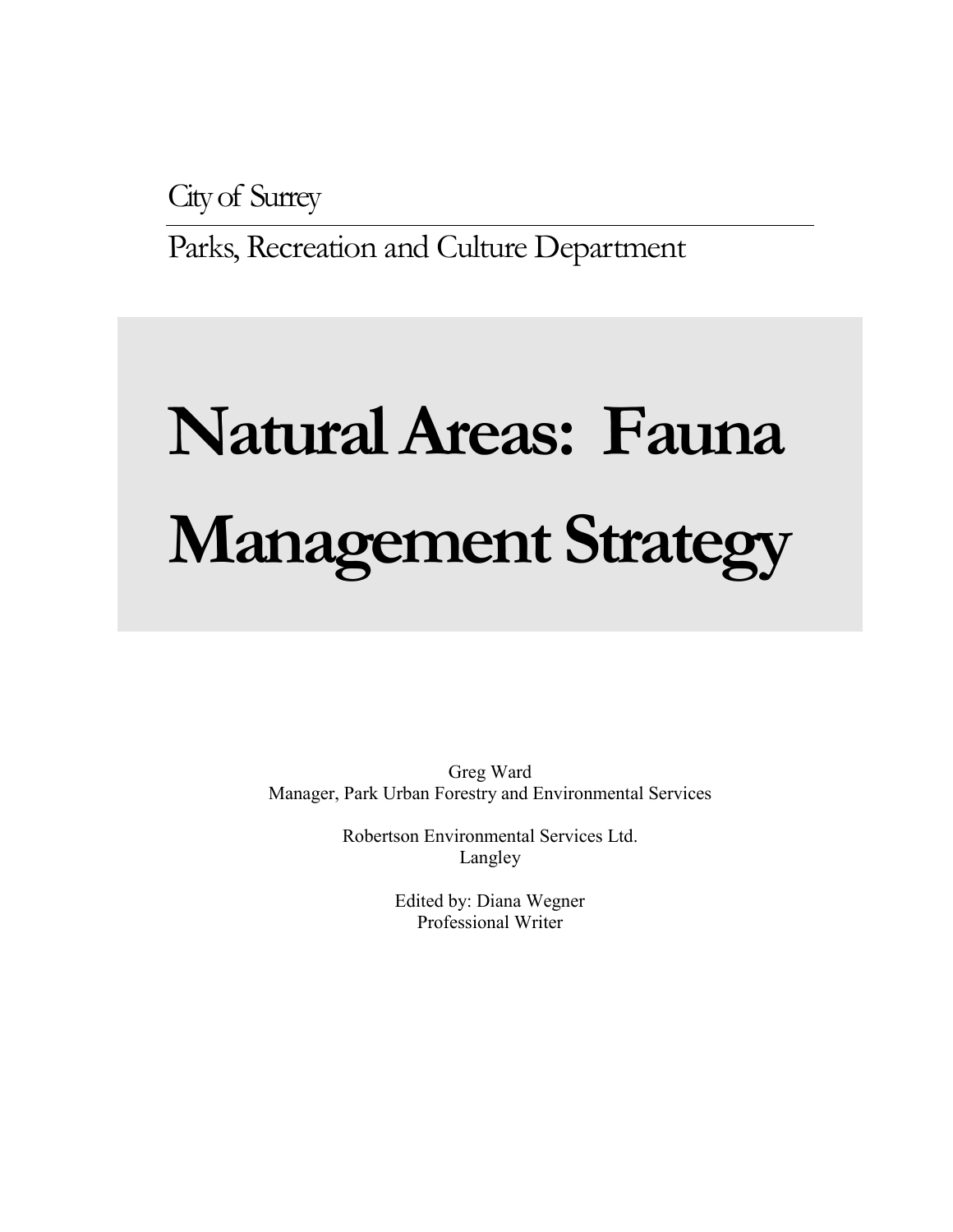# **Table of Contents**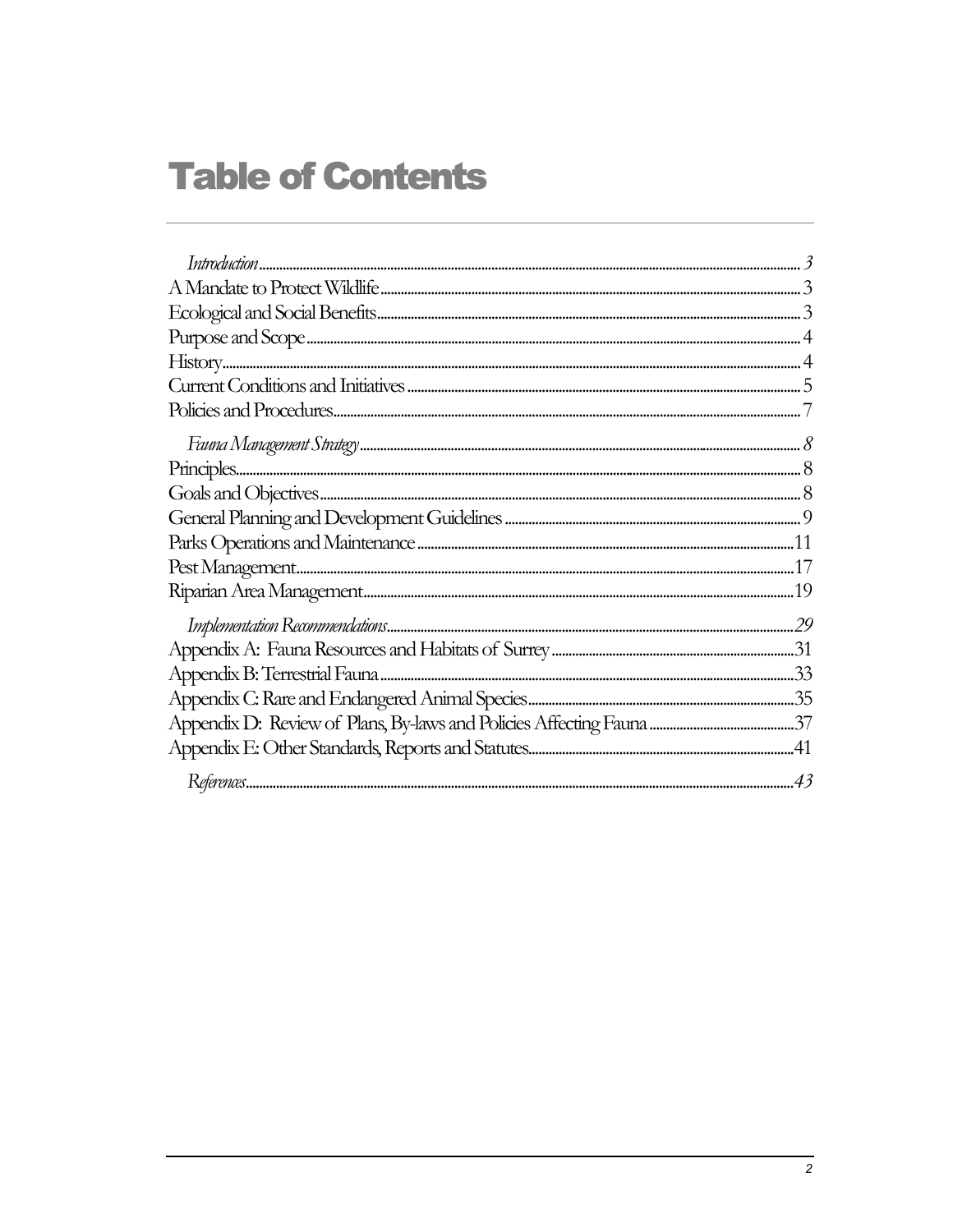# <span id="page-2-0"></span>Introduction

## **A Mandate to Protect Wildlife**

A tremendous variety of wildlife depend, in whole and in part, on Surrey's park natural areas for their existence. Wildlife habitat within the region, however, has been altered by human centered development and the precious interconnectivity of natural ecosystems fragmented to the point where many species are threatened, endangered and even eliminated. Wildlife habitat restoration and ecosystem sensitive natural area management is necessary in order to protect and rebuild the populations of wildlife that depend on the integrity of park natural areas for their survival and health.

The City has an important role to play in the protection and conservation of fauna resources and their habitats, primarily through its control over land use development, management practices in its parklands and this role and responsibility has not been explicitly articulated in other City documents. From large mammals to the wide range of insect species that populate park natural areas, the *Fauna Management Strategy* aims to address wildlife management practices in Surrey's parkland. Species diversity and viability are directly dependent on careful stewardship of these habitats and ecological functions as they exist in park natural areas. The City of Surrey Parks, Recreation and Culture Department should be a leader in this conservation process, however, with perhaps the exception of fish resources, relatively scant attention has been paid to the specific needs of wildlife.

Managing faunal resources is integrally tied to the management of the vegetation resource of natural areas. The Vegetation Management Strategy of the Natural Area Management Plan should be referred to in conjunction with this Strategy to fully appreciate their links and the interdependency of managing faunal resources along with the vegetation resource. There are a considerable number of co-dependent recommendations within each Strategy.

## **Ecological and Social Benefits**

The wildlife that makes their home in, or visits park natural areas of the City is an integral part of the community. It is hard to imagine the City without eagles, hawks, deer, raccoons, opossums, trout, salmon and the innumerable insects that are necessary for ecological health.

The following are some of the benefits wildlife provide.

- -Essential to ecosystem function
- -Educational opportunities
- -Important to agriculture and horticulture as pollinators and in pest control
- -Essential to maintaining populations of other species- food source, predation
- -Increased eco-tourism, economic prosperity and community value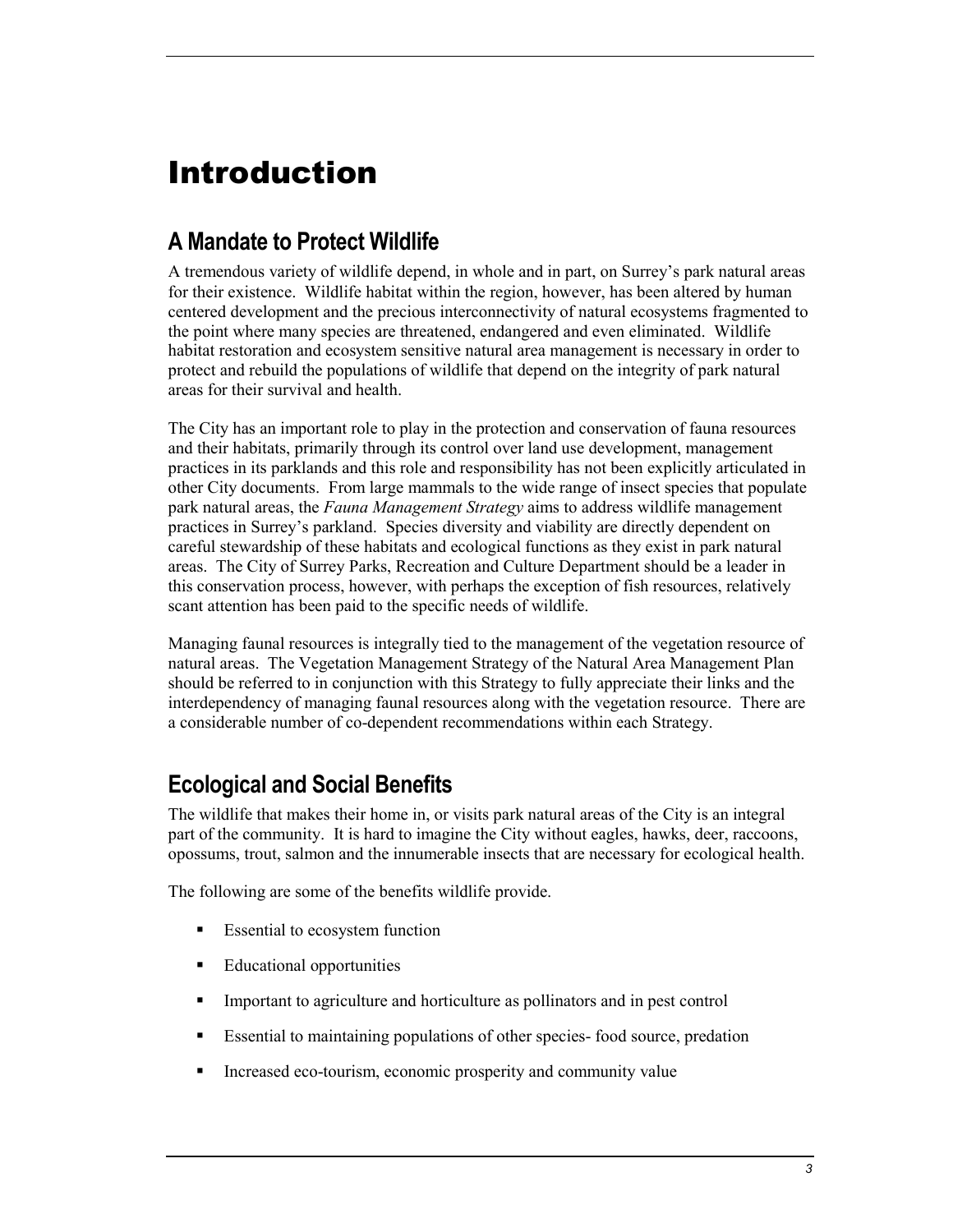<span id="page-3-0"></span>**Increases aesthetics through their visual and aural presence** 

## **Purpose and Scope**

Through its Parks, Recreation and Culture Department the City of Surrey has a key stewardship role to play in the conservation and management of local, regional and, in many cases, global faunal resources through sound management of its' natural area parklands. The purpose of this Strategic Plan is to provide overall direction to the Parks Division in the management of faunal resources that occur in Surrey parks. The Plan provides background and strategic direction as follows:

- -A history and assessment of current conditions and initiatives
- -Fauna management principles
- -High level goals and objectives
- - Specific recommendations concerning park planning, development, operations and maintenance and riparian, or streamside, area management.
- -Implementation recommendations.

## **History**

Prior to the arrival of humans, Surrey was dominated by temperate rainforests interspersed with areas of grasslands, wetlands and shorelines. Non-forested areas generally occurred in places that were too wet or too saline for trees to survive, or in areas where disturbances such as fire, wind or disease killed groups of trees, creating open meadows. Wildlife was relatively abundant.

Naturalists accompanying early explorers have provided a glimpse of the wildlife of the western Fraser Valley for the period before and during the early stages of the arrival of Europeans. For example, James Work, a member of the 1824 James McMillan expedition, recorded the occurrence of a herd of wapiti (elk) near the mouth of the Salmon River (Langley; cited by Leach, 1982). Settlers, who begin to arrive after the construction of Fort Langley, were attracted to the plentiful populations of fur-bearers. Barry Leach refers to the numerous beaver and mink which Sam Hall found after he built his cabin by the bank of the little Campbell River in 1845 (Leach, 1982). The literature tells us also that in the fall of 1858, John Lord and Charles Wilson explored up the Fraser River reporting California condor, turkey vulture, bear, deer, otter, mink, and the continuous cackling of geese and ducks.

As the area was settled and developed, most of these ecosystems were converted to other uses. Roads, railroads, utilities, subdivisions, industries, commercial areas and farms came to dominate the landscape. Over time, these changes have had a significant impact on wildlife in Surrey, both through the fragmentation of natural ecosystems and the introduction of invasive species. This fragmentation and subsequent loss of wildlife habitat have resulted in a serious, significant loss of biodiversity. Many species are now endangered or threatened and some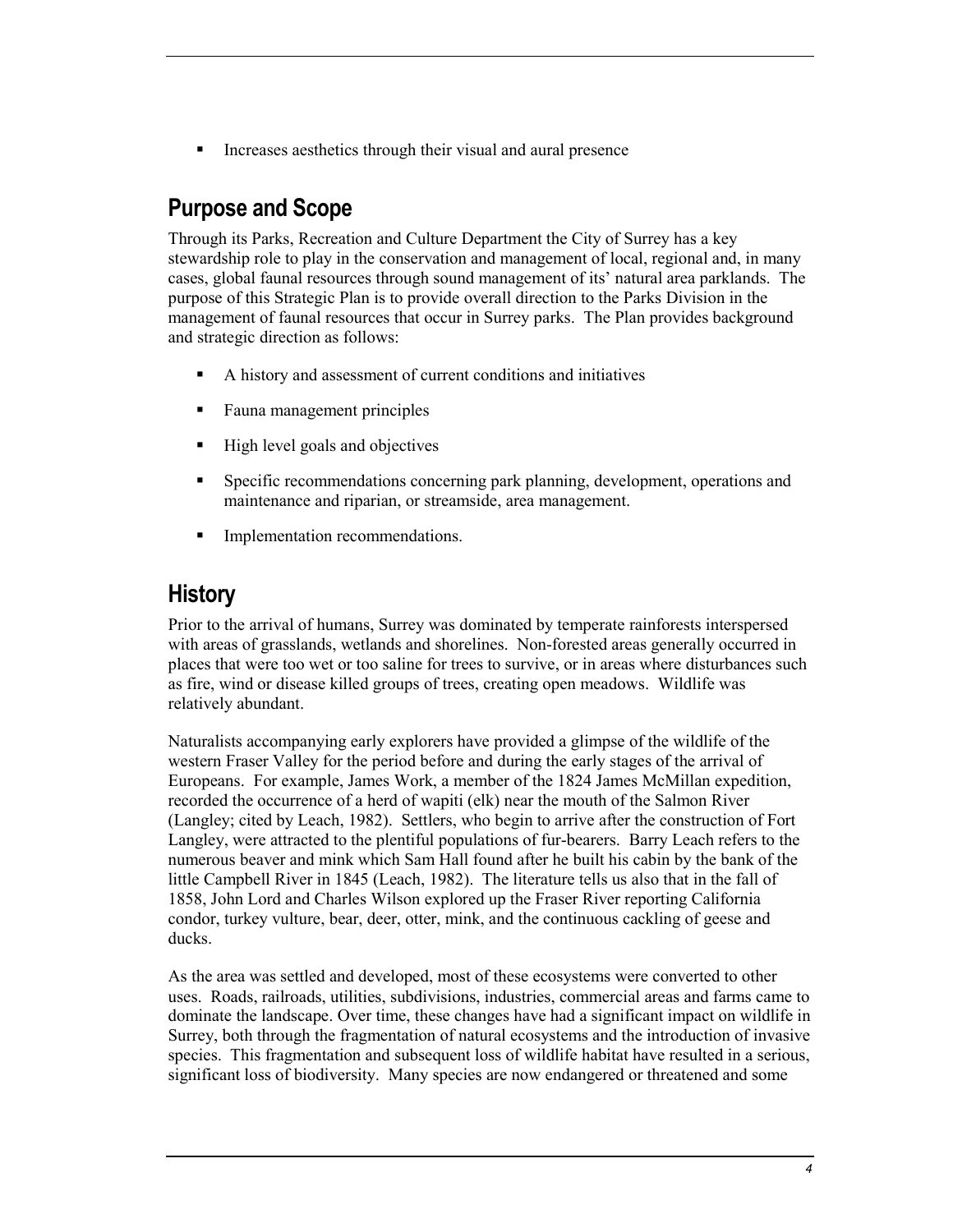<span id="page-4-0"></span>have already been eliminated (see Appendix C for a list of threatened and endangered species). To compound this degradation, new aggressive plant and animals species have been introduced into these areas, further displacing native animals and vegetation. Foreign animal species have had a significant impact on native animals, for they are often resilient and aggressive.

As the City has urbanized, the last vestiges of the wilderness that once were characteristic of Surrey's landscape are found primarily in the parkland that the City provides. Amongst the many residential subdivisions, commercial core areas and industrial parks, natural areas are sometimes being preserved as "nature preservation and linkage parks." Although approximately 60% of existing parkland is in a natural state, the native wildlife is still under considerable urban pressure.

## **Current Conditions and Initiatives**

The City of Surrey has set aside considerable tracts of natural areas as parks. Parks such as Green Timbers, Sunnyside Acres, and Blackie Spit are testimony to the willingness of the City to participate in protecting the ecological health of the region. As well, the City is actively reserving riparian areas as parks through development processes with the overall goal of protecting fish habitat.

For many species, park natural areas provide a protected haven- a refuge for carrying out all or part of their life functions. Park natural areas provide wildlife, or wildlife populations, with the following

- -Increased genetic diversity and species richness.
- - Habitats for rare, endangered or uncommon species: for fish and wildlife species (both resident and migratory), and especially species which require larger areas for lifecycle functions.
- -Travel corridors and resting places for migratory species.
- - Breeding and nesting areas for colonial species such as Great Blue Herons and various fish species.
- - Natural hydrological processes which provide the basis for groundwater recharge, constant stream flows which, in turn, then benefit wildlife.
- -Benchmark natural areas for comparison with disturbed areas.
- -Areas for research and study of wildlife resources
- -Areas for education and enjoyment of wildlife

Despite a commendable effort in preserving natural areas as parkland, two general changes have occurred to Surrey's natural area land base that have had a significant impact on wildlife in Surrey.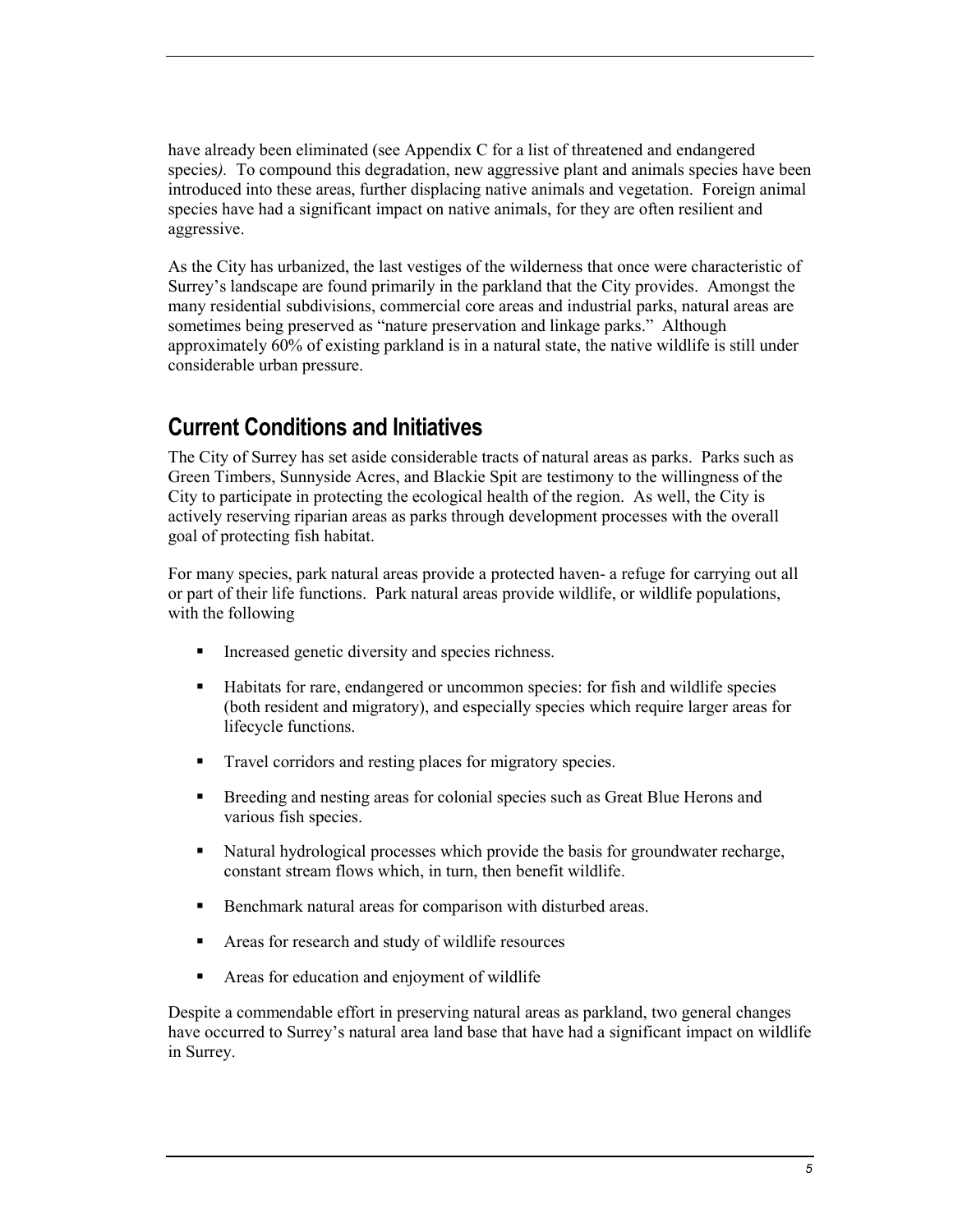## **Ecosystem Fragmentation**

The landscape has been broken up into a series of isolated islands of habitat within developed areas. This fragmentation reduces the ability of species to move between habitat areas or colonize available habitat. Fragmentation also increases edge effects, impacts ecological functions and makes ecosystems more susceptible to the introduction of invasive species (both flora and fauna). Even benign facilities such as park trails can lead to fragmentation. Remnants of these previous ecosystems still exist in the City's parklands and other protected areas, reminding us of our wildlife heritage and the vast expanse of wild lands which occur not far from the City.

Without connections and corridors to other habitat areas, many species would not continue to survive. Surrey's network of streams and riparian forest (many of which are dedicated parkland) provide these critical wildlife pathways. Wildlife corridors allow dispersal of individuals or species between habitats and may provide an opportunity for recolonization of habitat patches following disturbance or loss of small local populations.

## **Introduction of Invasive Species**

While not as dramatic as habitat fragmentation, invasive species can cause localized problems in natural areas. Invasive non-native plants can modify ecosystems through:

- - Suppression or local eradication of native plant species and their associated organisms.
- -Reduction in total native species diversity and numbers.
- -Modification of soil nutrients and pH.
- -Alteration of drainage patterns.
- -Declines in survival rates of native animals.

Such species include non-native plants and animals as well as some native species that rapidly colonize ecosystems because of their competitive or adaptive characteristics. Other non-native species include domestic and feral pets, such as cats, are known to impact on birds, small mammals, insects, snakes and lizards. Pet owners have also introduced fish, rabbits and turtles into the City's natural areas.

The role of park natural areas to help maintain a diversity of ecosystem types and for conserving wildlife habitat is becoming increasingly important, particularly in the face of continuing urbanization and fragmentation. These park areas represent some of the last remaining and relatively undisturbed natural areas within an ever-growing urban environment. This situation presents formidable challenges for park managers as they strive to meet demands for both active and passive recreational activities while maintaining important habitat features. These challenges exist both at the planning and at the operations levels.

Although the Parks Division has conducted a forest management program in the past, few park maintenance and operation program activities have been developed for the direct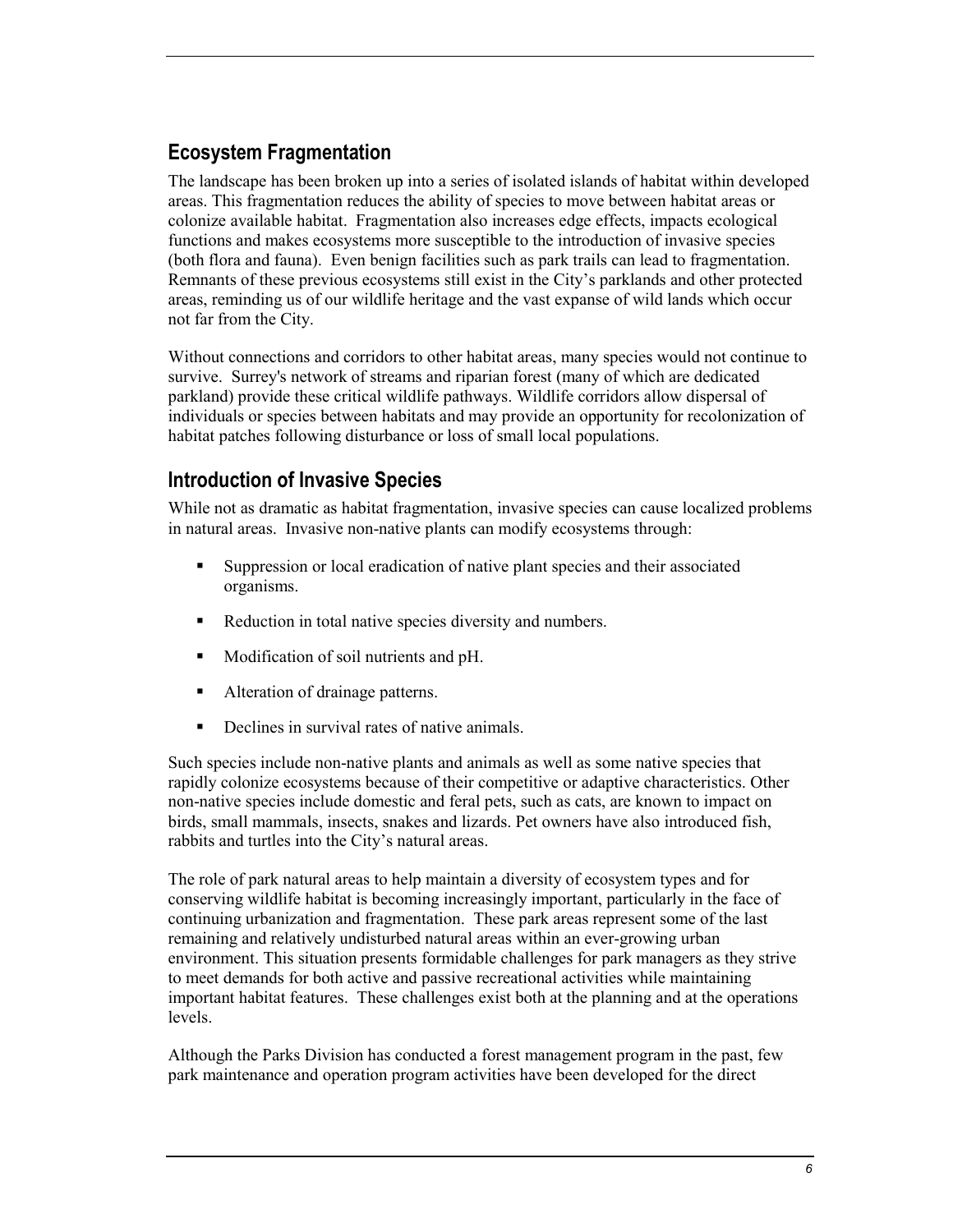<span id="page-6-0"></span>purpose of protecting and enhancing wildlife. Most park natural area management, to date, has been centered on the goal of ensuring safe human use with scant attention to the needs of wildlife. It is the intention of the Fauna Management Strategy to provide direction that will encourage a balanced approach to natural area management, ensuring human and wildlife needs are concurrently considered.

## **Policies and Procedures**

The City's plans, policies, by-laws, and management approaches provide, indirectly, general goals for addressing wildlife resources and habitats. However, there does not appear to be one set of overall goals and objectives, or set of policies, for explicitly directing the management and protection of wildlife resources and habitats within parks.

What is needed is a common vision and Parks, Recreation and Culture Commission policy framework for protecting and managing park natural areas, including the wildlife resources, that is well understood by Council, all City commissions and advisory committees, the general public and park employees. The vision and policy framework should be integrated among the various park management service delivery teams, from planning to field operations.

The following sections propose a *Fauna Management Strategy* to guide the Parks, Recreation and Culture Department in protecting and managing wildlife. This strategy is consistent with the policies of the *Official Community Plan*, and the *Parks and Recreation and Culture Master Plan*. The *Fauna Management Strategy* will be an integral information resource for the development of a policy framework for managing park natural areas.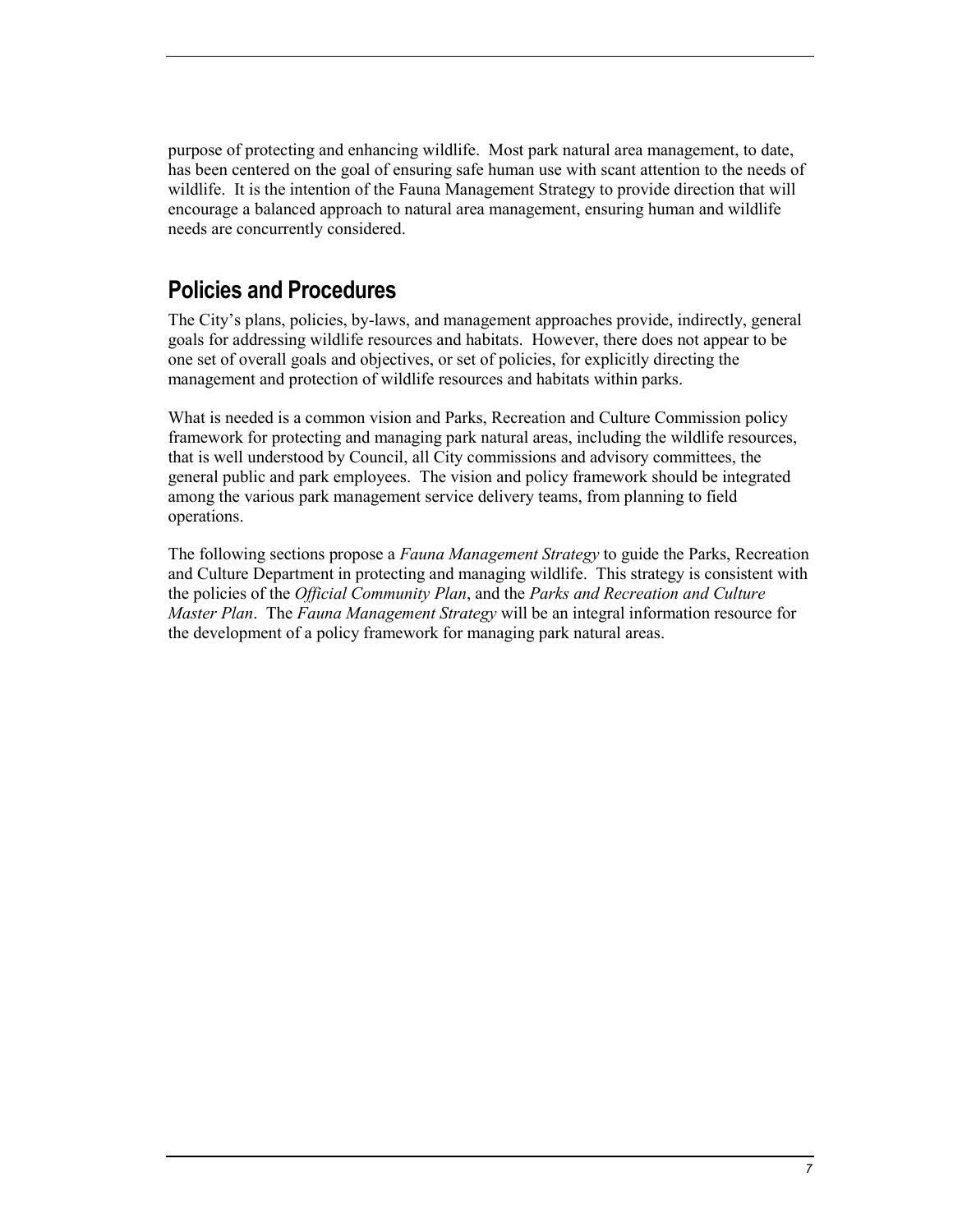# <span id="page-7-0"></span>Fauna Management Strategy

The key to any fauna management, both short- and long-term, is habitat provision and protection. The concepts and recommendations found within this *Strategy* are generally directed at protecting wildlife populations in park natural areas through ecosystem based management activities, while also meeting the general need to provide Surrey residents the opportunity to enjoy park natural areas and all their wonders. Through creative planning, sensitive development, diligent and integrated natural area park operation and maintenance, Surrey's faunal resources will prosper.

## **Principles**

The following principles provide direction and assistance for establishing fauna management goals and objectives, resolving management issues, developing a fauna management program, assisting with Parks Division resource allocation discussions, and developing Parks Division annual work plans for natural areas.

The informing principles of this Strategy are that:

- -Park natural areas provide valuable and integral habitats for fauna
- -Fragmentation of natural areas should be limited to encourage fauna populations
- - Recreational activities must be compatible with the site and must not unduly impact significant habitats and vegetation
- -Regulations designed to protect natural area parks should be developed and enforced
- - Fauna in natural areas constitute a valuable community, regional and global resource and need to be protected, preserved and enhanced
- -Fauna contribute significantly to biodiversity and environmental sustainability
- - Fauna contribute significantly to park experiences, and to the cultural and heritage values of the City

## **Goals and Objectives**

The overall goal in managing fauna is to protect, preserve and enhance the faunal resource through integrated resource planning and management.

The following general objectives assist in achieving the aforementioned goal:

> Acquire a wide range of faunal habitats that promote the principle of biodiversity and reduce habitat fragmentation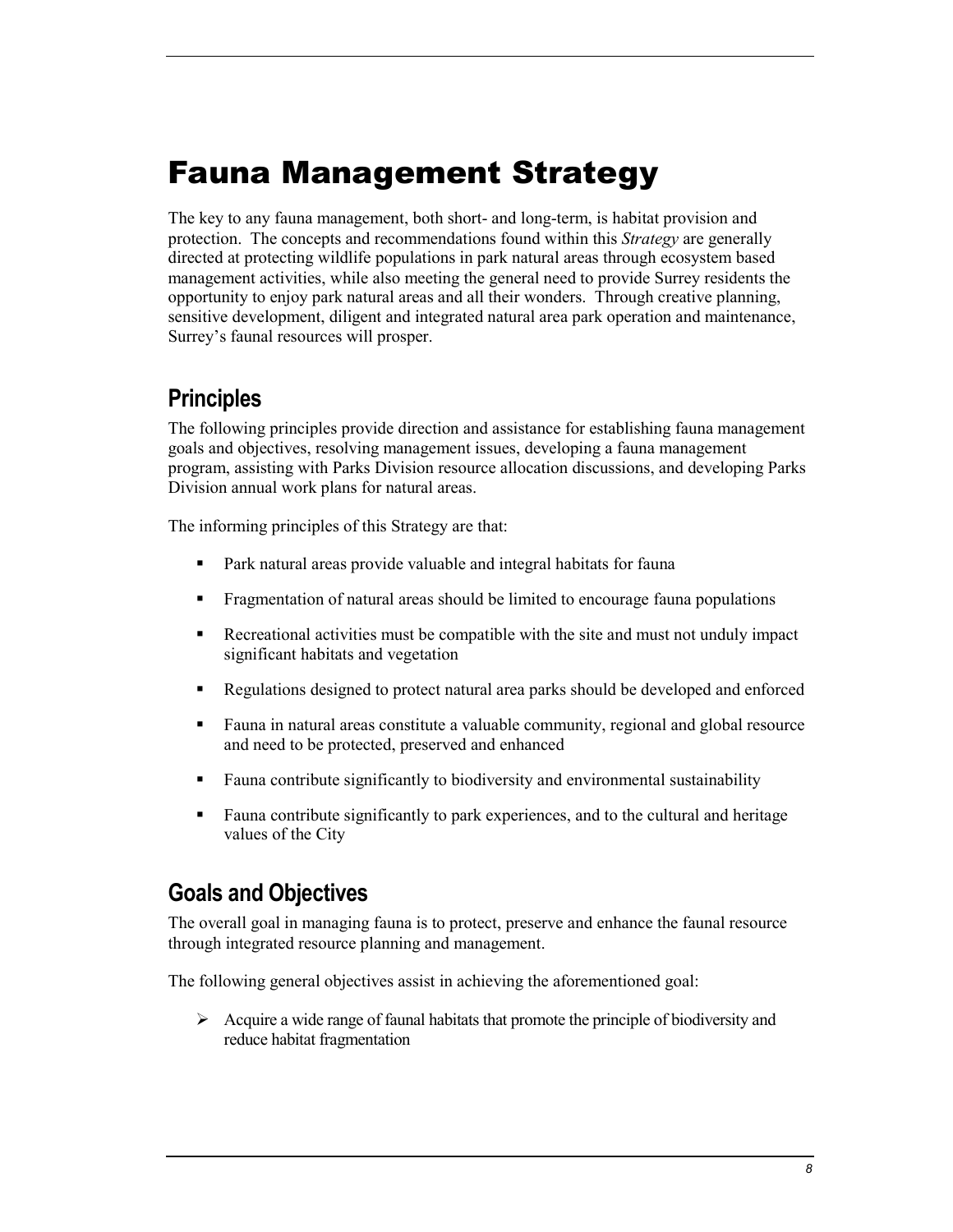- <span id="page-8-0"></span>> Identify and designate sensitive wildlife species and habitats to be protected; restrict access and recreation to these habitats
- > Utilize management techniques, such as wildlife tree creation, to provide for wildlife
- > Implement the principle of no net loss of habitat when planning for park natural area uses that may negatively impact sensitive wildlife habitat
- -Protect threatened and endangered species habitat
- > Implement wildlife refuges that limit, restrict or prohibit human access or use
- -Re-introduce extirpated species to appropriate habitat
- > Monitor wildlife populations
- > Integrate vegetation resource management plans with fauna requirements; develop conservation plans
- -Ensure all major park planning processes adequately identify wildlife habitat and resources
- > Allocate resources to undertake habitat restoration, rehabilitation and enhancement initiatives that protect, preserve and prosper wildlife populations
- > Undertake public education initiatives to develop an understanding of wildlife requirements

The aforementioned objectives are described more fully in the following sections and are recommended for implementation through general planning and development guidelines, operation and maintenance initiatives, and riparian area management recommendations.

## **General Planning and Development Guidelines**

## **Land Acquisition**

The City should generally acquire natural areas to provide for a range of habitats that promote the principle of biodiversity, reduce habitat fragmentation, and acquire habitats for species of conservation concern.

Habitat acquisition includes:

- -Upland coniferous and deciduous forested areas of at least 2 hectares (5 acres)
- - Areas that promote connectivity between contiguous ecosystems or between protected habitats (e.g., wildlife corridors)
- -Riparian areas adjacent to streams, lakes and wetlands
- -Marine habitats and wetlands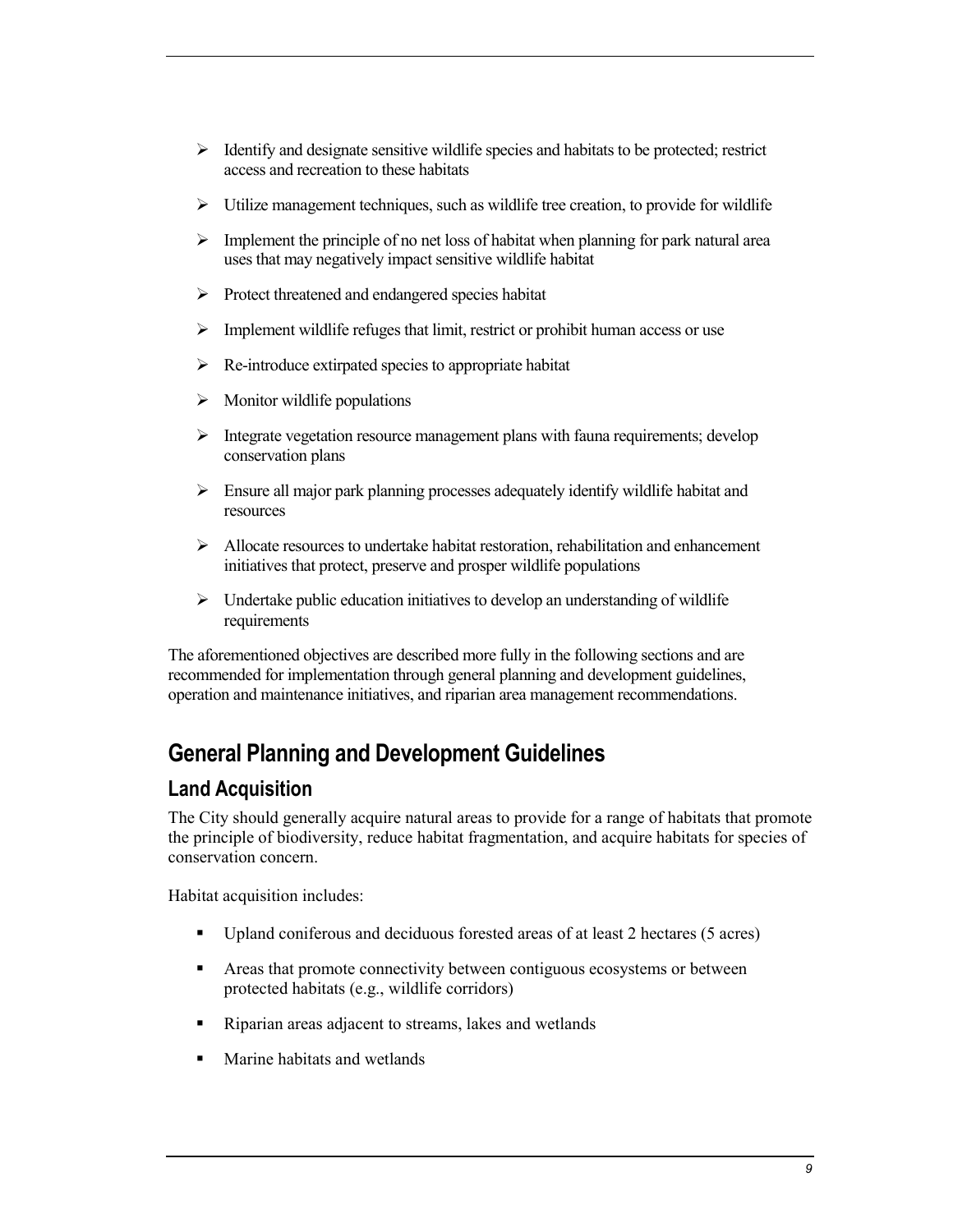- Old-field meadows
- -Seasonally flooded fields
- - Lands adjacent to existing parks that would increase the habitat size and protection for faunal resources

## **Park Planning**

Planning initiatives and activities should include the following wildlife sensitive objectives:

- -Consider the requirement to connect habitats and reduce habitat fragmentation
- - Adopt and implement the concept of wildlife reserves where human access is restricted or prohibited.
- - Ensure that all applicable park planning processes adequately identify and inventory faunal resources and habitat.
- - Ensure that park plans identify and designate sensitive habitat areas and that any planning decisions fully consider these areas in a manner that protects faunal resources from undue human disturbance.
- - Develop local wildlife habitat management plans for parks with a significant wildlife resource, based on biodiversity, the presence of species at risk, or species and/or species groups of conservation interest.
- - Avoid sensitive wildlife habitat areas when planning park uses that would unduly impact the wildlife.
- - Implement the principle of "no net loss" of habitat when planning for park uses that may negatively impact on sensitive wildlife habitat.
- - Delineate buffers around core habitats. Vegetated buffers can help bear the brunt of edge effects such as windthrow, invasive species colonization, and increased access.

## **Park Development**

Park development and construction activities can unnecessarily impact faunal resources if not carried according to reasonable standards and specifications. Often there is considerable opportunity for field staff to modify general park concept plans during park development to the benefit of wildlife.

- - Develop a set of environmental design guidelines that would then be built into construction standards and specifications. The guidelines would have a net effect of protecting and enhancing wildlife.
- - Consider the use of biofiltration swales and associated wetland development, rather than closed system drainage, to manage surface stormwater drainage.
- - Structures that reduce ecosystem impact by vertically separating trail users from sensitive habitats may be used to permit access and views into locations that would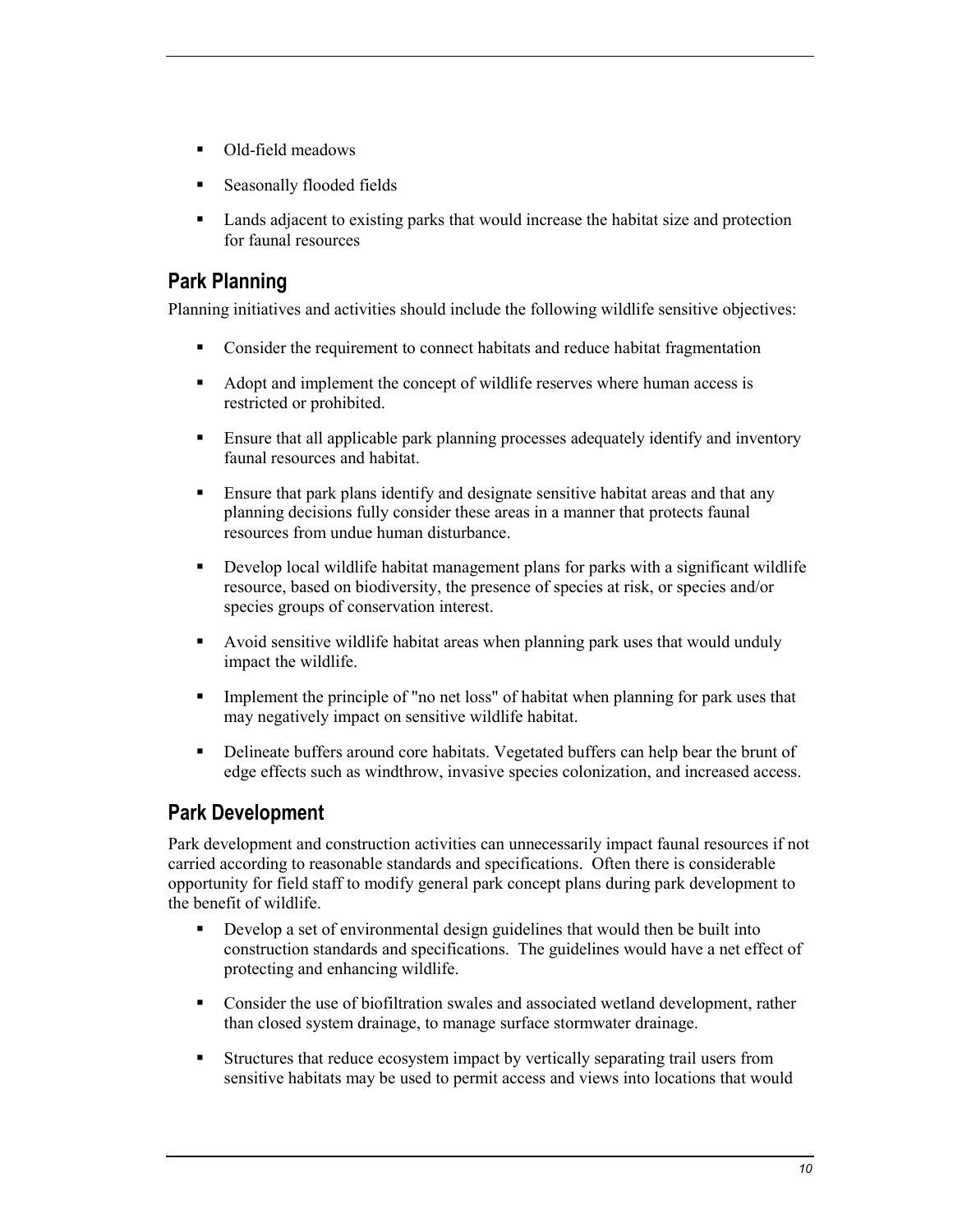<span id="page-10-0"></span>otherwise be closed to trail users. In addition, such structures provide well-defined trails and discourage trail wandering.

- - Footbridges and boardwalks are useful in areas where pedestrians must cross streams, side channels, groundwater seepage areas, or soils that are vulnerable to erosion or compaction; they also allow users to skirt or cross wetlands and other sensitive aquatic features.
- - Where off-trail wandering is likely to occur, or where even minimal off-trail wandering would be particularly harmful (such as near wetland areas), boardwalks should be designed with side railings to encourage users to stay on the defined trail.
- - Viewing platforms, particularly those that are elevated, allow park patrons to see into sensitive areas, thereby providing educational opportunities while limiting disturbance to sensitive habitats. Near wetlands and rivers, viewing platforms can be used to give park users the feeling of being out over the water while minimizing shoreline impacts. Footbridges, boardwalks and viewing platforms can all be designed to permit wheelchair access.
- - Boardwalks and viewing platforms located over sensitive habitats should be elevated a minimum of 1.0 metre to minimize shading of vegetation. Orienting these structures along north-south alignments also helps to reduce shading impacts by allowing different areas to be exposed to sunlight throughout the day.

## **Parks Operations and Maintenance**

#### *Recommended Park Operation and Maintenance Initiatives*

The following are suggested as initiatives and activities that the Parks Division could undertake in the operation of its natural area parks to enhance wildlife populations.

#### **1. Reduce ecological fragmentation**

There are significant opportunities for the Parks Division to reduce ecological fragmentation in its existing parks where 'islands' of natural area habitats are separated from each other. The solutions can be as simple as eliminating regular lawn mowing to replanting of areas in between natural area islands with native plant material. Past planning and development processes intentionally created islands of natural areas within parks without a complete understanding of the consequences to natural systems.

#### **2. Reintroduce extirpated species; enhance species at risk**

Introduction of species to a natural area is often a controversial activity, however, Surrey's large natural area parks could serve as excellent habitat for species that have been extirpated from the area or are at risk. Since many park natural areas are separated from other natural areas where extirpated species currently live, it is likely some wildlife species would be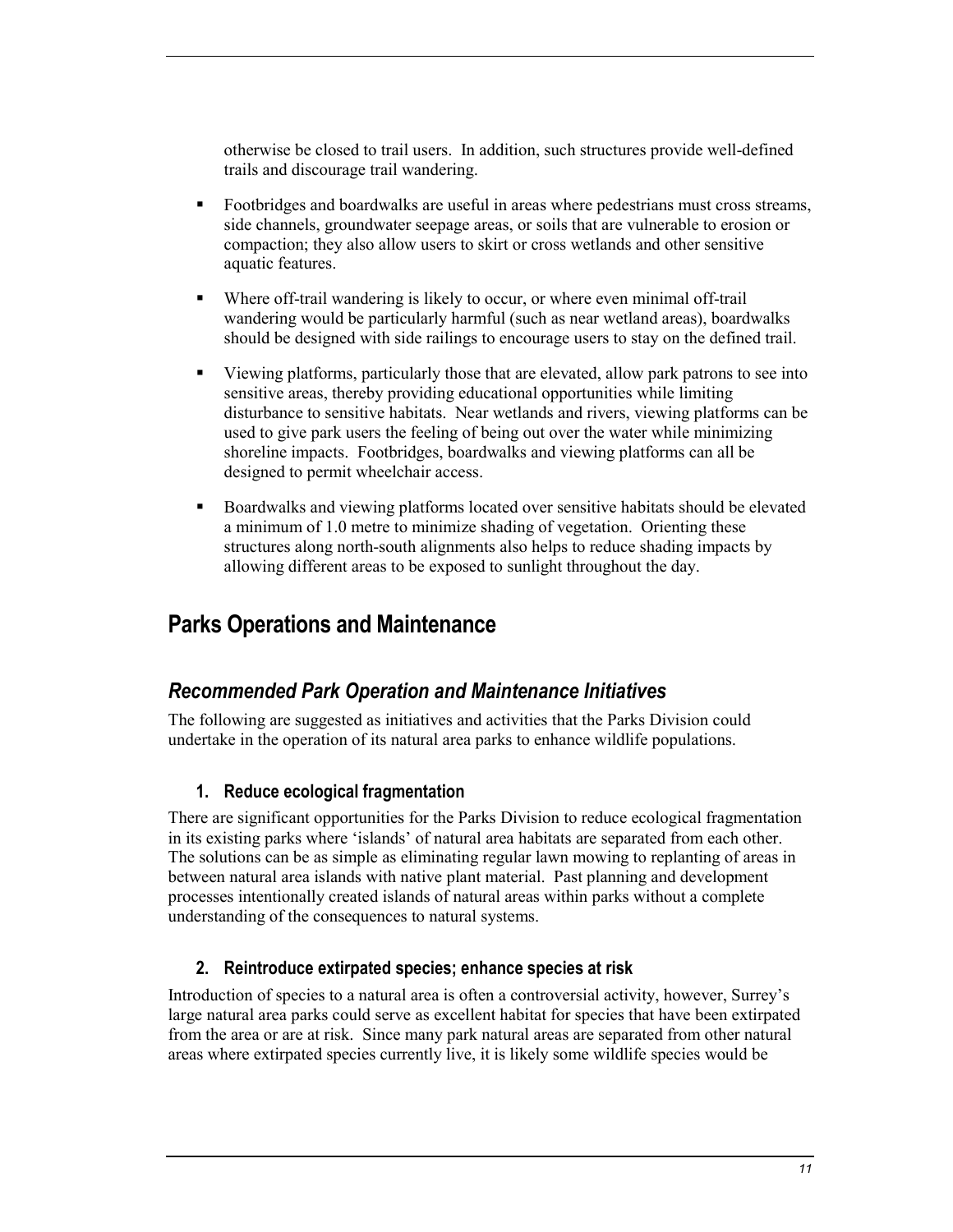unable to repopulate some park natural areas. Reintroduction of extirpated species may be a solution.

#### **3. Monitor presence of wildlife**

In order to make informed and sensitive decisions on natural area development or management, it will be necessary for decision makers to fully understand the impact to wildlife. One facet on the decision making process is to understand the presence, or absence, of wildlife in natural areas. This can be accomplished, in part, through monitoring of wildlife populations through such means as naturalistic observations or even live trapping.

#### **4. Inventory of natural areas**

A key recommendation to successful fauna management is to understand the existing inventory of natural area lands and their potential in supporting fauna habitat. An inventory of natural area park land should be ecosystem based and detailed enough to promote the protection and conservation of faunal resources.

#### **5. Educate park patrons on the value of wildlife**

Parks are generally perceived to be for people and, although some parks should have 'wildlife reserves' that would restrict access by people in order to protect wildlife, there is a need to educate park patrons on the value of wildlife. Through signage, brochures, educational sessions the general public's awareness of, and sensitivity to, wildlife and their needs should be increased.

#### **6. Introduce wildlife protection policies and by-laws**

Currently the City relies primarily on senior government regulations and laws for wildlife protection within its City limits. Through by-laws and policies the City could take a more active regulatory role in wildlife management. With the exceptions of Urban Forest Park Policies, directed at the management of the City's three urban forest parks, the Parks, Recreation and Culture Commission Policy contains no reference to wildlife management at all. Commission wildlife management policy would do well to enshrine wildlife protection into the day-to-day operation of park natural areas and send a clear message that wildlife protection is an important direction for the Commission.

#### **7. Manage natural areas to enhance wildlife**

Past management activities for park natural areas has been directed almost entirely at meeting the needs of humans. Safety of park patrons has been in the forefront when managing vegetation, with the Parks Division implementing programs such as tree hazard mitigation and trail vegetation setback pruning. It is important to consider the needs of humans in the planning, development and operation of park natural areas, however, it is time for the City to also fully consider the needs of the faunal resources in conjunction with human interests. Programs that are directed at rehabilitating and enhancing natural areas through planting and caring for vegetation, for the sake of wildlife, is necessary for the City to live up to the responsibility of managing natural areas as local, regional, and global resources.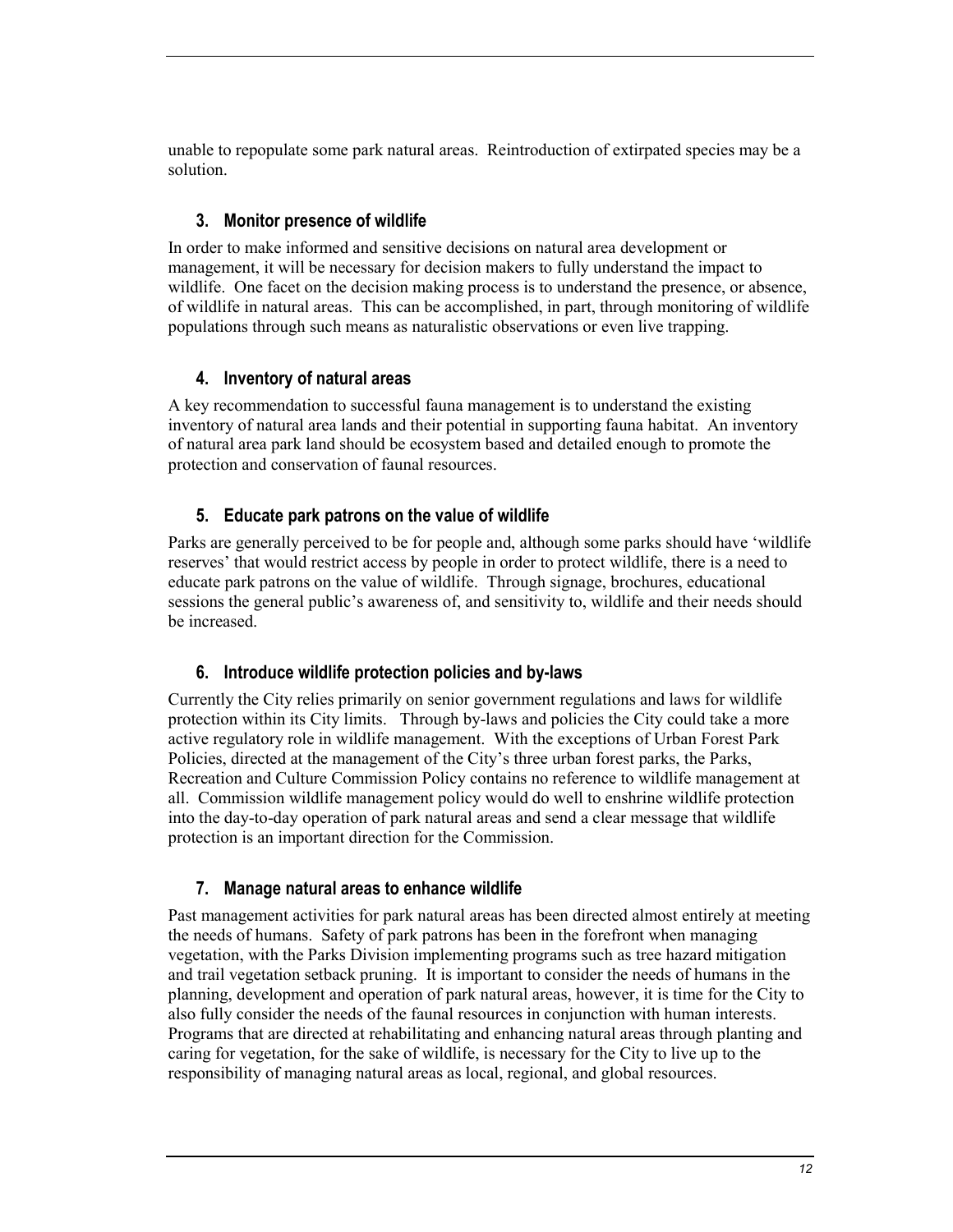## *Recommended Modifications to Current Park Maintenance Practices*

Park operation and maintenance practices have significant and direct impact on the health of fauna resources. Activities such as tree hazard abatement, vegetation mowing and pruning, trail maintenance and drainage management are some activities that can impact the wildlife of a natural area. Their implementation can be done sensitively to encourage wildlife populations.

#### **8. Hazard Tree Abatement**

The removal of hazard trees also has the unintended effect of removing wildlife habitat, since most hazard trees are potential wildlife trees. It is for this reason we have recommended that:

- - Park facilities should be placed in locations away from potentially hazardous trees, so that their wildlife functions do not have to be eliminated in the name of public safety.
- - Hazard trees provide habitat for a variety of cavity nesting wildlife and are a source of large woody debris, they should only be removed if they pose a safety risk.
- - Removal of the stumps and roots of hazard trees in riparian areas should be avoided to prevent soil disturbance.
- - Large woody debris resulting from hazard tree abatements should be left on site to enhance habitat for small mammals and other species.

For further information on wildlife and hazard trees refer to the Tree Hazard Management Strategy of the Natural Area Management Plan.

#### **9. Vegetation Management**

Vegetation management activities have a great potential to positively or negatively effect the health of the fauna resource. The recommendations found within the Vegetation Management Strategy of the Natural Area Management Plan, if implemented, sufficiently consider provisions for wildlife habitat creation and therefore do not bear mentioning here.

#### **10. Refuse Management**

- - Yard and garden wastes should be disposed of outside of sensitive areas, particularly riparian areas as they may release toxic contaminants (fertilizers, herbicides and pesticides), shade riparian vegetation, and can cause nutrient loading if introduced to watercourses.
- - If there is a concern that local residents are disposing of yard and garden waste in natural areas, possible solutions may include posting regulatory signage and erecting barriers that restrict access.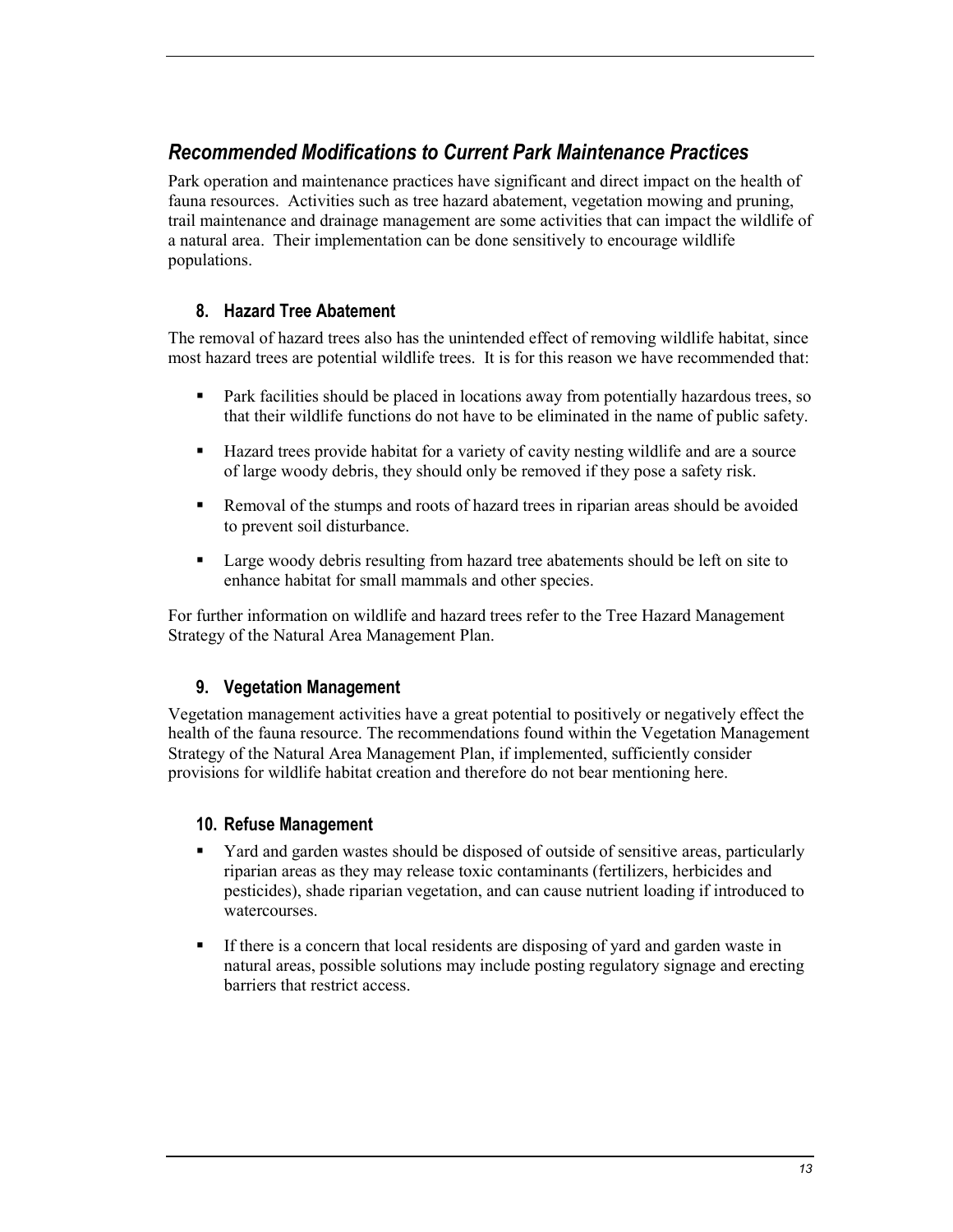#### **11. Trail Inspections and Maintenance**

- - Regular trail inspections and maintenance are necessary to ensure that trail use activities are not causing impacts to sensitive habitats or fauna. Trail closures may be necessary.
- - Trail repairs should not result in additional vegetation removal or impacts to sensitive areas.
- - Machine mowing of vegetation adjacent to trails zone should generally be avoided in place of selective pruning.
- - Where trail erosion has occurred in riparian areas, installation of drainage ditches, small cross-culverts, or boardwalks may be required. Recurring trail erosion may warrant the relocation of the trail. In riparian areas, trailside drainage ditches that require the removal of additional vegetation should be avoided.
- - Where trail width creep appears to be a problem, trail edges should be defined using wooden runners, logs, side railings, fences or other edging structures.
- - Trails may be closed seasonally to protect aquatic or wildlife habitats during sensitive periods. Trail closures may be accomplished by erecting temporary barriers and posting informational signage.

#### **12. General Maintenance**

- - Prevent power-washing runoff from entering directly into nearby natural areas, wash water should be directed to storm water management facilities that have sufficient capacity to handle the runoff.
- - Oiling gravel roads and parking areas for dust control should be carried out in dry weather to prevent oil from entering watercourses in surface runoff.
- - Dredging of wet ponds that provide habitat for waterfowl, frogs, salamanders and other aquatic fauna should take place during the in-stream fisheries work window, from August 1 to September 15. Approvals from the Ministry of Environment, Land and Parks and Fisheries and Oceans Canada may be required.
- - Debris removal from wet ponds that provide habitat for aquatic fauna should be undertaken with minimal disturbance to aquatic habitats.

## **Recreational Activities**

A number of recreational activities have the potential to impact wildlife, fish and other aquatic organisms—directly through disturbance to aquatic habitats or indirectly through impacts such as vegetation disturbance. While providing recreational access is an important function of many parks, some of the recreational activities normally associated with parks should be limited or restricted in sensitive areas. Many of the impacts related to these activities can be avoided through careful planning.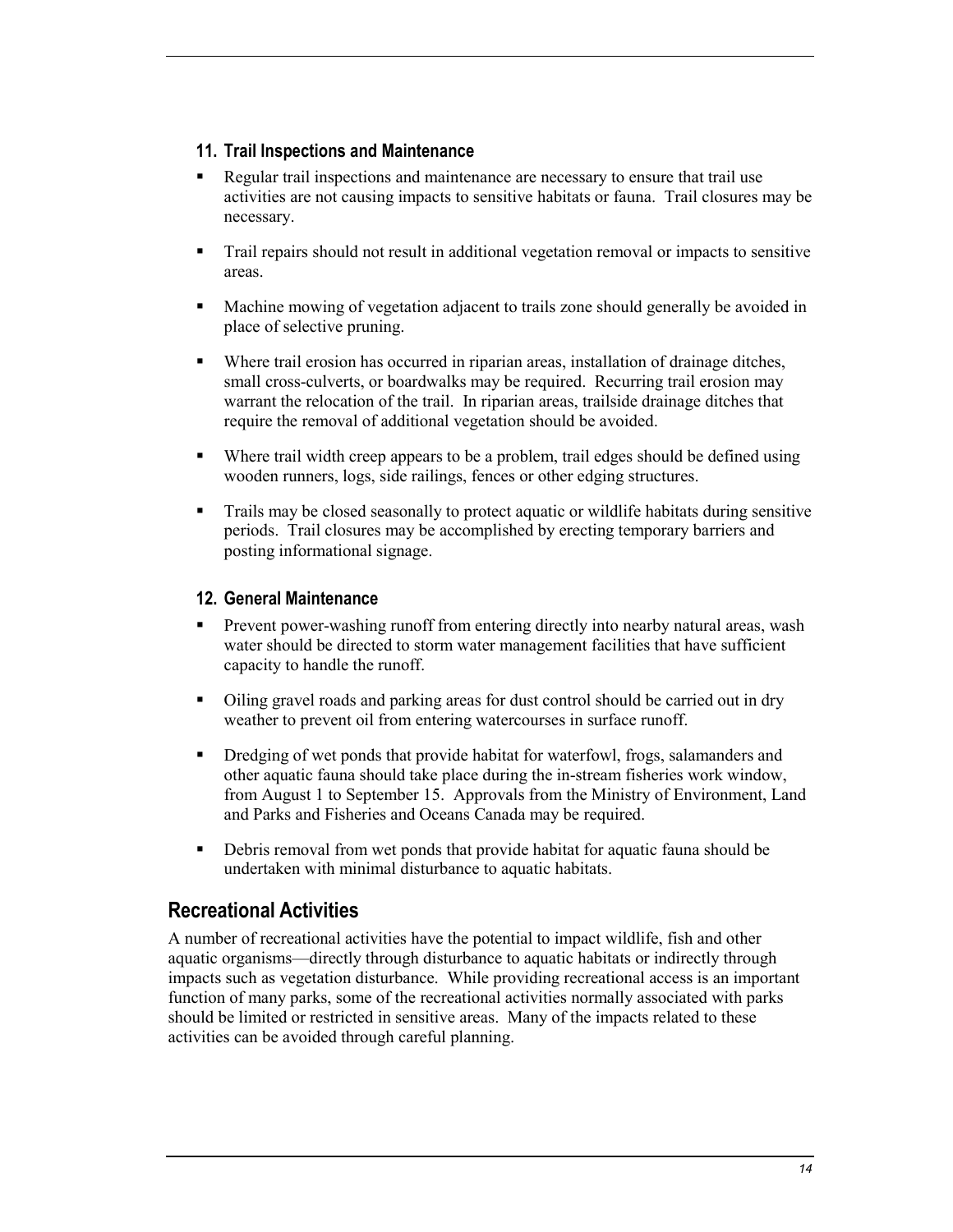## **Impacts from Hiking and Walking**

**Soil Compaction and Erosion**: Soil compaction on trails leads to a reduction in soil permeability, and thus greater runoff of unfiltered surface water into watercourses. Soil compaction also impacts nearby vegetation by compressing the root zone environment, which interferes primarily with the uptake of oxygen. The impacts of soil compaction along small trails located sufficiently far from the watercourse that allow surface runoff to be managed by riparian vegetation are generally not significant to aquatic habitats; however, increased runoff from larger trails, or from trails leading to watercourses, may have localized impacts.

Erosion of exposed soils on trail surfaces generates an increase in the amount of loose sediment available for transport to watercourses. Sediment reaching streams irritates the gills of fish, making it difficult for them to breathe, and it reduces their ability to forage for food items due to visibility impacts. As it settles, sediment can fill the spaces between gravels and cobbles in streambeds, impacting spawning habitat and the production of aquatic invertebrates on which fish and many other aquatic organisms prey.

Trail size and proximity to the watercourse will influence the level of impact.

**Trail Creep**: Trail creep is the process by which trails become wider through use. Trail creep can result in loss of wildlife habitat and riparian vegetation, which plays an essential role in protecting aquatic habitats. The removal of riparian vegetation can therefore have significant impacts.

Trail creep also exaggerates the problems of soil compaction and erosion. As a result, localized sedimentation of streams, ponds and wetlands may occur, as well as a reduction in the herb and shrub layer.

**Garbage**: Garbage brought into an area by hikers and walkers may affect water quality and/or stream flow; however, this is generally not a significant issue. To redress these impacts, the following activities are recommended:

- - Inspect trails regularly for evidence of erosion, and take steps to correct erosion problems.
- - Define trail edges using wooden runners or railings to discourage trail creep and thereby limit soil compaction adjacent to trails.
- - Locate trash bins at strategic locations throughout the park (such as trailheads and viewpoints), and post occasional "no littering" signs along trails.
- -Schedule regular trash pickup and periodically patrol trails for trash.

#### **Impacts from Domestic Pets, Horses and Mountain Bikes**

The recommendations in this section are general in nature, and do not reflect a thorough examination of these topics, such as the Greater Vancouver Regional District's current study of the dog off leash issue.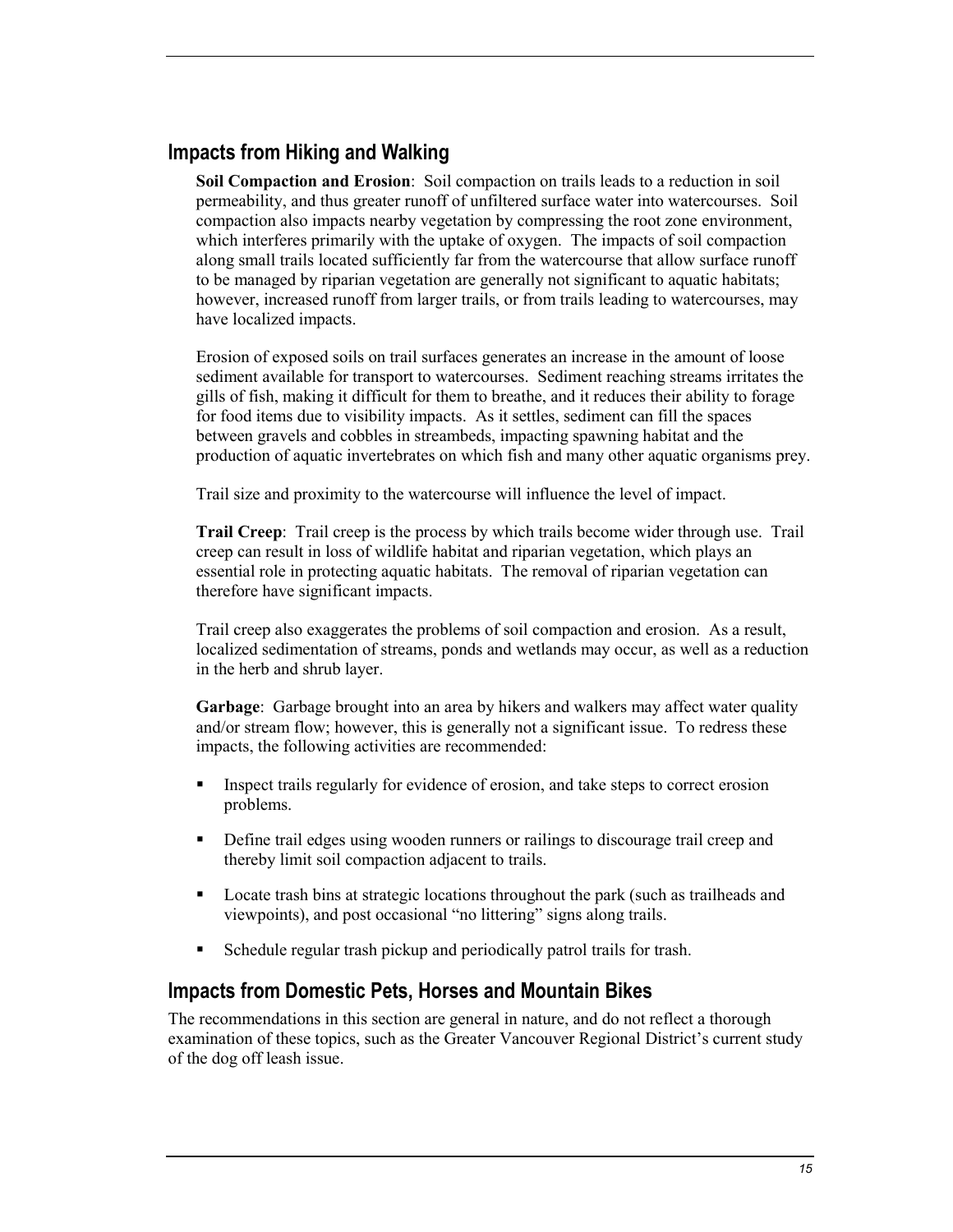The bottom line is that the unrestrained use of parks by cats, dogs, horses and mountain bikes has, and will continue to have, deleterious effects on certain park fauna. Impacts include bird mortality from domestic cats, wildlife disruption from free roaming dogs, and trail creation and habitat loss associated with biking. Increased levels of fecal coliform bacteria may also be expected to rise—this has a direct impact on aquatic fauna through water degradation. To redress these impacts, the following practices are recommended:

- - Educate the public on the impacts to wildlife associated with domestic cat preying on wildlife.
- - Require that dogs be leashed and that owners clean up after their animals. Designate less sensitive park areas for dog-off leash areas.
- Limit equestrian access to main trails, away from sensitive features.
- - Provide a source of drinking water for dogs and horses to reduce their need to access aquatic habitats.
- - Construct baffles or gated barriers to discourage mountain bikers from using trails in sensitive areas.
- - Where it is likely that park users will travel to the park by mountain bike or by horse, provide bike racks and hitching posts at entrances to areas that do not permit these modes of transportation.
- - Post trails regulations at strategic locations such as park entrances, trailheads and access barriers.

## **Development of Unsanctioned Trails by Park Users**

Unsanctioned trail development is not associated with any particular recreational activity. Convenience trails may be developed as pedestrians and other trail users grow familiar with the trail system and create shortcuts to other known trails; mountain bikers may be keen to explore and to test their skills; sport fishers may create access routes to favoured fishing locations. While new trails may arise for a variety of reasons, most convenience trails develop as a result of either poor trail planning that does not account for patterns of use or preferred patterns of use that are incompatible with park management objectives, such as sensitive area protection.

The development of new trails is generally accomplished through trampling, pruning or clearing vegetation. The development of additional trails also magnifies the problems of soil compaction and erosion in parks; moreover, trails beside watercourses increase the risk of physical disturbance to sensitive habitats such as spawning and rearing areas, and nesting habitats.

To prevent the development of convenience trails, the following guidelines for trail locations are recommended.

- Where trails skirt sensitive areas, erect barriers to prevent off-trail wandering and the development of new trails into sensitive areas. Explanatory signs may be useful.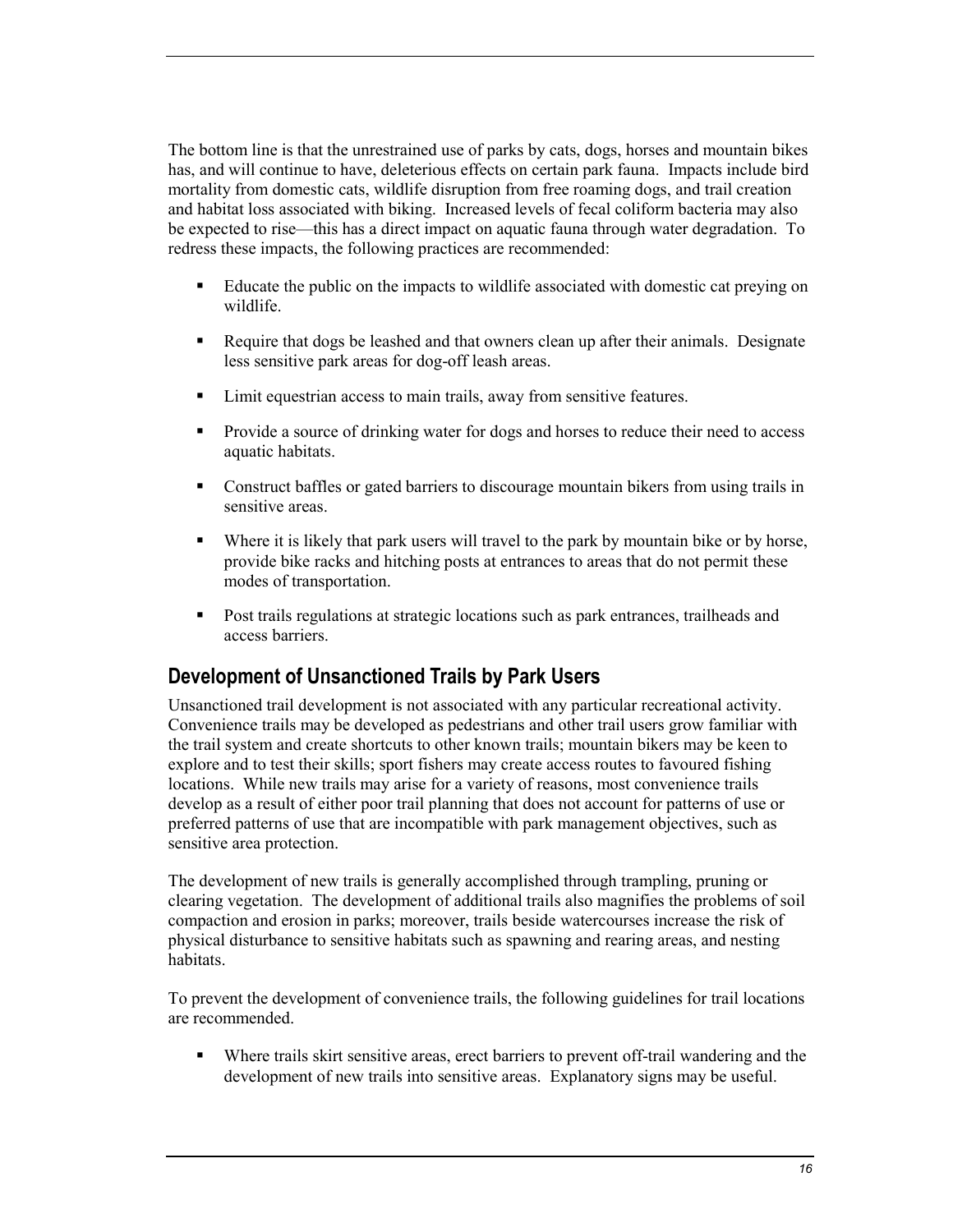- <span id="page-16-0"></span>- Post signs at trail staging areas and along the trails to educate park users about the impacts of unsanctioned trail developments (such as stream bank erosion and disturbance to ground-nesting birds).
- - Assess unsanctioned for trails their impacts to sensitive aquatic habitats. If the impacts are low, the new trail may be adopted into the park's trail system if so desired; otherwise, portions of the new trail should be re-routed around sensitive features, or the trail should be decommissioned.
- - Decommission trails, through replanting, erecting barriers, posting informational signage, or ceasing maintenance activities.

## **Pest Management**

Park departments are regularly contacted about animals considered dangerous, destructive or merely annoying to park users or neighbouring property owners.

## **Species Which Pose a Threat to People**

Within City of Surrey's parks, black bear and cougar are the species that most logically fall into this category. The strategy practiced by most municipalities is to post the sighting at the park information kiosk, and contact the Conservation Officer from the Ministry of Environment, Lands, and Parks. The latter action frequently leads to the animal being shot or removed. This is not an ideal situation if a parks department wishes to conserve its wildlife legacy; however, park safety is an expectation of the general public whose support is key to the proper functioning of the parks department.

To ensure safety from such animals the following guidelines are recommended:

- - Reports of dangerous wild animals (e.g. black bears, cougar) in the City's parks should be dealt with by posting the information at the park in question and by notifying the Conservation Officer, from the Ministry of Environment, Lands, and Parks.
- - The City should inform MELP that while public safety is the highest priority, it is the City's preference to ascertain if the animal appears to be a possible threat, and if so to relocate the animal if that can be done humanely.
- - The decision on how to deal with the animal will be based on determining if it is persisting in the park, or moving on. If it is the former, the animal should be removed, and an assessment made to determine if there are facilities in the park attractive to animals. If this is affirmative, these facilities should be removed or redesigned.

## **Species Which Pose a Nuisance**

- Animals that present a nuisance to the public, and do not unduly interfere with the functioning of the park or adjacent private property, should be left to coexist within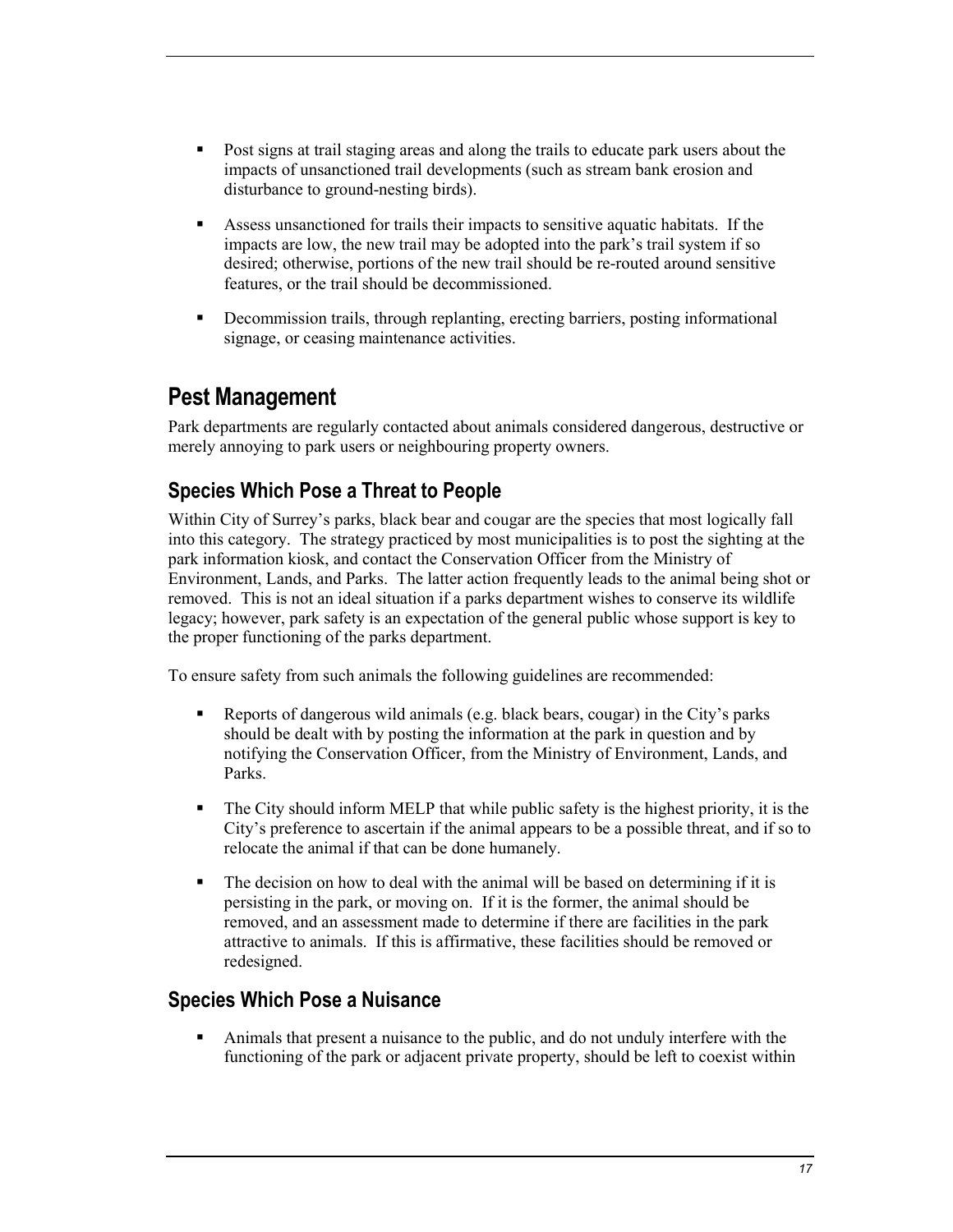the park. Ultimately, the determination of undue hardship may be determined through a claims process or even legal proceedings.

## **Alien Invasive Species Which Pose a Threat to Ecosystem Functioning**

Jurisdictions and governments the world over are dealing with the invasion of alien animal species more and more. Gypsy moth control programs in the lower mainland have been undertaken on many occasions either through phermone trapping or aerial spraying. The Canadian Food Inspection Agency of the Federal Government is the senior governmental agency responsible for regional invasive species control and will implement control programs in concert with local governments when it is determined the pest will have substantial impact to an area, either economic or environmental.

- - The City of Surrey should undertake to eradicate alien invasive species in concert with senior government leads.
- - The City of Surrey should undertake to eradicate alien invasive species, such as the American bullfrog, if it is determined the animal is interfering substantially with the ecological functioning of the natural area park
- - The City of Surrey should develop a priorized list of alien invasive species with the goal of undertaking control and eradication programs for those that pose the greatest threat to ecological functioning.

#### **Beaver Damage**

The American beaver is the primary species in this category. Its remarkable dam building efforts are accompanied by extensive tree cutting, and its impoundments can cause damage both within and outside of parks. While their populations in Surrey and Langley are believed to be close to saturation levels (Jack Evans, MELP, personal communication), there are actions that can be taken to avoid trapping beavers.

- - If beaver activity is causing, or threatening to cause damage to park resources or damage to properties neighbouring the park, the first step should be to monitor the situation, by estimating the number of beavers involved, and gauging their potential to do further damage.
- - Manual breaching of the dam is only recommended for the first visits. The speed of reconstruction will provide some indication of the seriousness of the problem.
- - If the problem persists, a water leveling device should be installed, following a design employed by DFO (Matt Foy). This should stabilize water levels, allow the beaver population to persist, but it is not necessarily a permanent solution.
- - Continued monitoring of beaver populations, particularly those whose activities may be damaging, is advisable.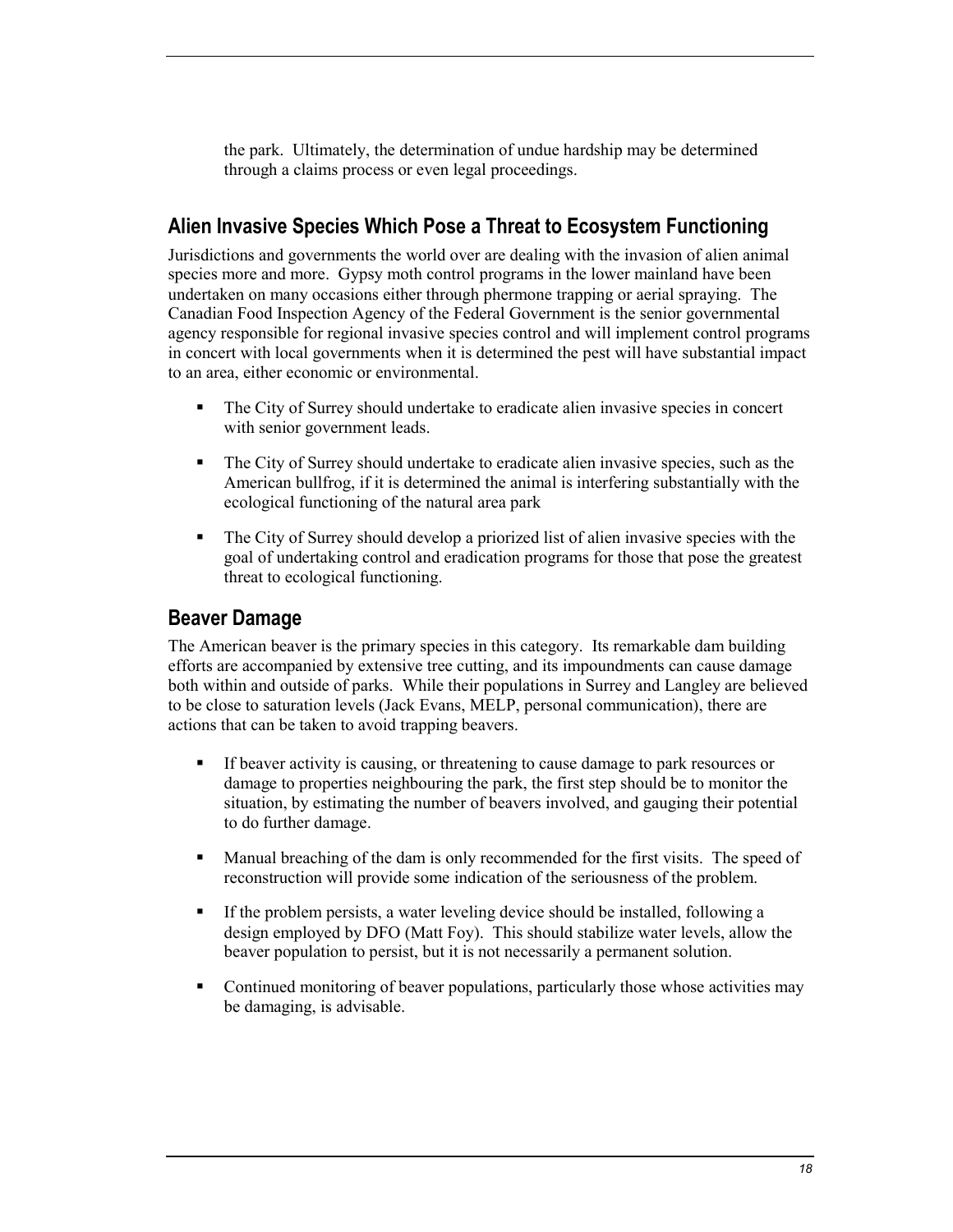## <span id="page-18-0"></span>**Biting and Stinging Species**

Wasps, hornets, yellow jackets, and various types of biting species range from being merely annoying, to being life threatening to a small proportion of people. Reports of wasp or hornet nests near trails and other public facilities represent a significant issue. At the same time, it should be recognized that these species are important insectivores and prey on certain smaller insects. Management strategies include the following:

- - Reports of concentrations of stinging insects (wasps, hornets, yellow jackets, bees) should be dealt with by a qualified pest control officer.
- - This officer should identify the source of the problem and based on its size, distance to public facilities, and thus public safety, make a decision whether the nest or other structure should be removed, and do so.
- - Biting flies, such as mosquitoes, should not require any active control, except under unusual circumstances.
- - To prepare for unusual conditions when biting fly concentrations become a public concern, a control program focused only on a specific problem, such as mosquito larvae, should be drawn up using biological control methods.

## **Riparian Area Management**

Riparian areas play a vital role in maintaining the health of aquatic systems and as such bear special mention within this Strategy.

General recommendations to ensure protection and enhancement of wildlife within riparian areas include the following:

## **Development Within Riparian Areas**

- - Locate roads, parking areas and major structures outside of riparian zones and floodplains.
- - Use semi-permeable driving surfaces to impermeable surfaces. Some semipermeable options include hard-crushed gravel, open concrete blocks, and semipermeable asphalt.
- - Use best management practices for storm water management, such as oil/water separators, drainage swales, and permeable pavements, to prevent untreated surface water originating from roads and parking areas from draining directly to watercourses.
- -Keep road widths and parking lot sizes to a minimum.

## **Trail Planning and Construction**

For trail planning, construction, and maintenance, see the *Access and Recreation Management Strategy*.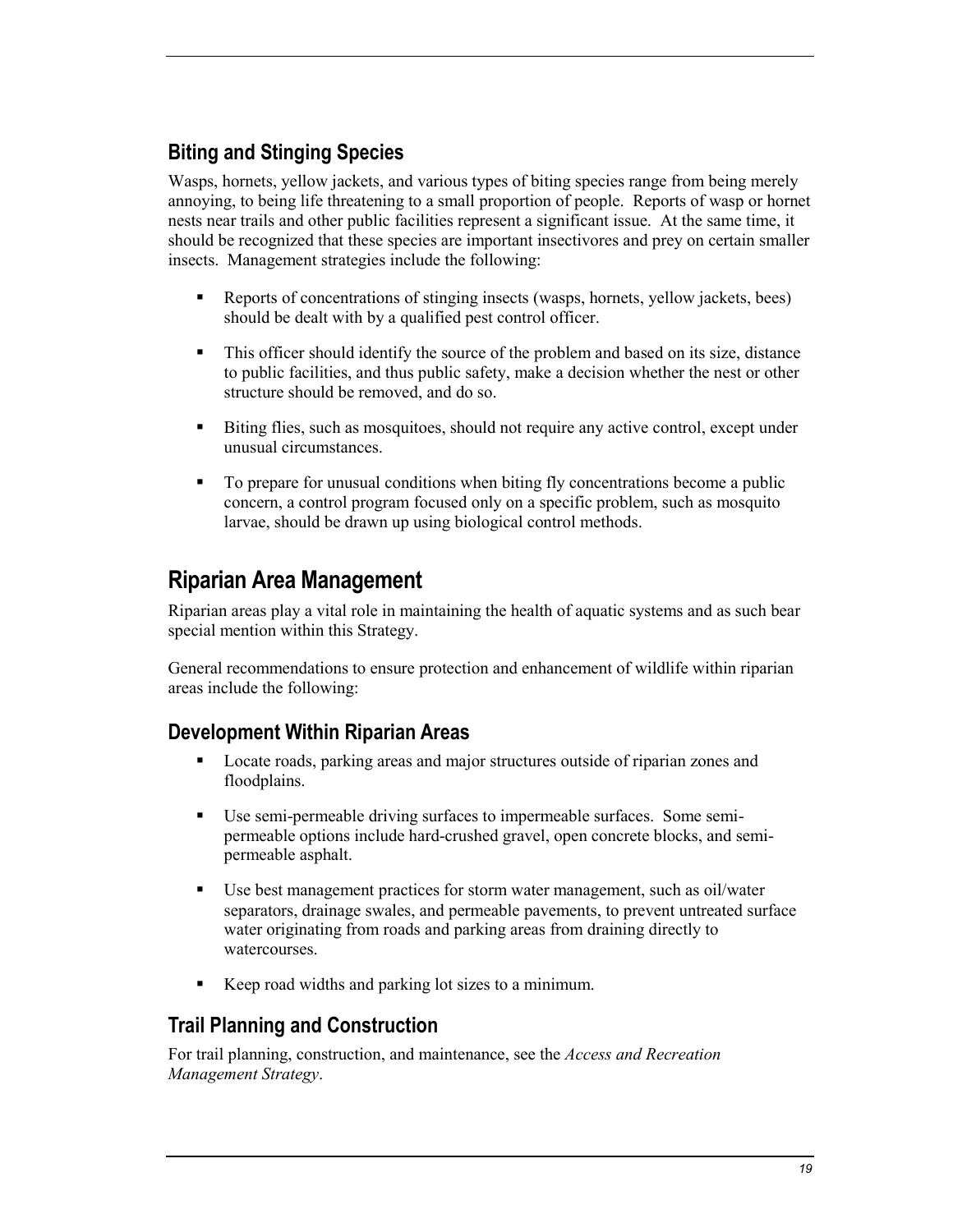- **•** Locate trails, trailheads and trail staging areas outside of sensitive riparian habitats, or areas frequented by sensitive wildlife.
- - Trails greater than 1.0 metre in width should be restricted from riparian areas. The majority of trails located within the riparian zone should be designed as limitedaccess foot trails for pedestrian use only.
- - Limit trail networks to one side of small streams to discourage the development of unsanctioned stream crossings in sensitive areas.
- - Plan riparian access trails with a purpose in mind. Such trails can be planned to lead to viewpoints, other points of interest, or crossing structures that permit access to additional trails. Trails that meander through sensitive habitats, the riparian zone, or that run parallel to the watercourse, encourage the development of new trails that provide shortcuts to other trails or access to stream banks and other sensitive areas.
- - Locate riparian access trails away from particularly sensitive features such as seasonally wet sites and areas with highly erodable soils.
- - To limit the impacts of surface runoff associated with trails, avoid orienting trails down hillsides leading to watercourses. Trails should generally follow the natural contours of the land.
- -Post park regulations and general information at trail staging areas.
- - Post additional signs for specific regulations (such as "no littering"or "no dogs allowed") at trail entrances.
- - Provide educational signage to explain regulations (such as "please keep dogs on leashes and stay on trails" along with information about ground-nesting birds that use the park.)
- - Bridges, boardwalks and viewing platforms should be constructed of materials that are not harmful to aquatic organisms.

## **Watercourse Crossings**

Where a road or trail must cross a watercourse, impacts may include habitat fragmentation, loss of habitat for fish, invertebrates and other aquatic organisms through the placement of bridge footings or culverts in the watercourse, as well as disturbance to wildlife in adjacent areas. Culverts impact a larger area than bridges and are more likely to form debris barriers, impacting hydrology as well as fish access to seasonally important habitats such as feeding and spawning areas. In addition, closed-bottom culverts may prohibit fish access by increasing the speed of stream flows and eliminating the slow-water resting spots that are a feature of natural streambeds. Culverts that are perched above the watercourse at their downstream end are not accessible to fish. The length and grade of the culvert may also limit fish passage. Closed culverts properly fitted with baffles improve fish access; however, open-bottom culverts, which maintain the natural streambed, are preferred.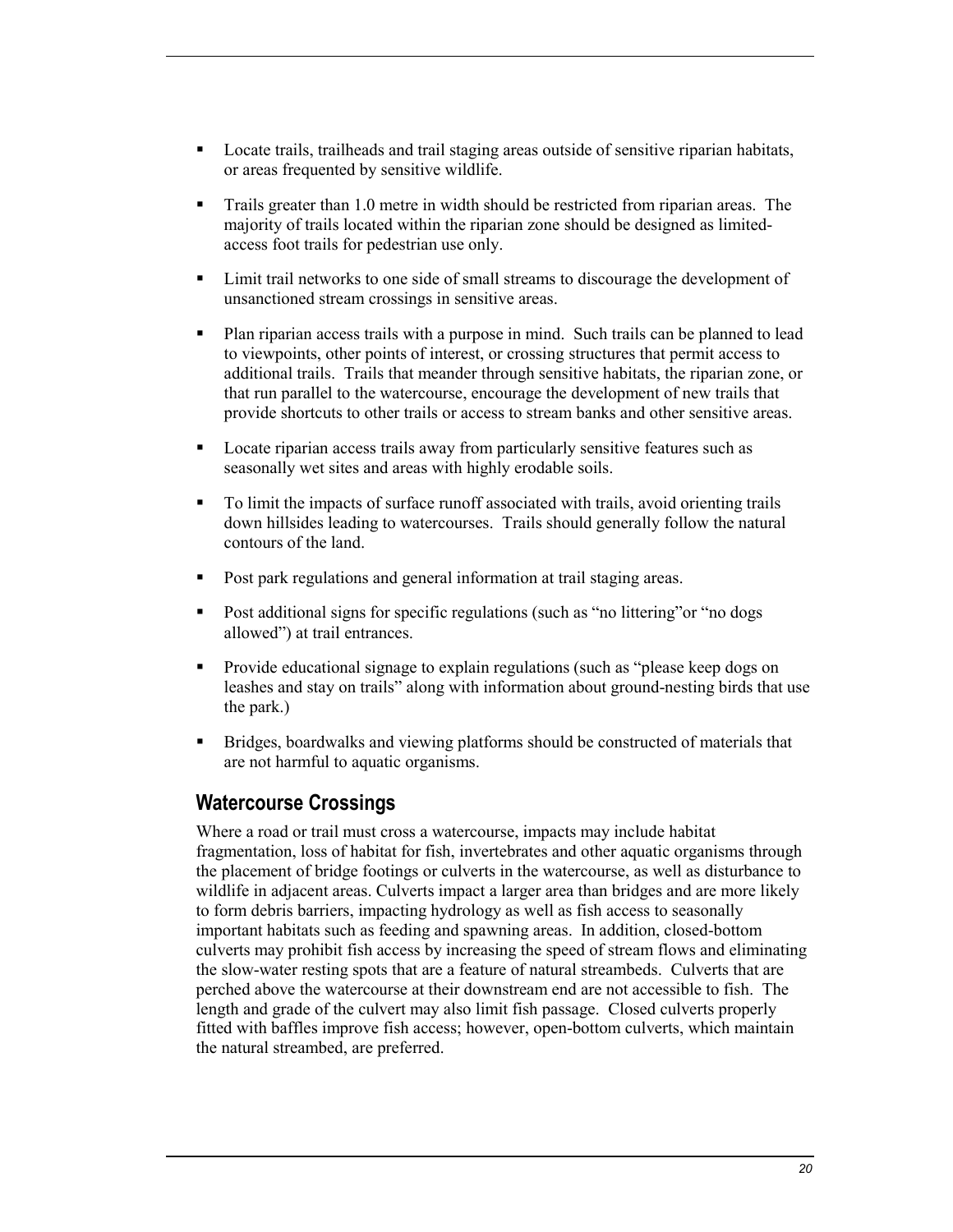In addition to habitat impacts, watercourse crossings provide a location for surface runoff to reach the watercourse without the benefit of riparian filtering. High contaminant levels may be associated with surface runoff, particularly in the case of road crossings. Specific guidelines are as follows:

- - Cross the watercourse and its floodplain at right angles to minimize the area of impact.
- - Clear span bridges are the preferred crossing structure, as they prevent the habitat and hydraulic impacts associated with the placement of footings and culverts in watercourses. Footings should be located outside of the watercourse and its floodplain. Compensation may be required if footings are located within the wetted perimeter of the watercourse.
- - Elevate bridges and excavate culverts sufficiently large enough to allow the passage of debris and high water. Seasonal fluctuations in water levels should be taken into consideration during planning.
- -Where bridges are not feasible, choose open-bottom culverts vs. closed culverts fitted with baffles, to allow natural streambed to be maintained. Avoid closed culverts that are not fitted with structures to assist fish access. Refer to, *Juvenile and Resident Salmonid Movement and Passage Through Culverts*, Kahler & Quinn, 1998, and *Land Development Guidelines for the Protection of Aquatic Habitat*, Chilibeck, 1992, for further recommendations on culvert selection and installation.
- - Where culverts are to be used rather than bridges, plan crossing locations to minimize culvert lengths and grades. Culvert grades of more than 3% and lengths more than 20 metres should be avoided as they may prohibit fish access.

## **Trail Crossings**

- - Where watercourse crossings cannot be avoided, provide formal crossing structures to prevent physical encroachment on the watercourse.
- - Extend side railings beyond crossing structures to discourage trespass to stream banks.
- - To limit the impacts of surface runoff, locate watercourse crossings in areas where bank slope on either side of the watercourse is minimal.
- - Plan trail networks on either side of the watercourse carefully to prevent the development of shortcuts crossing the stream. Parallel trails visible to each other from across a small watercourse should be avoided.

## **Additional User Facilities**

Additional user facilities at parks may include landscaped gardens, playing fields, picnic areas, wading and swimming pools, horseshoe pits, tennis courts, basketball courts, skateboard parks, bike racing courses, outdoor theatres, change rooms, and so on. Choices on location should follow these guidelines: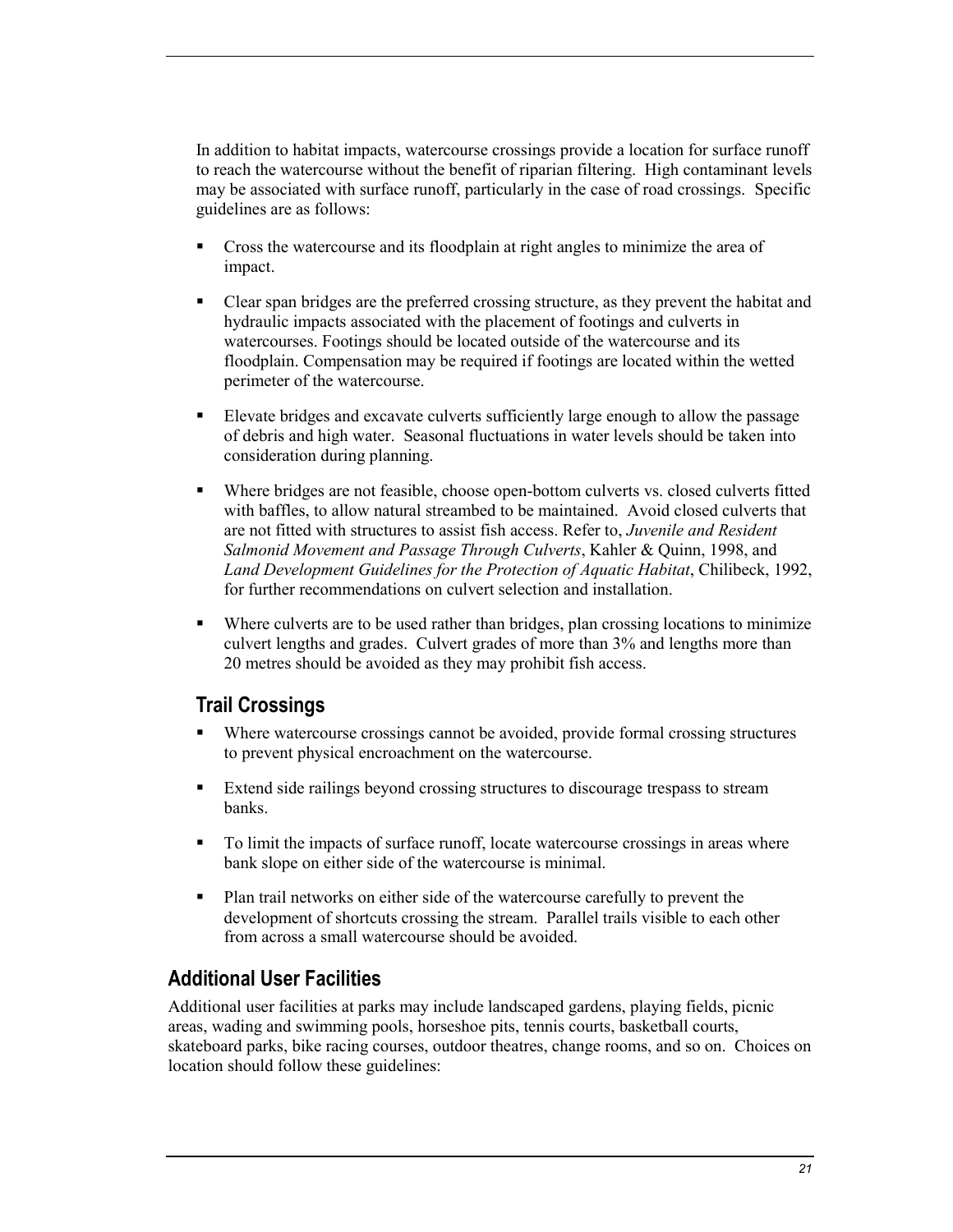- - Locate buildings, play areas and other user facilities outside of riparian areas to reduce impacts to sensitive habitats. This generally requires that facilities be located a minimum of 15 metres from the top of stream banks (Chilibeck, 1992). Avoid clearing riparian vegetation for the development of picnic areas and landscaped gardens.
- Use careful planning to locate access routes to user facilities outside of riparian areas.
- - Use best management practices for storm water management, such as rooftop gardens, drainage swales and detention ponds to help detain and manage storm water around buildings and hard playing surfaces.

## **Clearing Riparian Vegetation**

The development of most user facilities involves permanent vegetation removal. In riparian and other sensitive areas, native vegetation provides several aquatic and terrestrial habitat benefits, as described in Table 1; its loss can therefore have significant impacts. While areas subsequently planted with grass have some capacity to detain storm water and to absorb toxins and nutrients, they have limited ability to stabilize soils and do not provide important riparian functions such as water temperature regulation, protection from overhead predators, and contribution of large woody debris.

## **Impervious Surfaces**

Many user facilities have relatively impervious surfaces in comparison with vegetated soils and thus contribute to surface runoff. Water draining from buildings, hard playing surfaces and areas cleared of natural vegetation may overwhelm the storm water management capacity of riparian areas, thereby increasing stream flows and resulting in an increase in the delivery of sediment and other contaminants to watercourses.

| Regulates water temperature<br>Overhanging<br>Provides cover from predators<br>٠<br>Vegetation<br>Contributes to aquatic food chains through the addition of<br>$\blacksquare$<br>terrestrial invertebrates<br>Increases channel complexity, thereby providing a variety<br>п<br>of habitats that can be used by salmonids and other aquatic<br>organisms over different life stages<br>Contributes to food production by trapping nutrients and<br>٠<br><b>Large Woody Debris</b><br>providing habitat for aquatic invertebrates<br>Captures gravels and cobble important for salmonid<br>٠<br>spawning habitat |  |
|------------------------------------------------------------------------------------------------------------------------------------------------------------------------------------------------------------------------------------------------------------------------------------------------------------------------------------------------------------------------------------------------------------------------------------------------------------------------------------------------------------------------------------------------------------------------------------------------------------------|--|
|                                                                                                                                                                                                                                                                                                                                                                                                                                                                                                                                                                                                                  |  |
| Contributes to soil stability<br>٠<br>Provides cover from predators<br>п                                                                                                                                                                                                                                                                                                                                                                                                                                                                                                                                         |  |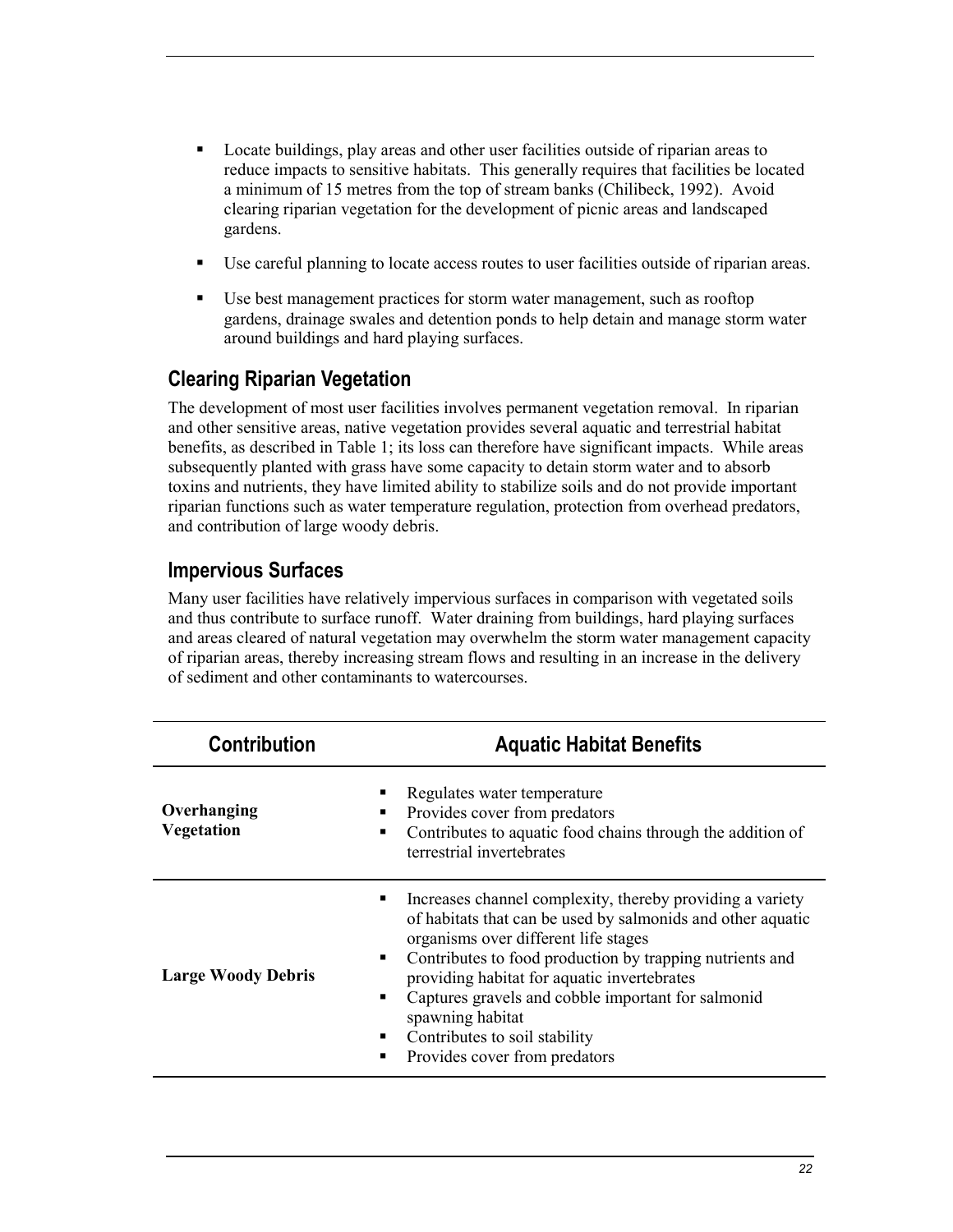| $\blacksquare$<br><b>Soil Stabilization</b><br>$\blacksquare$ | Reduces in-stream turbidity, with benefits to respiration<br>and foraging efficiency in fish<br>Reduces sedimentation of gravel and cobble streambeds,<br>with benefits to salmon spawning habitat and aquatic<br>invertebrate production |
|---------------------------------------------------------------|-------------------------------------------------------------------------------------------------------------------------------------------------------------------------------------------------------------------------------------------|
| ٠<br><b>Storm Water</b><br>٠<br><b>Management</b>             | Regulates stream flows<br>Improves water quality by filtering contaminants from<br>surface water                                                                                                                                          |

Table 1. Summary of Riparian Zone Contributions to Aquatic Habitats.

## **Construction Guidelines**

- -Review authorization documents and adhere to all conditions of approval.
- -Keep vegetation removal to an absolute minimum, particularly in riparian areas.
- **Exect snow fencing to protect riparian vegetation during construction.**
- - Use plastic sheeting, silt fencing, sediment control ponds, and other sediment control measures to minimize soil disturbance and control sediment movement during construction.
- - Keep construction debris and materials away from sensitive features and locate staging areas and access roads outside of riparian areas. .
- - Following construction, institute a post-construction cleanup plan to remove all construction debris and materials from the site.
- - In or near aquatic habitats, avoid the use of harmful materials.. Use pre-fabricated materials where possible to prevent accidental contamination of the watercourse.

A number of commonly used construction materials and practices can be toxic to fish and other aquatic organisms and should not be used in or near aquatic habitats. Some examples of these commonly used materials are listed in the table below.

| Wood chips and bark    | These materials are sometimes used to surface trails and                                                               |
|------------------------|------------------------------------------------------------------------------------------------------------------------|
| mulches,               | playgrounds, release a toxic leachate that can make its way to<br>watercourses in groundwater or surface water runoff. |
| Pour-in-place concrete | Increases the alkalinity off watercourses and can seriously<br>harm aquatic life. Many fish kills are caused by the    |

#### **The Dangers of Common Construction Materials**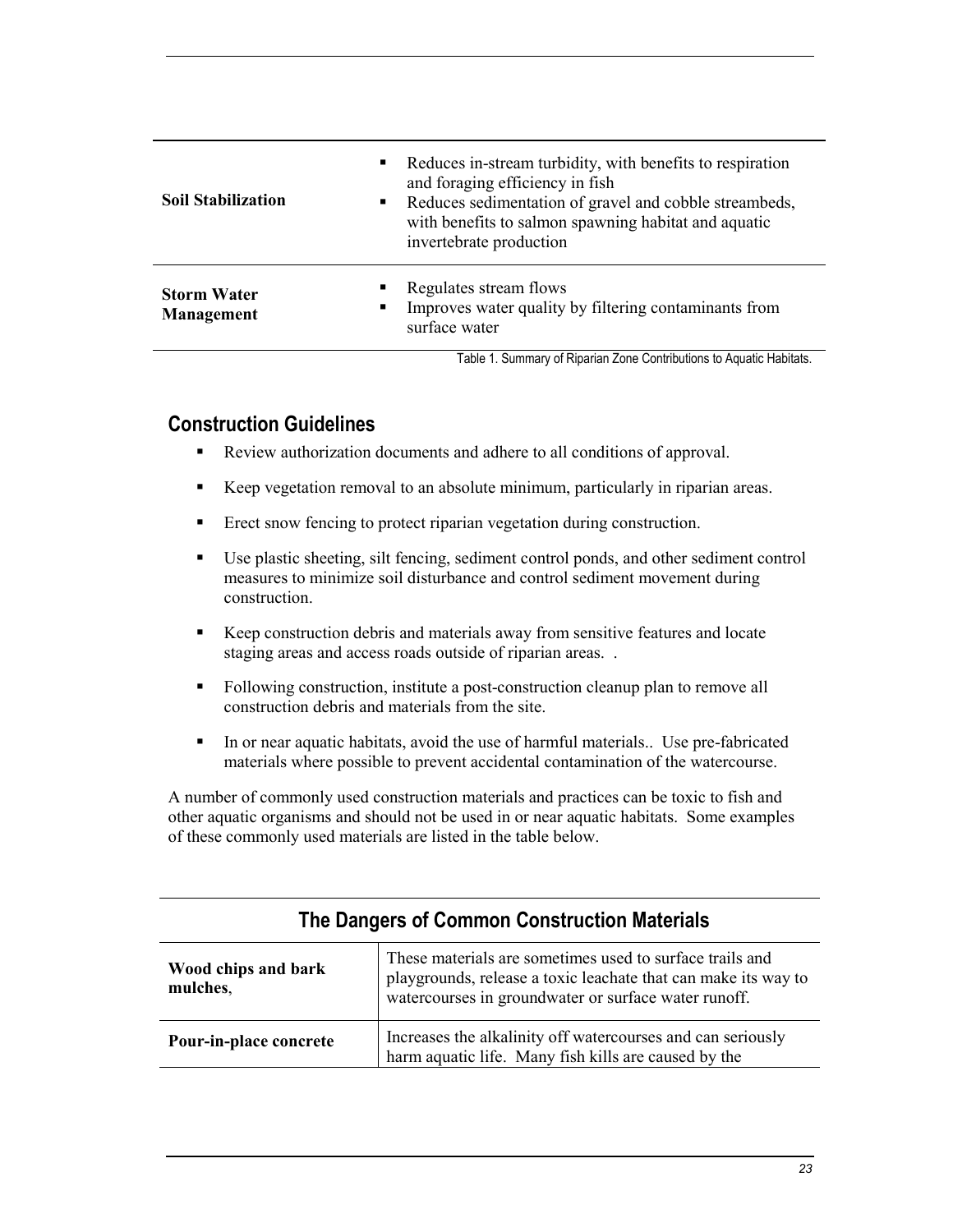|                                           | inappropriate use of concrete near streams.                                                                                                                                                                                          |
|-------------------------------------------|--------------------------------------------------------------------------------------------------------------------------------------------------------------------------------------------------------------------------------------|
| Some treated woods                        | Which are used for pilings, bridges, and boardwalk surfaces<br>produce a toxic leachate that may impact aquatic habitats<br>directly (in the case of footings and pilings) or indirectly<br>(through surface or groundwater runoff). |
| Paint                                     | Whether wet or dry, paint is toxic.                                                                                                                                                                                                  |
| Oil, hydraulic fluid and<br>other liquids | This may leak from heavy equipment near watercourses.                                                                                                                                                                                |

According to the *Best Management Practices for the Use of Treated Woods in Aquatic Environments* (1994), pre-cast concrete and steel, natural untreated cedar, and woods treated with metallic salts are appropriate construction materials for freshwater environments. For further information on appropriate construction materials consult the *Land Development Guidelines for the Protection of Aquatic Habitat* (Chilibeck, 1992).

## **Constructing Barriers**

Where aquatic habitats are particularly sensitive to disturbance and the potential for encroachment is high, barriers may be necessary to prevent trespass by park users. Gated barriers and baffles can also be used to discourage specific park users (such as mountain bikers) from using certain trails—barriers may also be used to decommission trails. As hikers and walkers sometimes use roads as trails, barriers may also be required along roadsides to prevent unsanctioned trails originating from roads.

- - Live barriers such as planted hedgerows are not recommended in riparian areas because they require the removal of the areas vegetation; however, where existing natural vegetation (such as Nootka rose) acts as a barrier due to its density and the presence of its thorns, a man-made barrier is generally not required.
- - Outside of riparian areas, live barriers may be suitable. Live barriers should consist of native plant species, preferably with thorns, densely planted.
- - Within riparian areas, barriers such as fencings and railings may be used to keep users on designated trails, or to protect sensitive areas from off-trail wanderers.

Refer to "Access Near Aquatic Areas" (1996) for additional information about planning and constructing barriers.

## **Horticulture and Turf**

The most common impact of horticulture and turf management on aquatic and wildlife fauna is the contamination of watercourses through introduction of herbicides, pesticides and fertilizers used to keep lawns and gardens healthy. Riparian vegetation removal can also occur if gardens and lawns are located in riparian areas.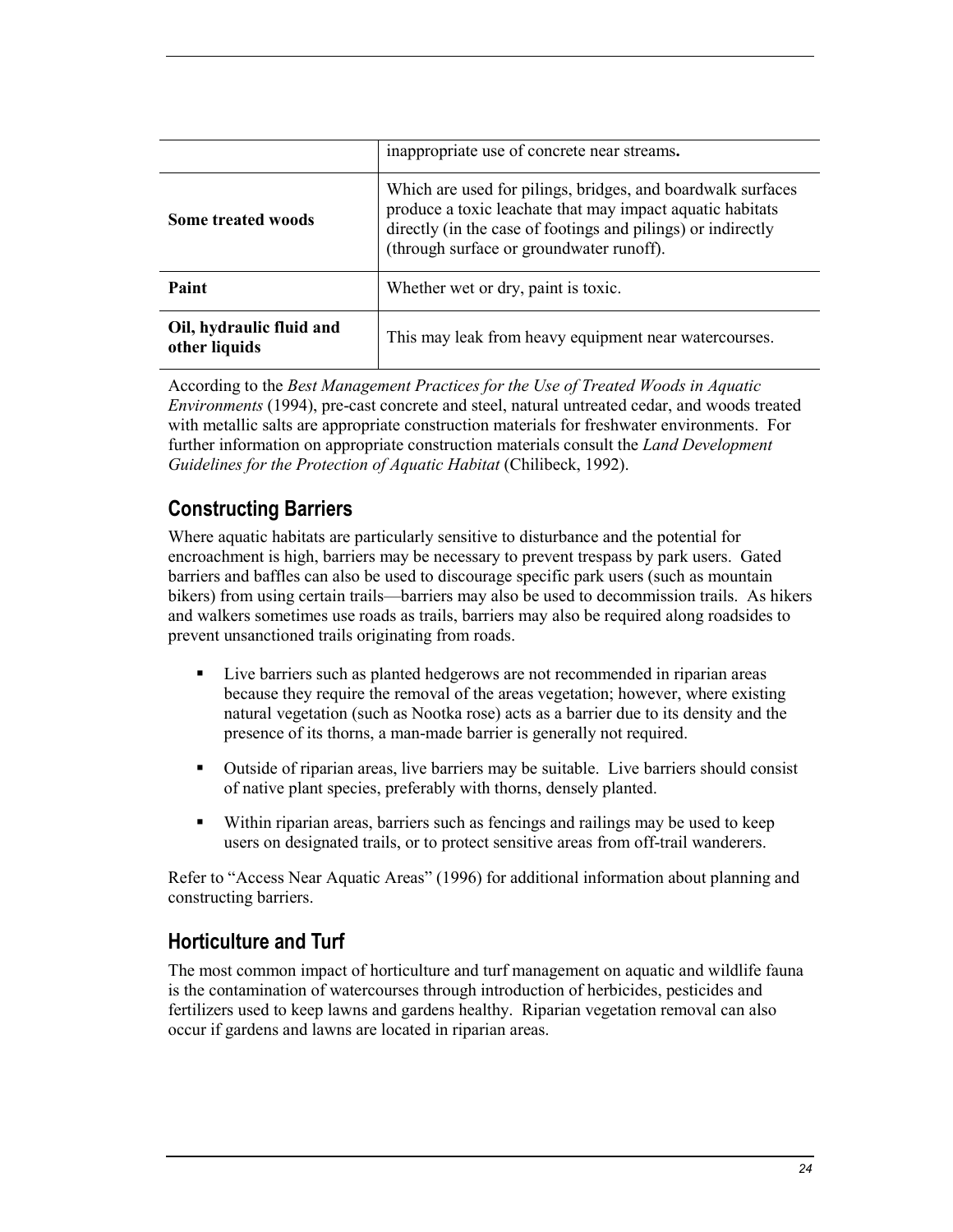- a) Locate lawns and gardens outside of riparian areas. This generally requires these facilities to be located a minimum of 15 metres from the top of stream bank. Refer to the *Land Development Guidelines for the Protection of Aquatic Habitat* (Chilibeck, 1992) for further information.
- b) Prohibit the application of herbicides, pesticides, fertilizers and other chemicals from riparian areas unless riparian vegetation is at risk for severe pest infestation that cannot be controlled using alternative pest control methods.

Limit the application of herbicides and pesticides, fertilizers and other chemicals in lawns and gardens outside of riparian areas. Where feasible, use alternative methods of pest and plant control.

## **Habitat Restoration and Enhancement**

Several techniques, some of which are listed below, are available for the restoration and enhancement of sensitive habitats. Integrated rehabilitation projects that use a number of treatment methods are often more successful than single-treatment projects. General guidelines are as follows:

- - All habitat rehabilitation features must be carefully designed to ensure that they are structurally sound and will benefit aquatic and terrestrial fauna. Consultation with biologists, engineers and geotechnical specialists should normally be undertaken during the planning and construction phases of rehabilitation projects.
- - Authorization from the Ministry of Environment, Lands and Parks is required for most habitat restoration and enhancement projects.
- - Projects should be followed up for several years to ensure that the habitat enhancement features installed are functioning properly. Adjustments to features may be required.

#### Stream Bank Rehabilitation

Stream bank rehabilitation commonly involves installing structures or planting vegetation to help prevent bank erosion and increase the habitat value of the channel margin. Bank armouring may be accomplished with riprap, which provides a barrier between moving water and erodable soils, or with groynes and turning rocks, which deflect stream flow to the middle of the channel. There are also a number of soil stabilization techniques available that use either rooted plants or live cuttings. In addition to promoting soil stability by virtue of their root systems, streamside plantings ultimately enhance aquatic habitats by contributing to the riparian functions of storm water management, food production, shading, cover, and large woody debris production. Live cuttings are particularly versatile in bank protection projects, as they can be installed as a brush mat or tied in bundles and staked to the bank provide bank armouring before they are rooted. Plants can be used in conjunction with riprap, logs, timber, geotextile fabric or large woody debris to protect steeper slopes and improve in-stream habitat.

#### Off-Channel Habitat Rehabilitation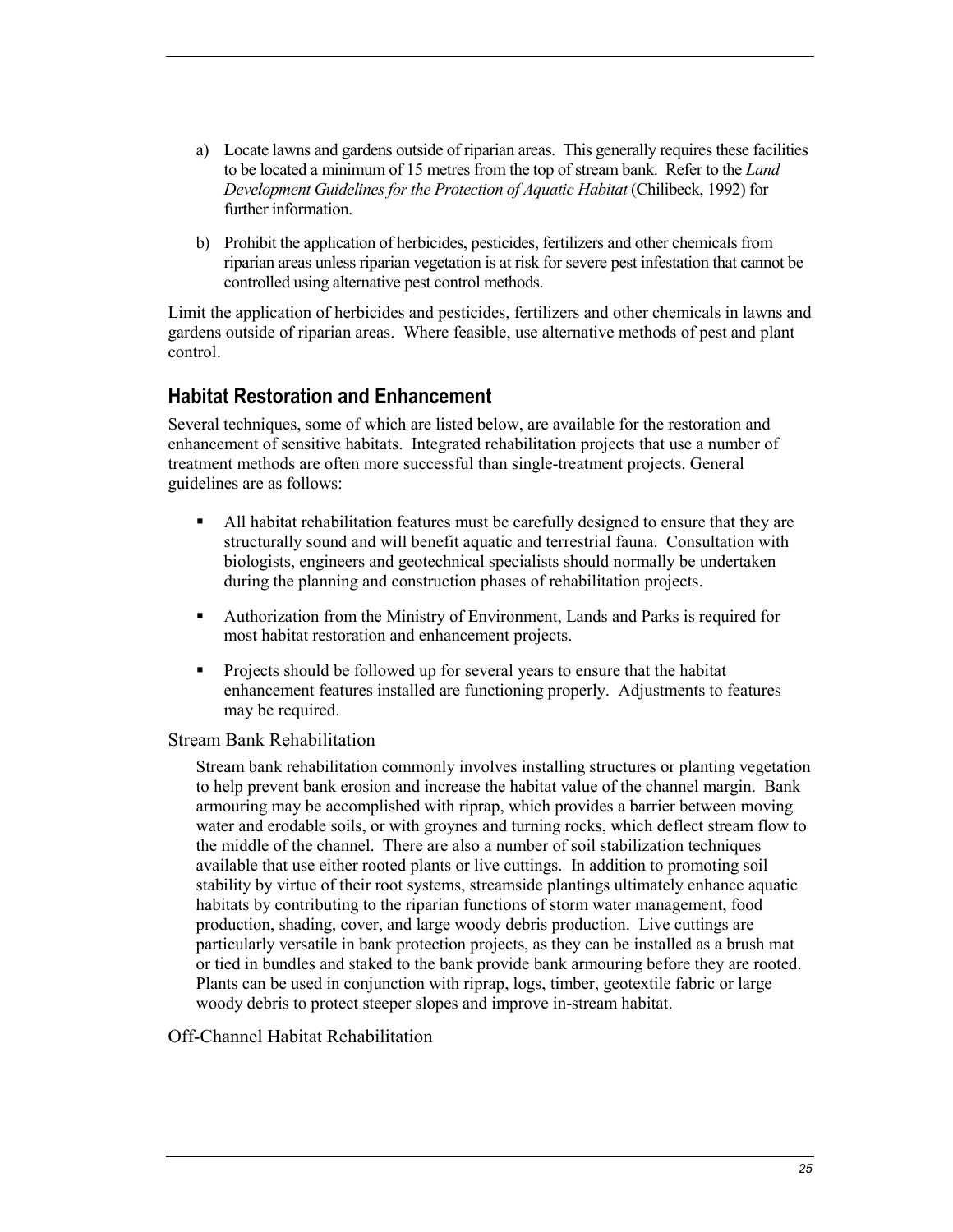Off-channel habitats such as overflow channels, side channels, back-channels, groundwater channels and ponds provide over wintering and rearing habitat for coho, cutthroat trout, and to some extent chinook. Other salmonid and non-salmonid species also make use of off-channel habitats.

Where off-channel habitat already exists, enhancement may involve improving access for fish, stabilizing banks, providing new bed material, placing in-stream habitat complexing structures (such as large woody debris and boulder clusters), deepening pools, and so on. In some cases, new off-channel habitat can created by excavating ponds or channels adjacent to an existing watercourse. Off-channel habitat should be 1 to 2.5 metres in depth, have groundwater flow to prevent stagnation, and have large amounts of wood debris for cover.

#### Main Channel Rehabilitation

**Restoring Fish Access**: Restoring fish access to upstream or downstream habitats may require the removal of log and debris jams, culverts, beaver dams or rockslides. Often fish access can be improved by replacing impassable culverts with bridges or with new culverts that are designed and installed to permit fish access.

**Large woody debris** (LWD) and boulders may be used on their own or in combination to create weirs, deflectors, boulder clusters, log jams, and other in-stream complexing structures that contribute to gravel collection and stabilization, pool creation, and debris capture. Properly installed, LWD and boulder features may help to prevent bank erosion, dissipate stream energy, provide salmonids with habitat for spawning, rearing and over wintering as well as cover and high-water refuge.

**Spawning Habitat Rehabilitation**: The enhancement of spawning habitat, particularly for salmonids, may involve gravel cleaning, gravel placement, the installation of gravel catchment structures that promote the development of pools and riffles (such as rock weirs, wing deflectors, and groynes), and the creation of off-channel habitat. Most small streams in the City of Surrey have adequate spawning habitat for salmonids.

**Rearing Habitat Rehabilitation**: Features such as pools and runs that hold sufficient water during low-flow periods provide holding and rearing habitat for salmonids. Such habitat can be established by using boulders and LWD to create low profile weirs and paired deflectors, which contribute to the development of pools. Excavation may be used to speed the natural process.

#### Restoring Channelized Streams

Channelized streams are generally characterized by a lack of large woody debris, spawning gravels, pools, off-channel habitats and other features that provide salmon and other aquatic organisms with habitats that they require. In addition, channelization often results in riparian vegetation removal, stream length reduction and increased gradient and velocity.

To increase habitat complexity in channelized reaches, boulders and cobbles can be used to construct riffles and contribute to the development of pools. Following this initial treatment, large woody debris and additional boulders can be installed, off-channel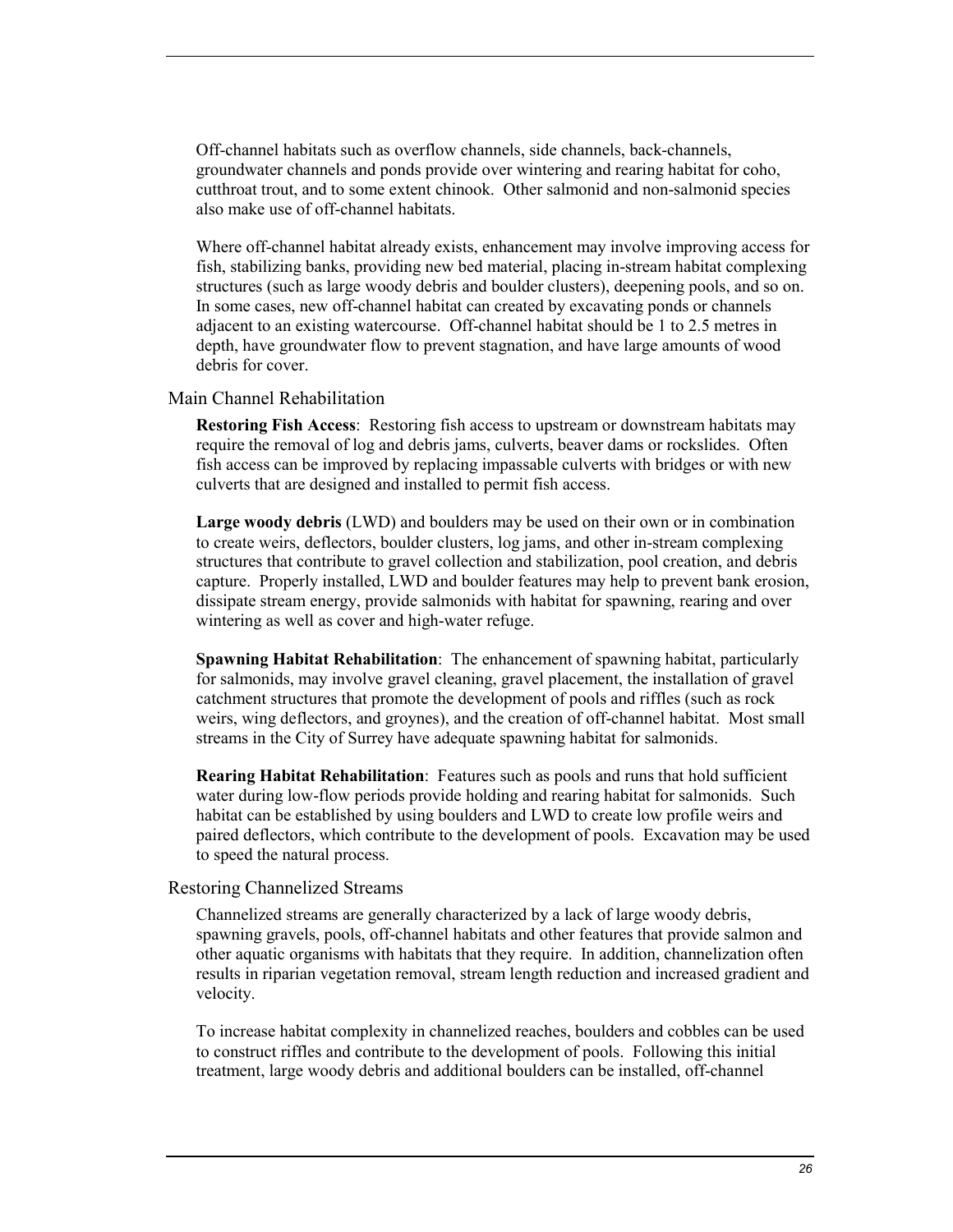habitats can be created, spawning gravels can be added, and so on. In some cases, it is more effective to reconstruct meanders, floodplain benches, and other channel features than to install small scale habitat components such as boulders and logs.

#### **Authorization Requirements**

Approvals from the Ministry of Environment, Lands and Parks (MELP) and from Fisheries and Oceans Canada (DFO) must be received prior to the commencement of any work in watercourses containing fish or fish habitat, or in the floodplains, wetlands, side channels or riparian zones of those watercourses. This generally applies to vegetation within 15 metres of seasonally or permanently wetted areas. Guidelines for applications are as follows:

- - Normally applications must be submitted before May 1 to receive approval in time for summer work. Submit applications early to ensure that authorization documents will be received in time for work to proceed as planned. The City of Surrey's Watercourse Classification Map should be followed.
- - Adhere to all requirements specified in the authorization documents. Failure to comply may result in an order to cease work, a fine, and/or criminal charges under the federal Fisheries Act or the provincial Fish Protection Act. While there are exceptions, authorizations for work in and around a watercourse normally include the following requirements, and often include additional requirements specific to the project.
- - In-stream work is generally limited to the period between August 1 and September 15 of each year in Surrey streams. Plan work which could impact fish or fish habitat so that the goal is to avoid impact during sensitive activities such as spawning.
- - Complete work within the watercourse free of flow and in dry weather conditions. Stream flow may be temporarily diverted during construction.
- - Fish salvage permits from MELP and DFO are required before the salvage can be undertaken. Salvage fish and other aquatic fauna from the work site prior to the commencement of work and prevent entry into the site until construction activities are completed.
- - Acquire prior approval from MELP for a sediment and erosion control plan, this is generally included with the application package. The plan, which may include such features as silt fencing, road sweeping, sediment control ponds, and construction platforms, must be adhered to throughout the course of the project.
- - All machinery must be clean, free of leaks, and in good working order. Complete all work within the watercourse from the top of the bank, without machinery entering the watercourse.
- -Complete work within watercourses as quickly as possible.
- Ensure a qualified environmental professional monitors work within a watercourse.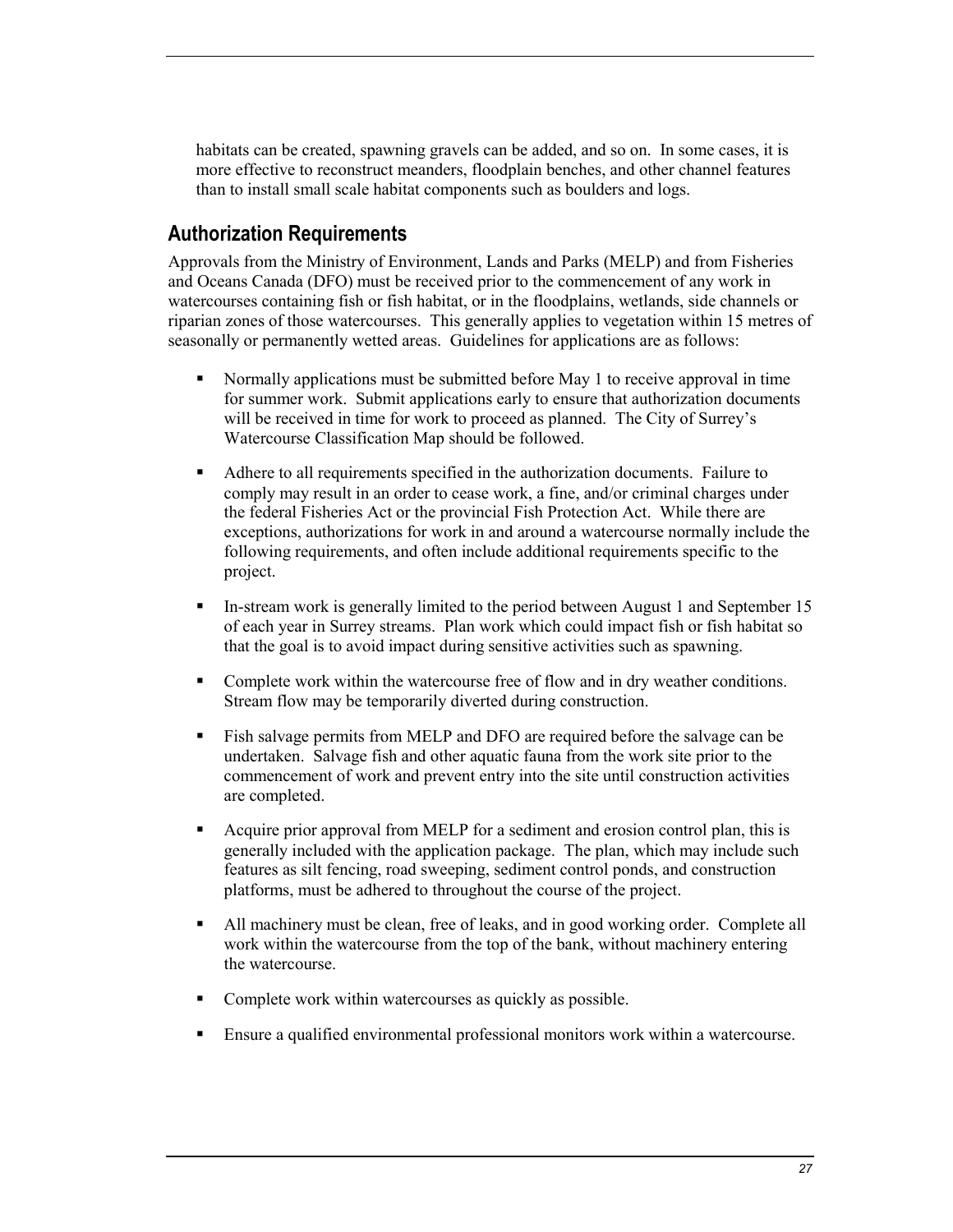- Following construction, stabilize banks of streams and other water bodies where needed.

 Removal of riparian vegetation or loss of fish habitat (through placement of structures within the wetted perimeter of the watercourse, among other activities) may require habitat compensation. Where indicated, provide a habitat compensation plan with the MELP application.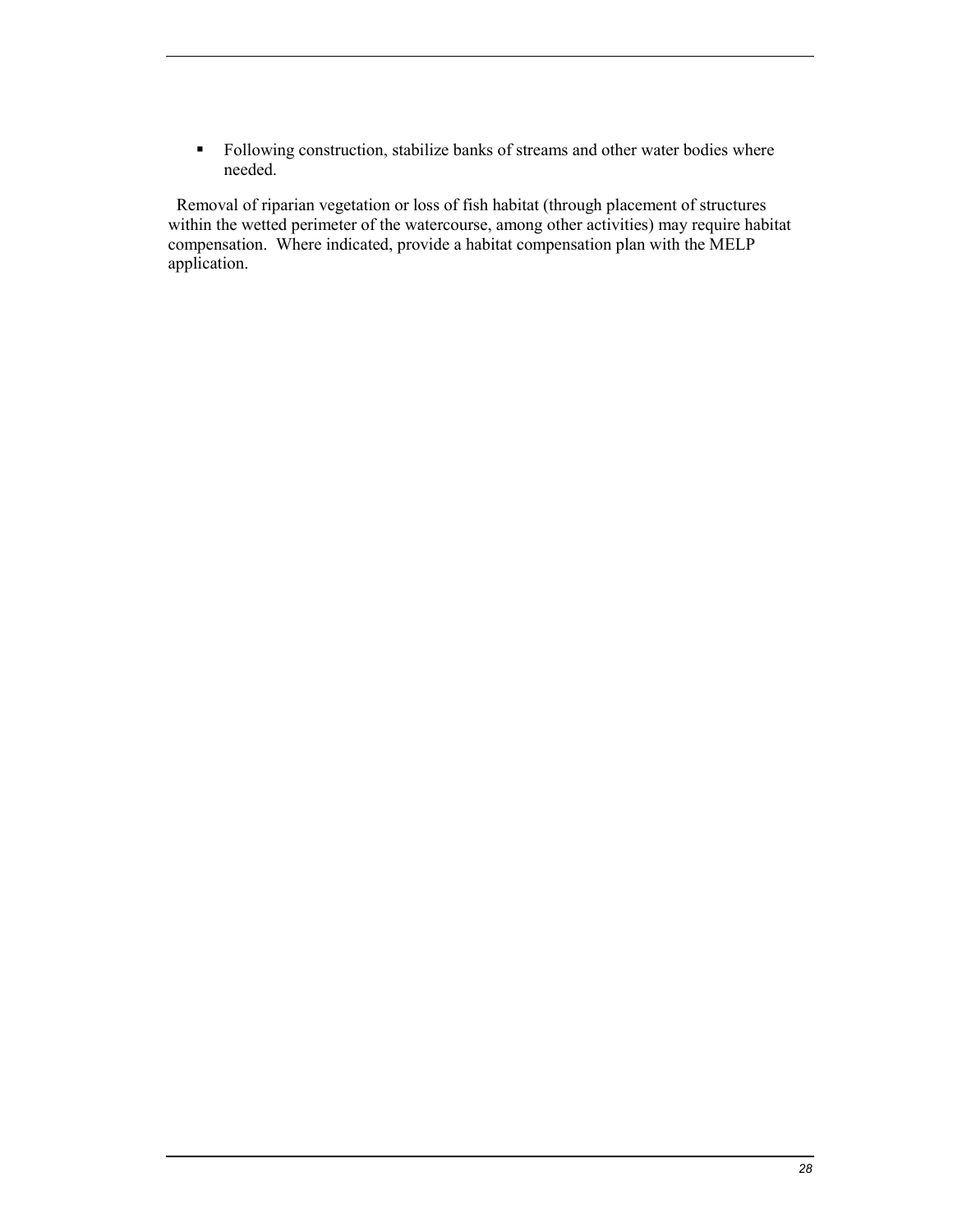# <span id="page-28-0"></span>Implementation Recommendations

The implementation of the *Fauna Management Strategy* requires a number of key actions over the next five years. It is important to recognize that full implementation of the strategy will require intra- and interdepartmental cooperation and coordination, staff and other resources. The Parks, Recreation and Culture Department, Parks Division, should undertake the following recommendations.

- - Circulate the *Fauna Management Strategy* to other sections within the Parks, Recreation and Culture Department and to other City departments for review and input and incorporate the goals and guiding principles into department policy and into the next update of the *Parks, Recreation and Culture Master Plan*.
- - Establish a wildlife conservation working group within the Parks, Recreation and Culture Department (chaired by the Parks Division), drawing upon staff from other departments as required. The wildlife conservation working group would:
	- a) Develop a plan for implementing the recommendations found within this Strategy.
	- b) Work as a conduit to Department staff in ensuring the intent of this Strategy is undertaken by the various Departmental divisions, sections and teams.
	- c) Identify at a watershed scale, sensitive wildlife habitats (and corridors) within the City, with priority given to City parks and other City owned properties and other protected areas (e.g., GVRD Parks).
	- d) Identify key species of concern and their habitats (i.e., red and blue listed species).
	- e) Rate and rank wildlife habitats based on sensitivity. This rating should be done by the wildlife conservation working group, who would consult the 1997 ESA study, other recent documentation, and receive input from local naturalists in this process. The 1997 ESA study identified some site-specific wildlife sites (bald eagle nests, great blue heron rookeries) including sites used by species at risk. Wildlife corridors could be determined by the collective accounts of the current and recent conservation officers, police, SPCA and other agency personnel likely to be familiar with occurrence patterns of black-tailed deer, black bear, coyote, cougar, and other large wildlife.
	- f) Develop and recommend a priority wildlife habitat acquisition list based on the ratings and rankings, working with other wildlife conservation agencies/organizations as required identifying priorities and joint funding opportunities.
	- g) Prepare wildlife conservation plans for the most sensitive areas, including wildlife inventories, wildlife habitat protection measures, and details in terms of human activities and park management/operations.
	- h) Review existing and proposed park management plans to ensure they meet the goals, principles and guidelines of the *Fauna Management Strategy*. Where they do not, plans should be updated.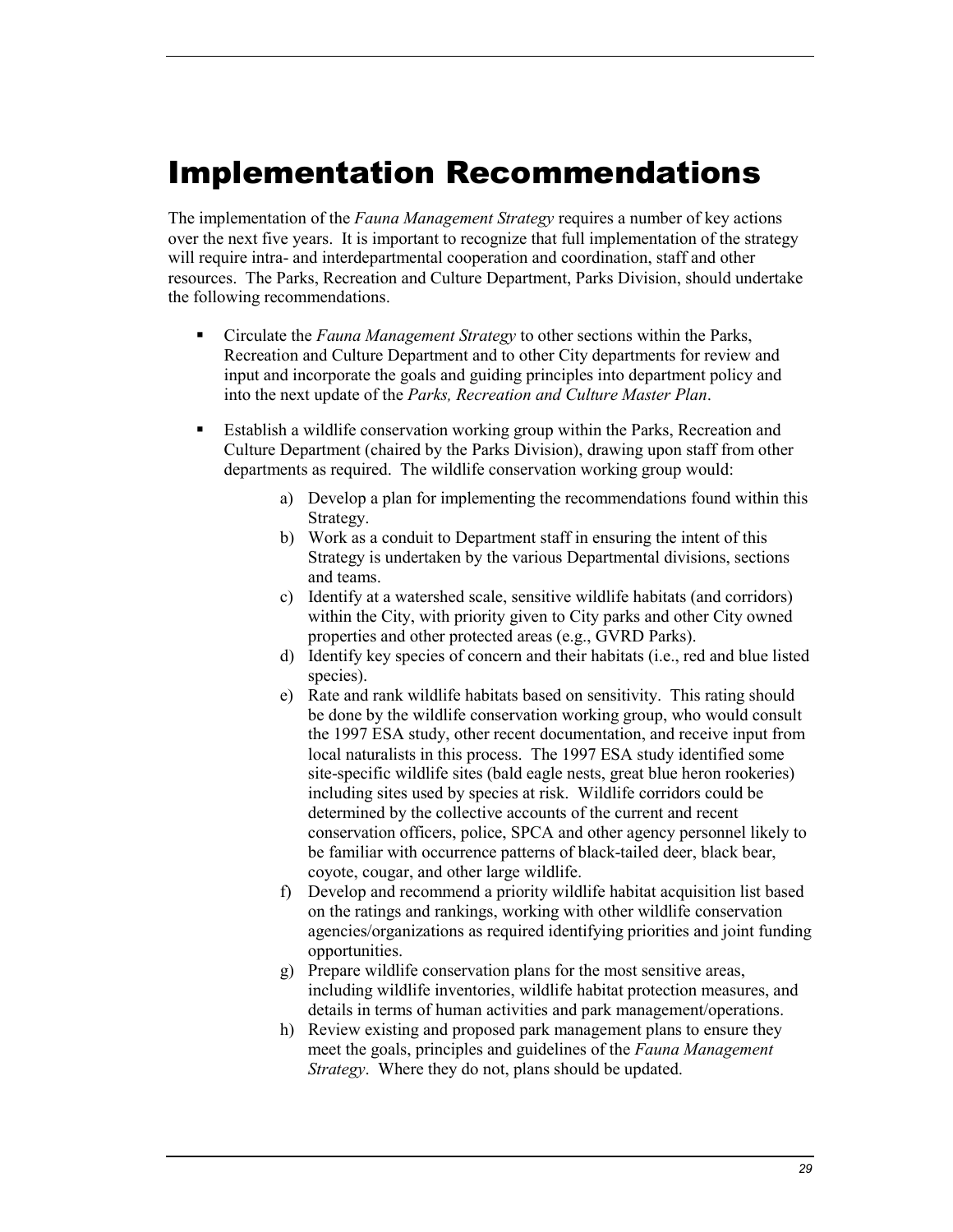- i) Establish monitoring programs for determining wildlife habitat conditions and wildlife presence over time.
- j) Identify and implement habitat enhancement and restoration activities for improving wildlife habitat within City parks and other City owned lands.
- - Review Parks planning, development, operations and maintenance activities to ensure they meet the principles, goals, objectives and guidelines outlined in the *Fauna Management Strategy*.
- - Prepare operating procedures based on the guidelines contained in the *Fauna Management Strategy* and ensure that all employees are fully aware of the procedures, including but not limited to employee training seminars, field demonstrations, etc.
- - Invite the participation of park volunteers, park associations, natural history societies and other community organizations in activities such as wildlife inventories, wildlife conservation plans and monitoring activities.
- - Continue to offer public awareness and education programs regarding the importance of wildlife in Surrey, especially the importance of protecting critical wildlife habitat in Surrey parks.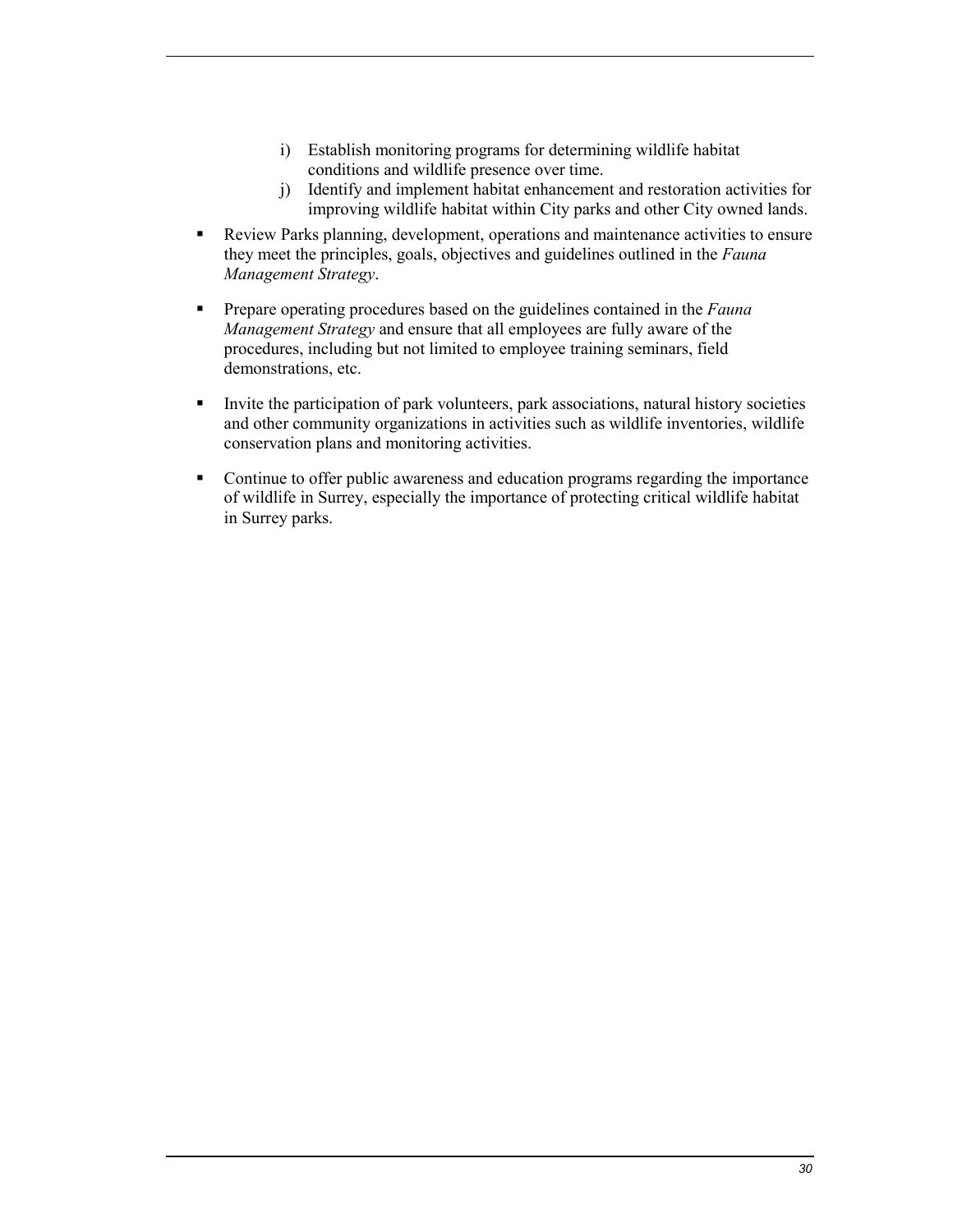## <span id="page-30-0"></span>**Appendix A: Fauna Resources and Habitats of Surrey**

The following account provides a list of riparian area attributes and a general inventory of fauna resources and habitats within the City.

## **Riparian Areas**

Riparian area attributes include the following:

- - Food. Vegetated areas surrounding the watercourse contribute to the food chain within the watercourse by providing food for fish and other aquatic fauna, and for their prey.
- - Shading and overhead cover. Overhanging vegetation shades watercourses and is important in regulating water temperature and protecting aquatic fauna from overhead predators such as birds.
- - Large woody debris (LWD). Large trees in the riparian zone are the primary source of large woody debris in streams. LWD increases channel complexity, promotes pool creation, and provides cover from predators.
- - In addition, LWD creates habitat for aquatic invertebrates, which are an important food source for many fish and other aquatic fauna.
- - Soil stability. Riparian vegetation prevents bank and surface erosion, thereby contributing to channel stability and reducing sediment transport. Sediment in streams irritates the gills of fish and increases turbidity, making it difficult for many fish to forage. As it settles, it fills the spaces in gravel and cobble streambeds, negatively impacting fish spawning areas and aquatic invertebrate production.
- - Storm water management. Throughout the width of the riparian zone, soils and vegetation absorb and detain storm water. This not only regulates stream flow but also is also important in filtering surface runoff, thereby removing many of the contaminants that would otherwise reach the watercourse.
- - Fragmentation. While facilitating public access, roads within parks bisect a portion of the park landscape and thus further contribute to the habitat fragmentation process. Therefore, it is important for park planners and administrators to know the park environment well enough to choose corridors for roads that have the least impact on those faunal resources the park is attempting to conserve.
- - Integrity of wildlife corridors. Within an urban setting wildlife corridors frequently parallel watercourses, reflecting that approved human settlement patterns protects watercourses and their surrounding riparian habitats.

## **Aquatic Fauna**

Fish, amphibians and aquatic invertebrates live in numerous streams, rivers, lakes, ponds and wetlands in Surrey's natural areas.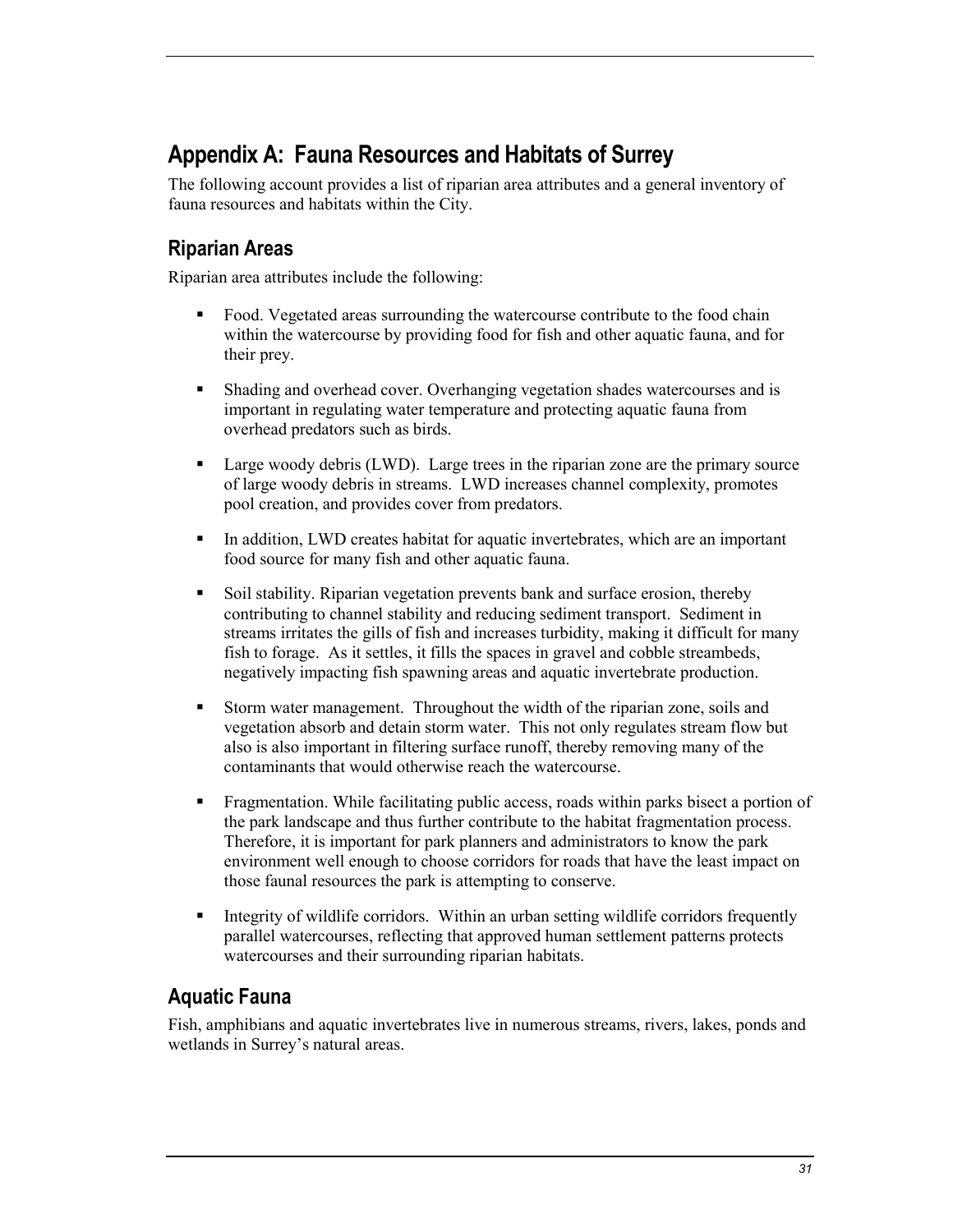A. Fish Occurrence and Distribution in Surrey Parks

Fish are the primary aquatic fauna found in aquatic ecosystems in the City of Surrey and are often the dominant vertebrate predator, both in terms of number of individuals and biomass. Fish also occur in roadside ditches, drainage channels, shallow ponds, habitat with seasonally high water temperatures and areas with poor habitat conditions.

For a number of reasons, fish and fish habitat are a critical component of fauna management:

- - They are protected under the Federal Fisheries Act and the Fish Protection Act: several species are a conservation concern because of rarity or low numbers.
- -They are of recreational importance in the City's natural areas;
- -They are an indicator of aquatic ecosystem health.

The sections below divide aquatic ecosystems into five habitat types and describe the characteristic fish fauna in the City of Surrey.

#### **Small Streams**

Small streams are the most common aquatic feature found in Surrey's natural areas (e.g. Bon Accord Creek in Invergarry Park, Bear Creek in Bear Creek Park, and Latimer Creek in Port Kells Park). Streams range from intermittently flowing channels less than 1 metre wide, to 5 metre wide second-order streams with defined banks and gravel bars. Annual flow patterns in small Surrey streams typically follow seasonal precipitation with low flows in August and September, and peak flood flows in November and December. Species found in small streams include cutthroat trout, juvenile coho salmon, threespine stickleback, western brook lamprey and prickly sculpin.

#### **Large Rivers**

Dozens of parks border parts of Surrey's four large rivers—Fraser, Serpentine, Nicomekel and Campbell. Large rivers are typically 5 to 20 metres across, have well-developed floodplains and terminate in an estuary where salt and freshwater mix. Their flow patterns are similar to small streams but their hydrology is typically moderated by large watershed size. Large rivers usually support a very diverse fish community including species of salmonid not found in small streams—chinook salmon, pink salmon and steelhead, and nonsalmonids such as starry flounder and staghorn sculpin associated with estuary areas.

#### **Marine Waters**

Several kilometres of Surrey's south shore are marine. Starting in the northwest just east of the Highway 99 and Highway 91 interchange Surrey's marine shoreline extends around Mud Bay, past Blackie Spit Park and Kwomais Point, as far as the international border at the edge of Semiahmoo Bay. The Serpentine, Nicomekl, and (little) Campbell rivers enter the ocean here, with the near shore habitats representing rearing areas for juvenile fish. Marine and estuarial fish of ecological importance, such as staghorn sculpin and starry flounder, ascend the lower reaches of these rivers.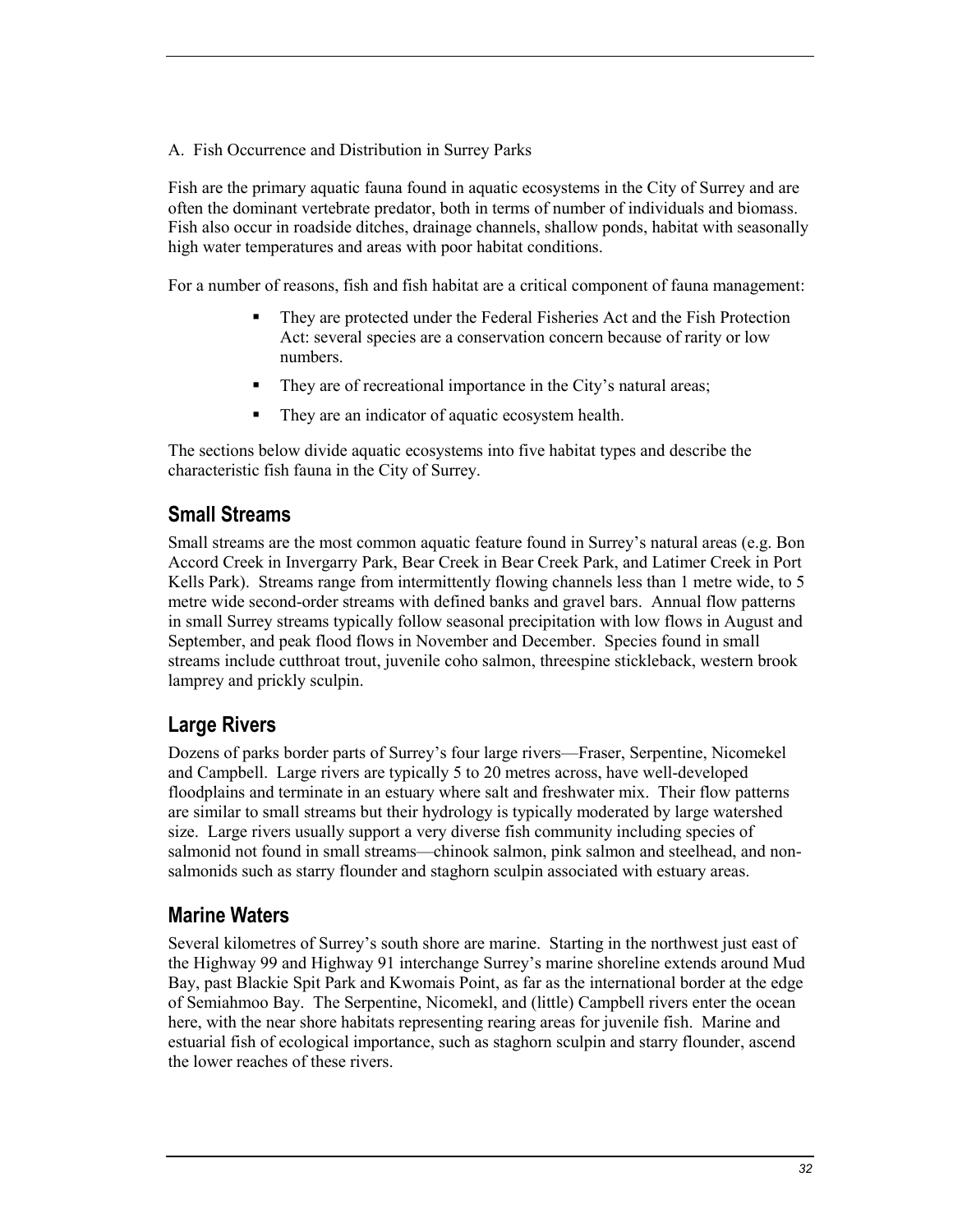## <span id="page-32-0"></span>**Drainage Channels**

Drainage channels are constructed of uniform depth and width to convey floodwaters or allow for drainage or irrigation of agricultural land. Riparian vegetation is often minimal and maintenance is required to remove accumulated sediment. Overall, fish habitat is poor because of the combination of poor water quality (e.g., high temperature, nutrient enrichment) and low habitat complexity. Characteristic fish species include threespine stickleback (commonly dominant), carp, brown bullhead and redside shiner.

## **Ponds, Lakes and Wetlands**

Ponds and lakes are uncommon in Surrey's parks, although some have been developed for aesthetic purposes or to increase wildlife habitat. Pond fish community is determined by their degree of isolation from streams and rivers: some wetlands are seasonally inundated during winter floods and provide critical habitat for juvenile coho and other salmon species; others are constructed ponds that remain isolated from the natural stream system and are dependent on stocking. Threespine stickleback, carp, goldfish and introduced trout are common in artificial ponds.

## **Aquatic Invertebrates**

Aquatic invertebrates encompass a diverse group of organisms including mollusks (e.g., clams and snails), crustaceans (e.g., crayfish), worms, and insects living within the water column, or more commonly, within the stream bed, or estuarial foreshore. Many insects including mayflies, caddis flies and dragonflies use aquatic habitat for portions of their life cycle before entering into the terrestrial environment as adults. Streams with year round flow, good water quality and undisturbed riparian forests support a higher abundance and a greater diversity of invertebrates than urbanized streams or watercourses degraded by development. In general, the populations of aquatic invertebrates are unknown because of the lack of comprehensive sampling, identification and data recording.

## **Appendix B: Terrestrial Fauna**

## **Amphibians and Reptiles**

Eleven amphibian species have been recorded in natural areas of Surrey. The presence of five salamander/newt species is significant, since these "delicate" animals are often the first to suffer from habitat disturbances such as pollution.

The list includes the Oregon spotted frog which is considered critically imperiled (red-listed). Three snakes species and two lizards have been recorded in Surrey, and there is an expectation that a sixth, the blue listed (vulnerable) rubber boa, might occur. One native turtle, the blue listed western painted turtle, has also been recorded.

## **Birds**

The bird species described here are of special concern to City management: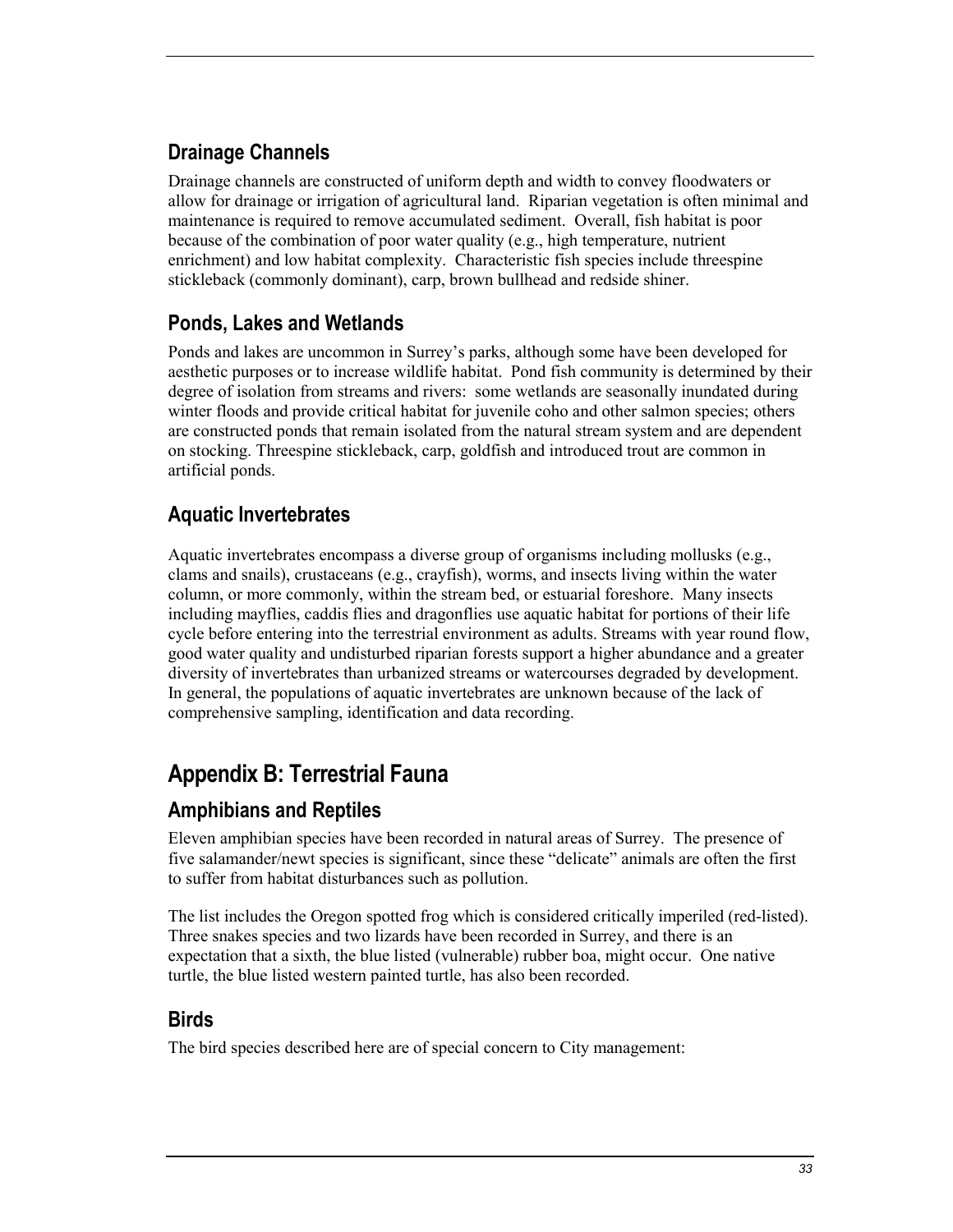1. Bald eagles have historically maintained two active nests in Surrey (Booth and Farr, 1993). On the coast, the preferred nest trees are tall coniferous trees adjacent to the coast or along nearby riparian corridors.

2. Northern harriers frequent the agricultural fields and beach areas of Surrey. Nest sites have been recorded in a number of fallow fields in Surrey (Tom Plath, MELP, pers. comm.).

3. The Cooper's hawk, a forest hawk, is losing its local habitat (Conservation Data Centre). It nests in woodlands within the City of Surrey (Tom Plath, MELP, pers. comm.).

4. Red-tailed hawks are often seen soaring high overhead, or hunting along power line rightof-ways and forest edges. This species nests in the City of Surrey.

5. The *anatum* subspecies of the peregrine falcon has been placed on the provincial red list. A pair of peregrine falcons regularly nest on the Port Mann Bridge.

6. Twelve species of owls have been recorded nesting or over-wintering in Surrey. The barn owl and short-eared owl are blue-listed. The barn owl is known to nest in a number of barns and buildings near agricultural areas of Surrey. Short-eared owl nests situated in hay fields have high mortality due to destruction by farm machinery (Campbell et al. 1990a).

7. Approximately 100 species of waterfowl have been recorded within the City of Surrey. These include, ducks, geese, herons, egrets, cranes, shorebirds, terns and gulls. One species is red listed and six are blue listed.

8. The western grebe is on the provincial red list. Non-breeding western grebes are regularly observed off Surrey's foreshore (Mud Bay, Crescent Beach, Ocean Park) particularly during the winter.

9. Doubled-crested cormorants, blue listed, are relatively common off of Surrey's southern foreshore, and less common along the Fraser River. They do not nest within the City. The American bittern, also blue-listed, is found in marsh habitats within the City. Blue herons are blue listed. One great blue heron colony  $(35 \pm \text{ness})$  is found in South Surrey near the Nicomekl River, just east of the King George Highway. A second colony, just south of 88<sup>th</sup> Avenue near 200<sup>th</sup> Street, was active in 1994 (Gebauer, 1995a). Green herons, also blue listed, nest in trees and prefer fresh water, brackish sloughs, slow-moving rivers, and lakes whose shorelines are made up of thickets or woodlands of willows and alders along the shore.

Over 100 species of forest birds are known to nest or live in the City of Surrey. These include swallows, flycatchers, thrushes, chickadees and their allies, vireos, warblers, sparrow and finches. Species from this group of birds nest throughout the City in a variety of habitats.

#### **Mammals**

Fifty-five mammal species have been recorded or are suspected to live within the City of Surrey's natural areas. Those of current significance are noted here.

1. The Pacific water shrew, red listed, has been captured near Fergus Creek in South Surrey (Zuleta and Galindo-Leal, 1994).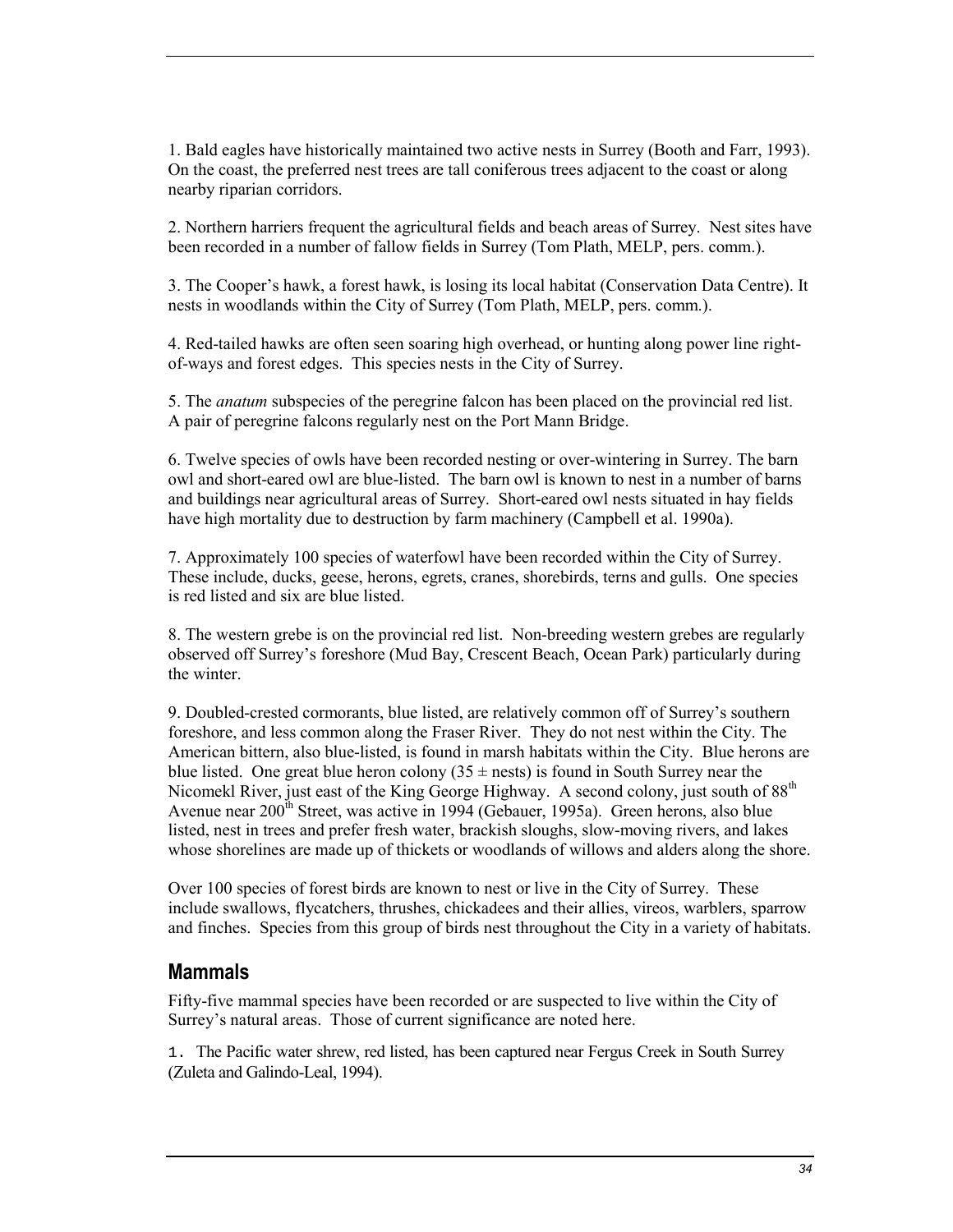<span id="page-34-0"></span>2. Ten species of bats have been recorded in the City of Surrey. Both the red-listed Keen's long-eared and the blue-listed Townsend's big-eared bat may occur in Surrey. The City's knowledge of bats is limited, and the need for inventory information on these species has only recently been identified by regulatory agencies. In general, bat roosts and hibernacula are vulnerable to human activity.

3. The red listed southern red-backed vole (*occidentalis* subspecies) has recently been discovered in the northwest corner of Burns Bog (Fraker et al. 1999). It is likely this species may still occur in Surrey. Voles are the main food source for hawks, owls, herons and coyotes.

4. Coyotes occur throughout Surrey and it appears that their populations are on the rise throughout the Lower Mainland.

5. The coastal black-tailed deer is the only ungulate remaining in Surrey. It occurs in most parts of Surrey though documentation is limited.

## **Appendix C: Rare and Endangered Animal Species**

The following tracking list of rare and endangered animals was provided by the British Columbia Conservation Data Centre (CDC) and represents their most up to date information (April 2001) for the Chilliwack Forest District. Surrey constitutes a small fraction of the Chilliwack Forest District, so it is possible that some of the species listed here have never occurred in Surrey. Only species that breed in the area are included on the list, species that occur here only as migrants are not included. Invertebrate species are not listed here since minimal work has been done for these animals and the information that does exist is province-wide. Species with provincial 'Red' list status are either extirpated, endangered or threatened. Species with provincial 'Blue' listed status are considered to be vulnerable or at risk. Species with provincial 'Yellow' listed status are not considered at risk in B.C., but are vulnerable at times of seasonal concentration.

This list could be utilized as a management tool to identify candidate species for specific habitat enhancement projects. In addition, when assessing land for its natural area values the presence of species from this list would allow staff to identify high value wildlife habitat.

| <b>Scientific Name</b>               | <b>English Name</b>                      | Prov.<br>List |
|--------------------------------------|------------------------------------------|---------------|
| Freshwater fish                      |                                          |               |
| Cottus species 2                     | Cultus Lake Sculpin                      | Red           |
| Acipenser medirostris                | Green Sturgeon                           | Red           |
| Acipenser transmontanus population 4 | White Sturgeon (Fraser River Population) | Red           |
| Oncorhynchus clarki clarki           | Cutthroat Trout, Clarki subspecies       | Blue          |
| Salvelinus confluentus               | <b>Bull Trout</b>                        | Blue          |
| Salvelinus malma                     | Dolly Varden                             | Blue          |
|                                      |                                          |               |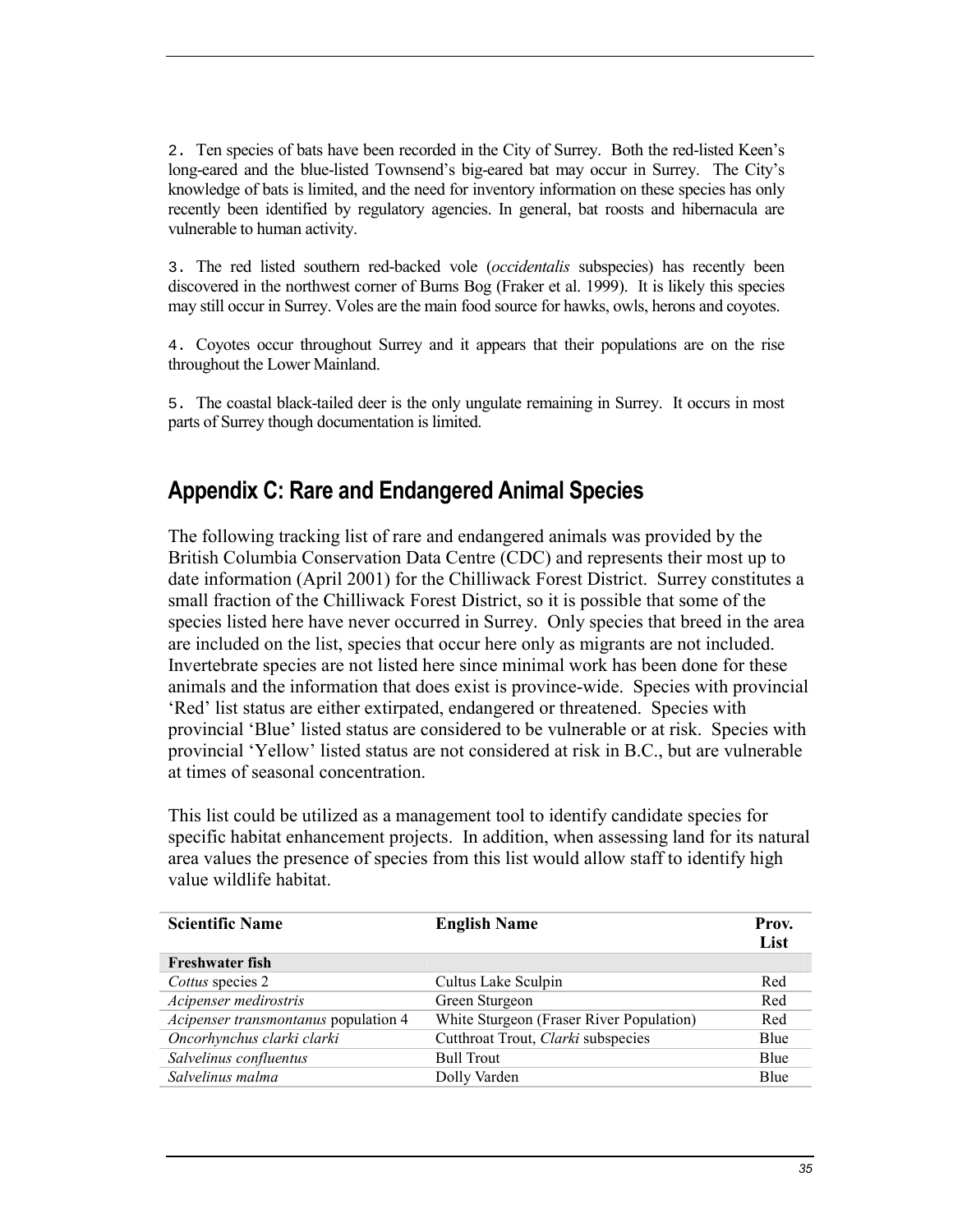| Spirinchus species 1                | Pygmy Longfin Smelt                           | Red         |
|-------------------------------------|-----------------------------------------------|-------------|
| Thaleichthys pacificus              | Eulachon                                      | Blue        |
| Hybognathus hankinsoni              | <b>Brassy Minnow</b>                          | Blue        |
| Rhinichthys species 4               | <b>Nooksack River Dace</b>                    | Red         |
| Catostomus platyrhynchus            | Mountain Sucker                               | <b>Blue</b> |
| Catostomus species 4                | Salish Sucker                                 | Red         |
| <b>Amphibians</b>                   |                                               |             |
| Dicamptodon tenebrosus              | Pacific Giant Salamander                      | Red         |
| Ascaphus truei population 2         | Tailed Frog, Coastal population               | Blue        |
| Rana aurora                         | Red-legged Frog                               | Blue        |
| Rana pretiosa                       | Oregon Spotted Frog                           | Red         |
| <b>Reptiles</b>                     |                                               |             |
| Chrysemys picta                     | Painted Turtle                                | Blue        |
| Clemmys marmorata                   | Western Pond Turtle                           | Red         |
| Pituophis catenifer catenifer       | Gopher Snake, catenifer subspecies            | Red         |
| <b>Birds</b>                        |                                               |             |
| Aechmophorus occidentalis           | Western Grebe                                 | Red         |
| Phalacrocorax auritus               | Double-crested Cormorant                      | Red         |
| Phalacrocorax pelagicus resplendens | Pelagic Cormorant, Resplendens subspecies     | Yellow      |
| Botaurus lentiginosus               | American Bittern                              | Blue        |
| Ardea herodias fannini              | Great Blue Heron, fannini subspecies          | Blue        |
| <b>Butorides</b> virescens          | Green Heron                                   | Blue        |
| Nycticorax nycticorax               | Black-crowned Night-Heron                     | Yellow      |
| Cygnus columbianus                  | Tundra Swan                                   | Yellow      |
| Chen caerulescens                   | <b>Snow Goose</b>                             | Yellow      |
| Branta bernicla                     | <b>Brant</b>                                  | Yellow      |
| Histrionicus histrionicus           | Harlequin Duck                                | Yellow      |
| Haliaeetus leucocephalus            | <b>Bald Eagle</b>                             | Yellow      |
| <b>Buteo</b> lagopus                | Rough-legged Hawk                             | Yellow      |
| Falco peregrinus anatum             | Peregrine Falcon, anatum subspecies           | Red         |
| Grus canadensis                     | Sandhill Crane                                | Blue        |
| Grus canadensis population 1        | Sandhill Crane, Georgia Depression            | Red         |
|                                     | population                                    |             |
| Recurvirostra americana             | American Avocet                               | Red         |
| Sterna caspia                       | Caspian Tern                                  | Blue        |
| Brachyramphus marmoratus            | Marbled Murrelet                              | Red         |
| Columba fasciata                    | <b>Band-tailed Pigeon</b>                     | Blue        |
| Coccyzus americanus                 | Yellow-billed Cuckoo                          | Red         |
| Tyto alba                           | Barn Owl                                      | Blue        |
| Strix occidentalis                  | Spotted Owl                                   | Red         |
| Asio flammeus                       | Short-eared Owl                               | Blue        |
| Melanerpes lewis population 1       | Lewis's Woodpecker, Georgia Depression        | Red         |
|                                     | population                                    |             |
| Sphyrapicus thyroideus thyroideus   | Williamson's Sapsucker, thyroideus subspecies | Blue        |
| Eremophila alpestris strigata       | Horned Lark, <i>strigata</i> subspecies       | Red         |
| Progne subis                        | Purple Martin                                 | Red         |
| Sialia mexicana population 1        | Western Bluebird, Georgia Depression          | Red         |
|                                     | population                                    |             |
| Sturnella neglecta population 1     | Western Meadowlark, Georgia Depression        | Red         |
|                                     | population                                    |             |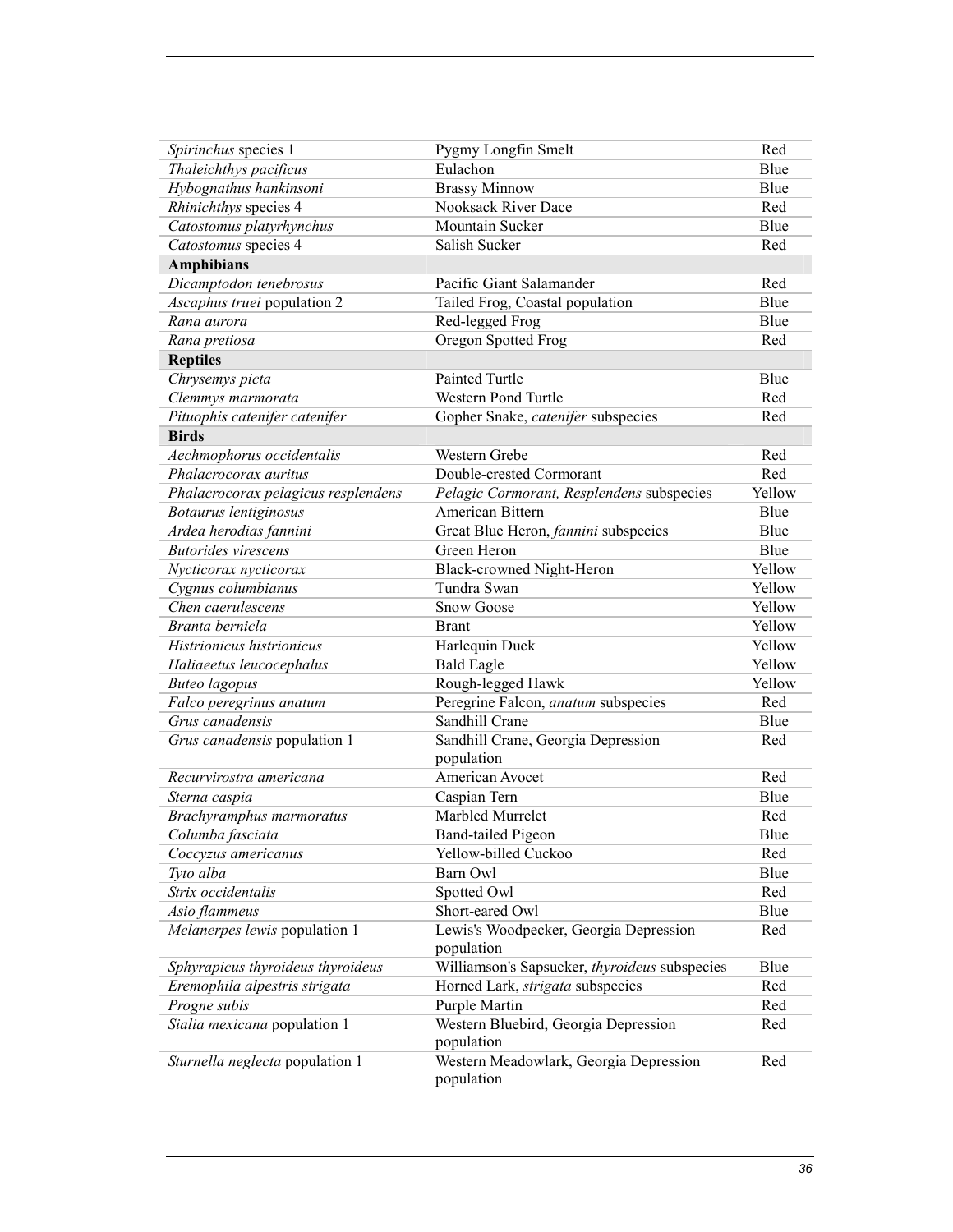<span id="page-36-0"></span>

| <b>Mammals</b>                     |                                                          |      |
|------------------------------------|----------------------------------------------------------|------|
| Sorex bendirii                     | Pacific Water Shrew                                      | Red  |
| Sorex trowbridgii                  | Trowbridge's Shrew                                       | Blue |
| Scapanus townsendii                | Townsend's Mole                                          | Red  |
| Myotis keenii                      | Keen's Long-eared Myotis                                 | Red  |
| Lasiurus blossevillii              | Western Red Bat                                          | Red  |
| Corynorhinus townsendii            | Townsend's Big-eared Bat                                 | Blue |
| Lepus americanus washingtonii      | Snowshoe Hare, washingtonii subspecies                   | Red  |
| Aplodontia rufa rainieri           | Mountain Beaver, rainieri subspecies                     | Blue |
| Aplodontia rufa rufa               | Mountain Beaver, rufa subspecies                         | Red  |
| Spermophilus saturatus             | Cascade Mantled Ground Squirrel                          | Blue |
| Clethrionomys gapperi occidentalis | Southern Red-backed Vole, Occidentalis<br>subspecies     | Red  |
| <i>Orcinus orca</i> population 1   | Killer Whale (Northeast Pacific Resident<br>population)  | Blue |
| <i>Orcinus orca</i> population 2   | Killer Whale (Northeast Pacific Offshore)<br>population) | Blue |
| <i>Orcinus orca</i> population 3   | Killer Whale (West Coast Transient<br>population)        | Blue |
| Ursus arctos                       | Grizzly Bear                                             | Blue |
| Mustela frenata altifrontalis      | Long-tailed Weasel, altifrontalis subspecies             | Red  |
| Gulo gulo luscus                   | Wolverine, <i>luscus</i> subspecies                      | Blue |

## **Appendix D: Review of Plans, By-laws and Policies Affecting Fauna**

The City of Surrey has several formal policies and standards that may directly or indirectly affect the management of faunal resources within its natural areas. At the highest level, the City is subject to federal and provincial statutes that protect faunal resources.

The Parks, Recreation and Culture Commission provides the overall policy direction and trusteeship for the delivery of local parks, recreation and culture services and functions as a board of appeal for decisions of the administration. Surrey City Council has the ultimate authority in determining the final budget and funding of park projects.

The Parks, Recreation and Culture Department is also subject to defined municipal policies that set out standards for park facilities and operations and must meet City by-laws. The Department has developed several plans that provide guidance for the development of park and recreation facilities within the City (e.g., draft *Urban Forestry Management Plan*, draft *Greenways Plan*). The City is subject to federal and provincial statutes that protect faunal resources.

A number of high-level plans, by-laws, policies and mandates guide the management of Surrey's natural areas.

#### **Plans**

*Official Community Plan* (1996)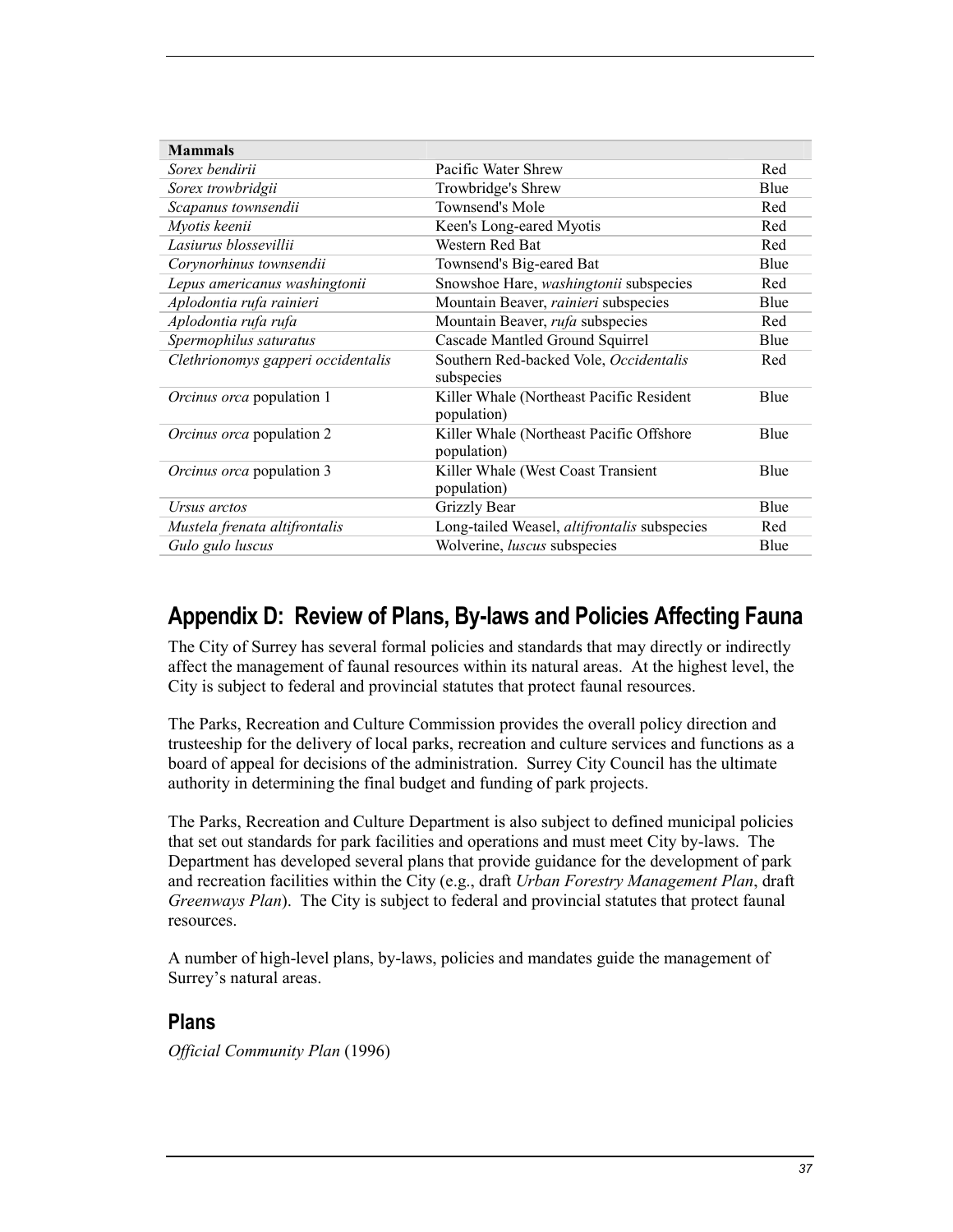*The Official Community Plan* (OCP) sets the overall direction for land use within Surrey. It contains policies for preserving watercourses and wetlands (OCP Policy E.1.1), environmentally sustainable practices in development (OCP Policy E.1.2), and protecting fish and wildlife habitats (OCP Policy E.1.3) (City of Surrey, 1996, 2-63 to 2-65). For example, under the protection of fish and wildlife habitats, the following goals are stipulated.

- -Identify and endeavour to protect Fisheries Sensitive Zones
- -Identify significant habitats for protection
- -Recognize the intrinsic value of wildlife, bird and fish habitat to the quality of life
- -Balance habitat losses with habitat replacement and/or compensation (no net loss)
- - Conserve, enhance and promote wildlife corridors connecting parks, open spaces and habitat areas
- -Acquire parks in or near environmentally sensitive areas.

The OCP contains a policy to secure linear open space, ravines, trails, walkways, and bicycle paths to connect parks and other open spaces, green belts and conservation areas. Access through agricultural lands is excluded (OCP Policy F.1.5).

A land use designation for conservation (CNS) is intended for major parks, open spaces, and environmentally sensitive areas in their natural state, including appropriate indoor and outdoor recreation activities and facilities (City of Surrey 1996, 3-3).

#### *The Parks and Recreation Master Plan (1996-2006)*

The Master Plan sets out future directions for the provision of recreation, heritage and cultural facilities and services for the City to 2006 (City of Surrey, 1995). Section 7.1.7 discusses the protection of the natural environment and recommends that the department review its environmental policies and procedures, and supports the City's Environmental Advisory Committee. Although the Master Plan does mention that parks and open space reservation and dedication are only one tool for protecting environmentally sensitive features, there is no direct mention of fauna management.

#### *The Parks, Recreation and Culture Department Strategic Plan*

Strategic result area #1, "Healthy Environment," outlines key action steps and measures for greenways initiatives, land acquisition, and new parks. There are no specific policies or regulations pertaining to park planning.

## **By-Laws**

#### **The Surrey Parks, Recreation and Cultural Facilities Regulation By-Law**

This by-law regulates activities within the City's natural areas. It prohibits damage to vegetation (Section 15) and the fouling or polluting of any fountain, lake, stream, pond, well or spring within a park (Section 28). The by-law states that no person shall fish or angle in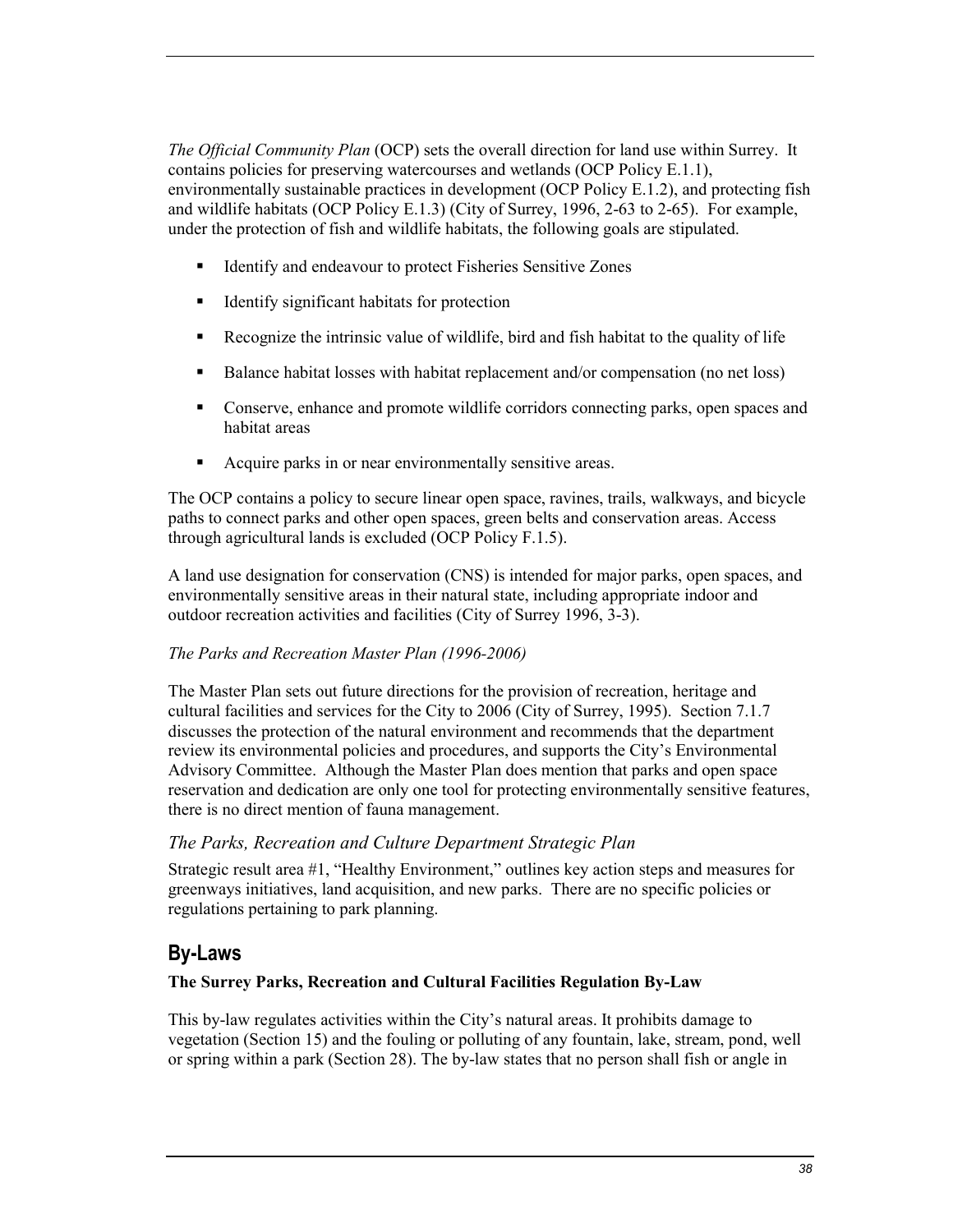any lake or stream without the prior written permission of the Parks, Recreation and Culture Commission or molest, disturb, frighten, injure, trap or snare any bird or animal (Section 34).

Dogs in parks are to be on leashes (Section 54), except in areas that are designated for dog off-leash areas (Section 55). The by-law also prohibits dog access to water bodies (Section 57) and requires immediate removal of excrement (Sections 58/60).

#### **The Tree Preservation By-Law**

This by-law applies to protected and significant trees. Protected trees include trees in high sensitivity areas on the City's ESA map, and trees planted to replace trees that have been removed or damaged. Most of these significant trees are defined in a schedule to the by-law as heritage trees.

#### **The Soil Removal and Depositing Regulation By-Law**

This by-law regulates the terms and conditions for soil removal and deposit and requires a permit for such activities. The by-law states that no permit shall be issued if the soil removal or deposit would "foul, obstruct, impede or otherwise adversely affect any stream, creek, waterway, watercourse, groundwater aquifer, waterworks, ditch, drain, sewer or other established drainage facility". It specifies requirements for soil movement for construction projects, and provides for inspection of soil movement to monitor compliance with permits.

#### **The Waterways Protection By-Law**

This by-law stipulates that "no person shall foul, obstruct or impede the flow of any stream, creek, waterway, watercourse, waterworks, ditch, drain or sewer, whether or not the same are situated on private property".

#### **Policies**

#### **Stormwater Management Policies**

1. Surreys Natural Drainage Policy promotes the maintenance of existing natural capacity to absorb and help control runoff that might exceed the capacity of the City's drainage system. The policy has twin goals of an efficient urban drainage system and the retention of the environmental and aesthetic benefits of natural drainage.

2. Master Drainage Plans (MDP) are intended to provide holistic watershed-based strategies for stormwater management. The protection of the environmental quality in watercourses, including wildlife and aquatic life, has become a major component of MDPs. During the preparation of MDPs, existing habitats and biota of stream systems are assessed, and alternative strategies are evaluated for preserving and enhancing habitat values. Several drainage facilities have been placed in parks that can either impact or enhance wildlife values.

#### **The Ravine and Open Watercourse Preservation Policy (1976**)

This policy is intended to establish a linear natural park system, protect the aquatic environment, maintain urban green space, protect fisheries streams, maintain natural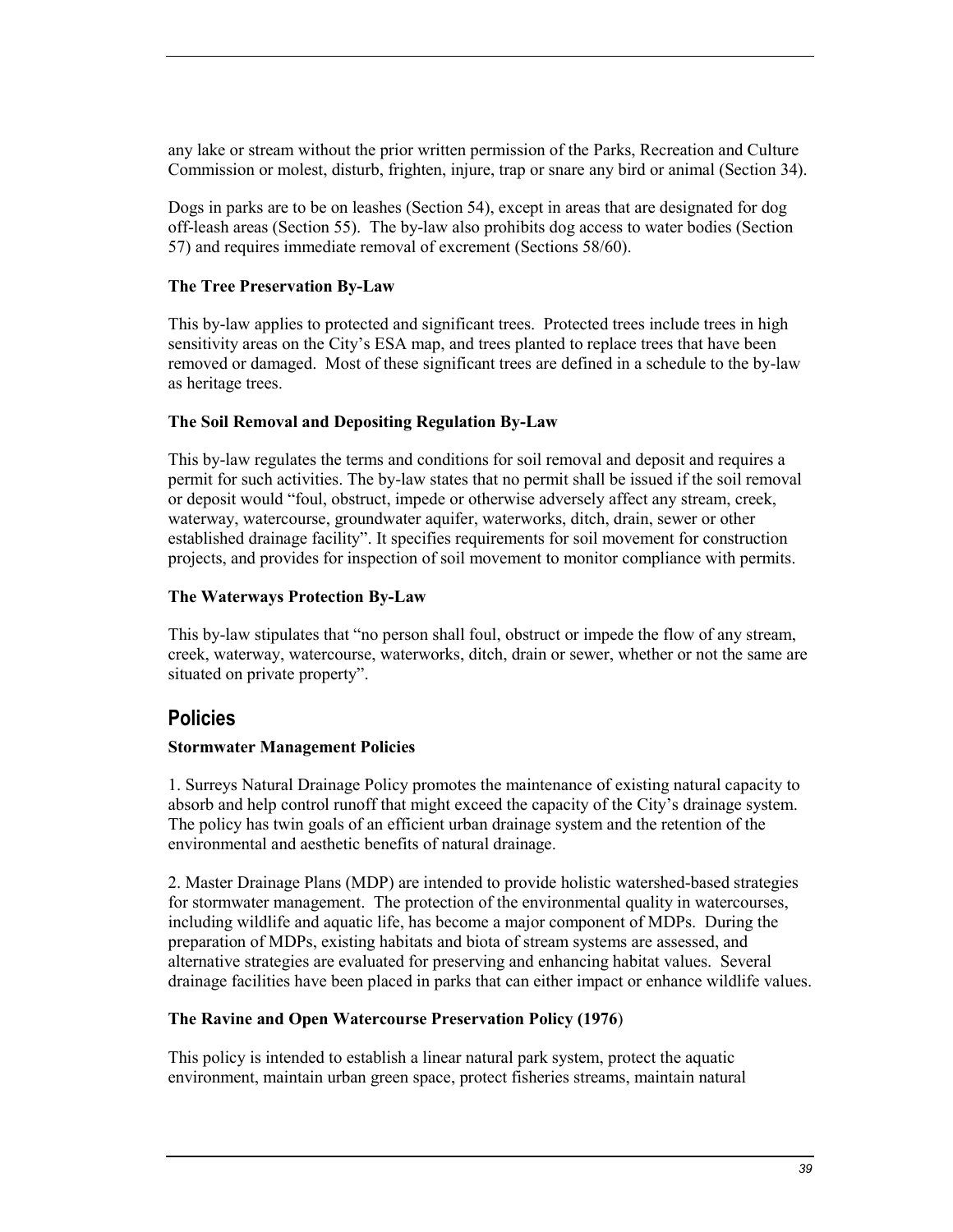vegetation and features, provide natural drainage without erosion, protect children, eliminate flood damage, and protect maintenance access to stream corridors. To accomplish these purposes the Policy establishes "Preservation Limits" along ravines and watercourses as areas to be preserved in a natural condition.

#### **The Parks Standards Policy**

This policy (Municipal Policy L-2) sets the park standard (surface area) per population, for different park categories. Of special interest to fauna management would be the Special Areas category, which is designed to accommodate drainage courses or the retention of an existing natural feature.

#### **Policy on Parkland Dedication**

This policy (Municipal Policy O-12) allows the approving officer to make decisions regarding the requirement of 5% parkland dedication or cash in lieu from subdivision proposals. The officer shall have regard for relevant OCP provisions, future park needs, watercourse preservation, and linear open space linkages. Urban forest policy exists to promote tree preservation and planting in residential developments and parking lots (Municipal Policy U-2).

#### **Hydrology Policy**

According to policy P-4, hydrological assessments must be undertaken for each Urban Forest. Proposed developments in areas of hydrological influence around Urban Forests should conduct hydrological impact assessments to be reviewed by local management authorities. Mitigation measures must be undertaken where adverse impacts are anticipated (Policy Manual 4).

#### **Parks Maintenance Policy**

Municipal Policy L-1 specifies the functions of the Parks, Recreation and Culture Department: to develop and maintain park areas, and to preserve and care for greenbelts and urban forests. Park maintenance occurs according to service level standards for different park categories. A range of activities is covered, including tree removal, planting, cemetery maintenance and grass mowing.

#### **Pesticide Policy**

This Policy addresses pests, disease, and weed control. It recommends seeking viable alternative control methods before proceeding with toxic chemical control.

#### **Urban Forest Parks**

Urban Forest Parks are set aside for perpetuity for their intrinsic and heritage values, to provide long-term non-consumptive enjoyment and benefits for the general public (Policy Manual P-4 (1)). Local Urban Forest Advisory Committees oversee activities and operations in Urban Forests to ensure the ecological integrity of Urban Forests (Policy Manual P-5 (1)).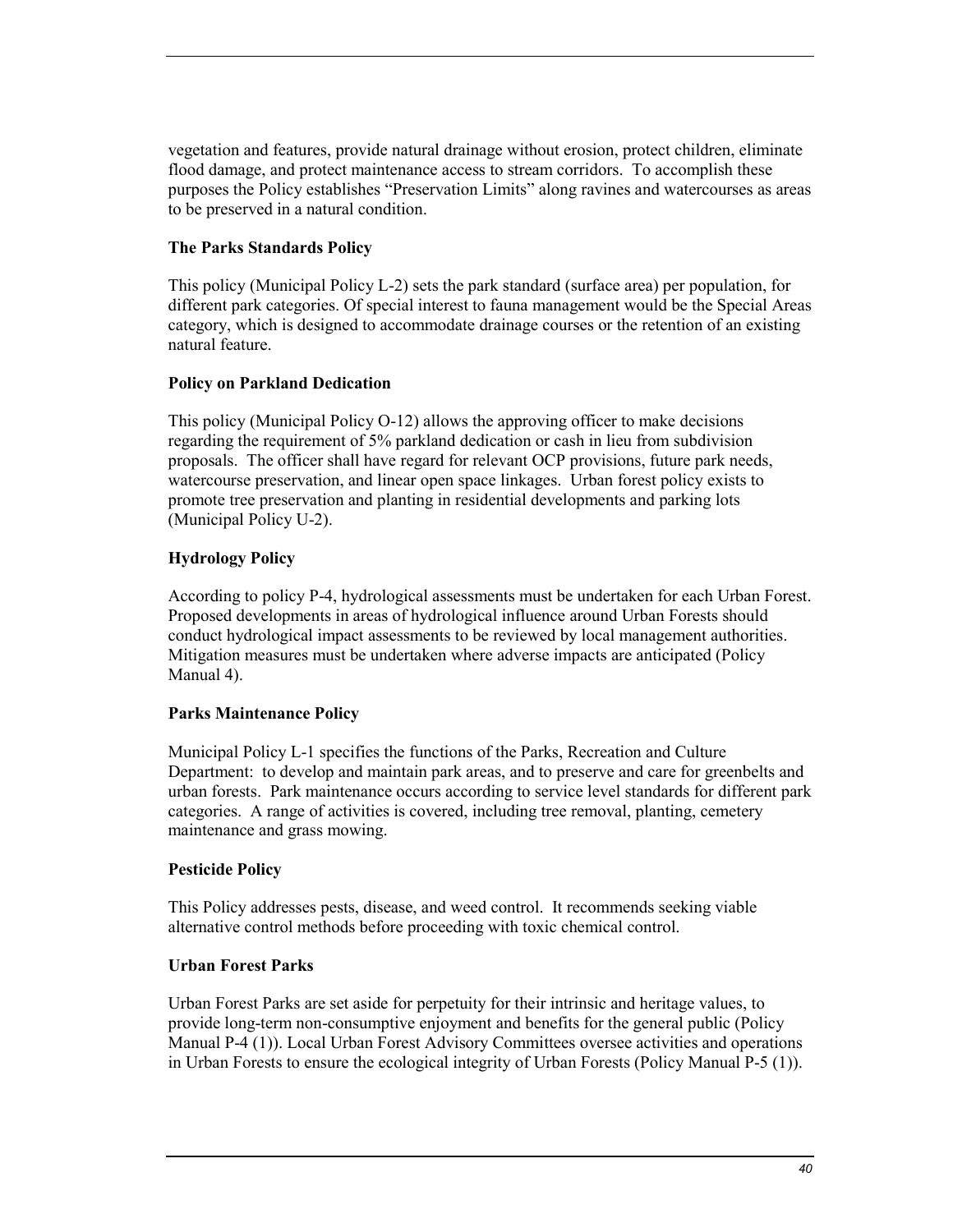<span id="page-40-0"></span>The management principles for Urban Forests (Policy Manual P-4 (1 to 4)) state that natural succession should be allowed to proceed with minimal intervention or disturbance. Fires are to be immediately suppressed with the least possible disruption to forests. Hunting, fishing, and the introduction of domestic or exotic species are not permitted. Local Urban Forest Advisory Committees may permit re-introduction of native species which have been extirpated, as well as enhancement of fish habitat, where such efforts do not compromise the forest ecosystem (Policy Manual P-4 (4)).

#### **Recreation Management**

The management principles for Urban Forests state that Urban Forests Advisory Committees may designate trails for specific uses and may prohibit certain uses, where those uses put at risk the enjoyment of others, public safety, or protection of the environment. As well, committees should set aside areas restricted to public access in order to protect forests from urban disturbance (Policy Manual P-4 (2)). Presumably, this policy could be used to protect fauna from incompatible recreation uses. There does not appear to be any other specific policies concerning fauna protection and recreation management in Surrey parks. Recommendations for managing recreational activities that could impact upon faunal resources are often included in park management plans.

## **Appendix E: Other Standards, Reports and Statutes**

#### **Watercourse Classification**

This system, based on fish habitat values, was developed by the City in coordination with federal and provincial agencies. The system is administered through a memorandum of agreement with the Department of Fisheries and Oceans and Ministry of Environment, Lands and Parks. The classification system is used to plan capital and maintenance works and to address emergency in-stream work. The system includes measures for in stream work, and habitat mitigation and compensation.

#### **The Fraser River Estuary Management Program (FREMP)**

This program includes a review process for proposed development activities in natural areas that are within the foreshore of the Fraser River and Boundary Bay. FREMP has established habitat classifications for these foreshore areas and area designations.

#### **Environmentally Sensitive Areas**

The *Environmentally Sensitive Areas Report* and *North Slope Study* complement OCP policies (City of Surrey 1995, 69). Finding the Balance: Environmentally Sensitive Areas in Surrey (Abs et al., 1990) identifies environmentally sensitive areas (ESAs) and classifies them as either, high, medium, or low. This system is used extensively as a reference document in reviewing development applications (City of Surrey 1996, 2-62).

The Environmentally Sensitive Areas Update and Park Acquisition and Enhancement Study proposes principles and management guidelines for managing ESAs, dealing with aquatic resources, upland forests and vegetated areas, and wildlife resources (Coast River and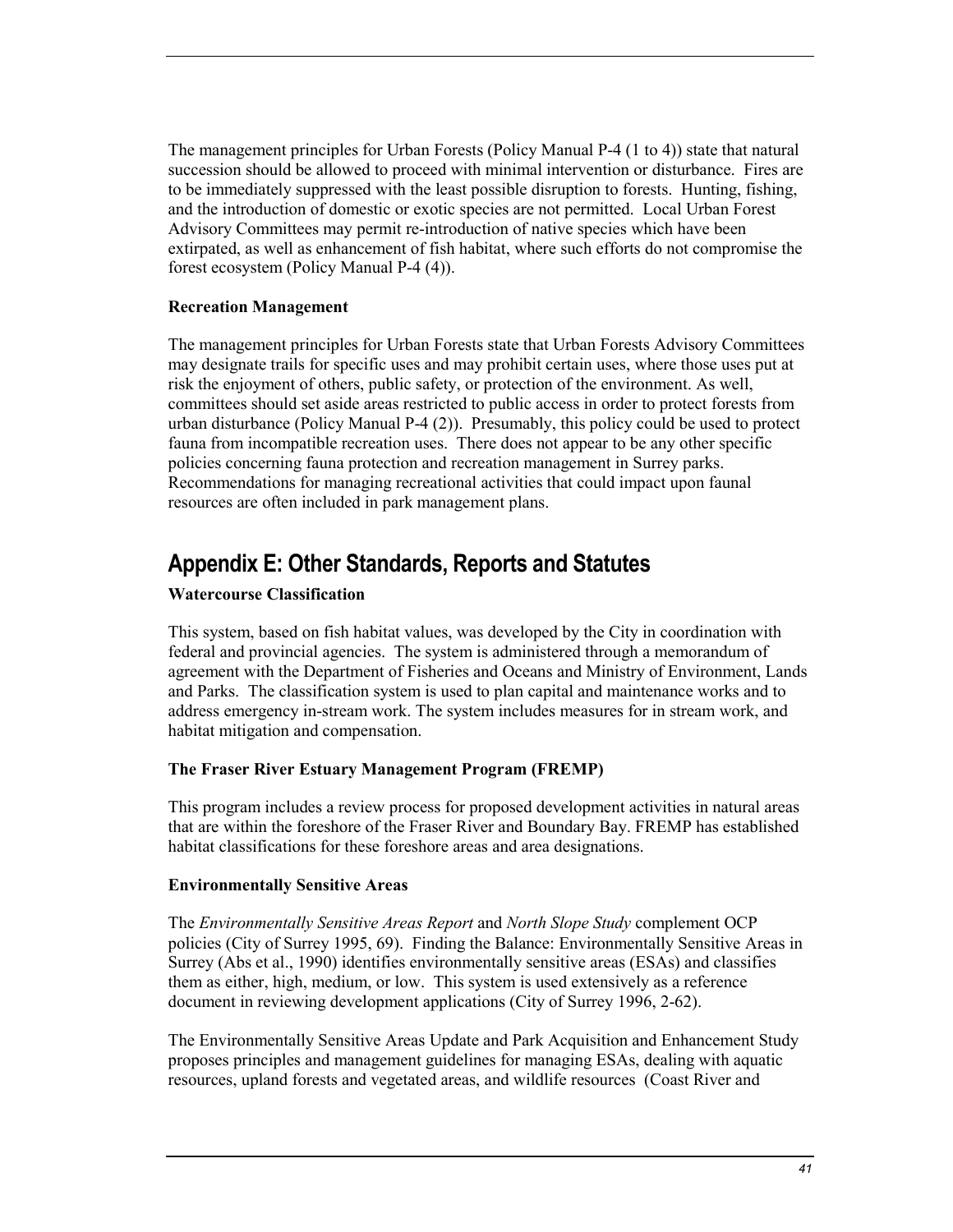Quadra Planning, 1997, 26). Those that are particularly relevant to a faunal management strategy, include wildlife habitat, aquatic resources, wildlife corridors, and red- and bluelisted species (Coast River and Quadra Planning, 1997, 33-35).

The ESA Update report recommended implementing a system of park management concepts for ESAs that fall under the mandate of Surrey Parks, Recreation and Culture. These included:

**Level 1**: An area managed specifically for its ecological functions, with little, if any human intrusion, with the possible exception of habitat enhancement measures, scientific or research activities (i.e., analogous to an ecological reserve).

**Level 2**: An area managed primarily for its ecological functions, with some limited amount of human intrusion (e.g., walking trails around the perimeter of an area, depending upon size and sensitivity).

**Level 3**: An area managed for its ecological functions but which may have other compatible and managed activities that would not impair ecological functions (e.g., greenways/greenlinks, utility rights-of-way, old field habitat in active farming areas, wetlands, etc. (e.g., Serpentine Fen, Boundary Bay Wildlife Management Area).

#### **Federal and Provincial Statutes and Regulation**

Relevant statutes for faunal management include the federal Fisheries Act, federal Migratory Birds Convention Act, provincial Wildlife Act (which includes protection of habitat vegetation), and the provincial Fish Protection Act (which includes a draft Streamside Policy Directive for protection of riparian areas adjacent to streams).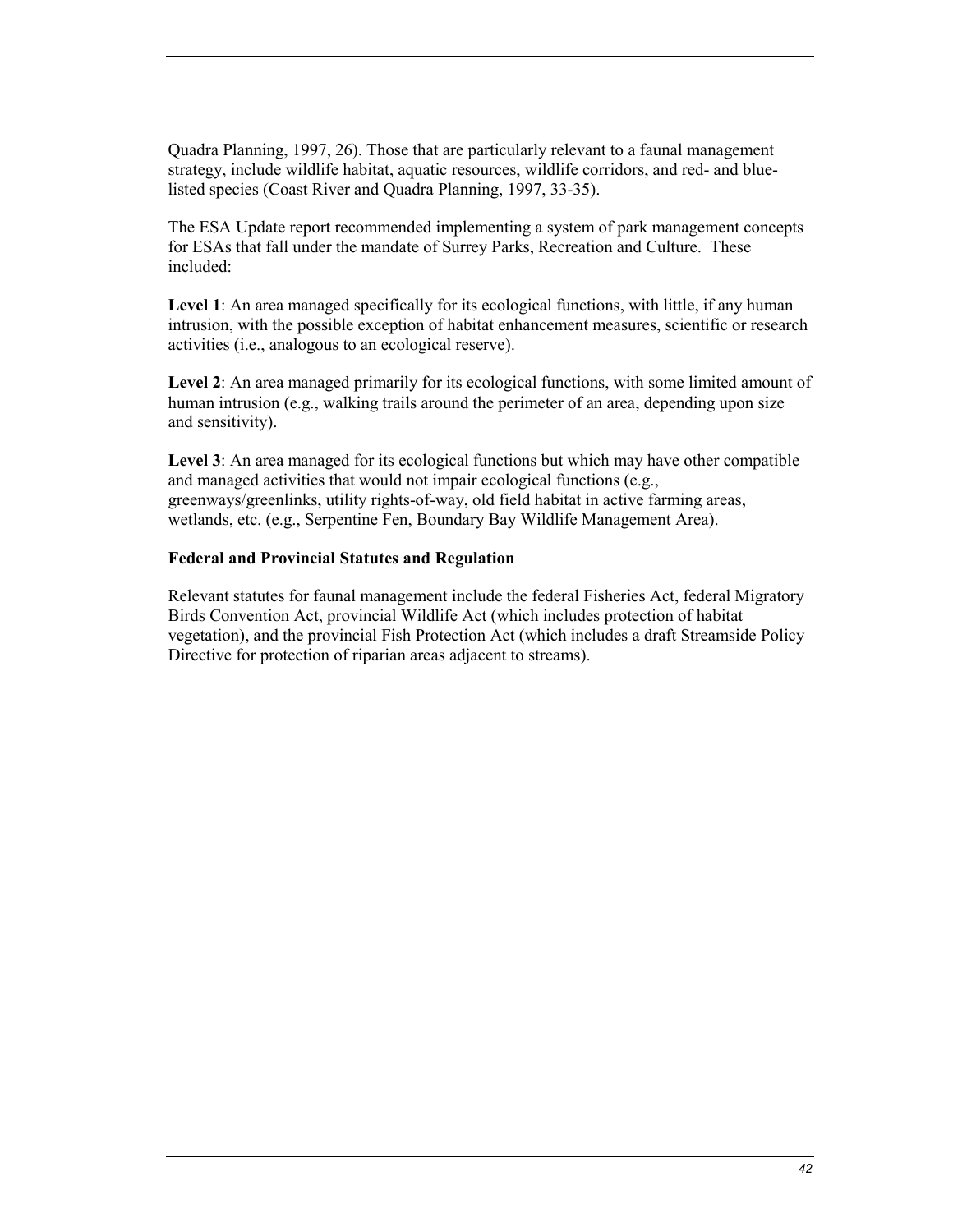## <span id="page-42-0"></span>References

Banfield, A.W.F. *The Mammals of Canada*. National Museums of Canada, University of Toronto Press, 1974.

Beebe, F.L., 1974. *Field Studies of the Falconiformes of British Columbia*. British Columbia Provincial Museum, Occ. Pap. No. 17.

Catherine Berris Associates Inc., Dillon Consulting Ltd., and Ken Summers Biological Services. 1999. *Blackie Spit Park Draft Master Plan*.

Booth, B. and A.C. M. Farr, 1993. *Bald Eagles in the Lower Mainland - Fraser Valley region of British Columbia: First steps towards a conservation strategy*. Habitat Conservation Fund.

Campbell, R.W. 1998. *The Birder's Complete Lifelist of British Columbia Birds*. Wild Bird Trust of British Columbia, Special publication Number 1. (new checklist order and bird names).

Campbell, R.W., N.K. Dawe, I. McTaggart-Cowan, J.M. Cooper, G.W. Kaiser, and M.C.E. McNall, 1990a. *The Birds of British Columbia. Volume II: Nonpasserines, diurnal birds of prey through woodpeckers*. Royal British Columbia Museum.

Campbell, R.W., N.K. Dawe, I. McTaggart-Cowan, J.M. Cooper, G.W. Kaiser, and M.C.E. McNall, 1990b. *The Birds of British Columbia. Volume I: Nonpasserines, introduction and loons through waterfowl*. Royal British Columbia Museum.

Child, M., N. Page, I. Robertson, G. Ryder, A. Grass, and J. Dunster, 1998. *Environmental Overview and Assessment of Proposed Road Improvements at Green Timbers Urban Forest, Surrey, B.C*. Coast River Environmental Services Ltd. report to the City of Surrey, Parks, Recreation and Culture Department.

City of Surrey. 2000a. Key Goals for 2000. *Inter-office Memo from the Surrey City Manager to Mayor & Council*. January 18, 2000

City of Surrey. 2000b. *Parks, Recreation and Culture Department Strategic Plan. 2000* Parks, Recreation and Culture Department.

City of Surrey. 1998. Bylaw No. 13480: Surrey Parks, Recreation and Cultural Facilities Regulation.

City of Surrey, 1996a. *Parks & Recreation Master Plan 1996-2000*. Parks and Recreation Department.

City of Surrey. 1996b. *Official Community Plan*. Planning and Development Department.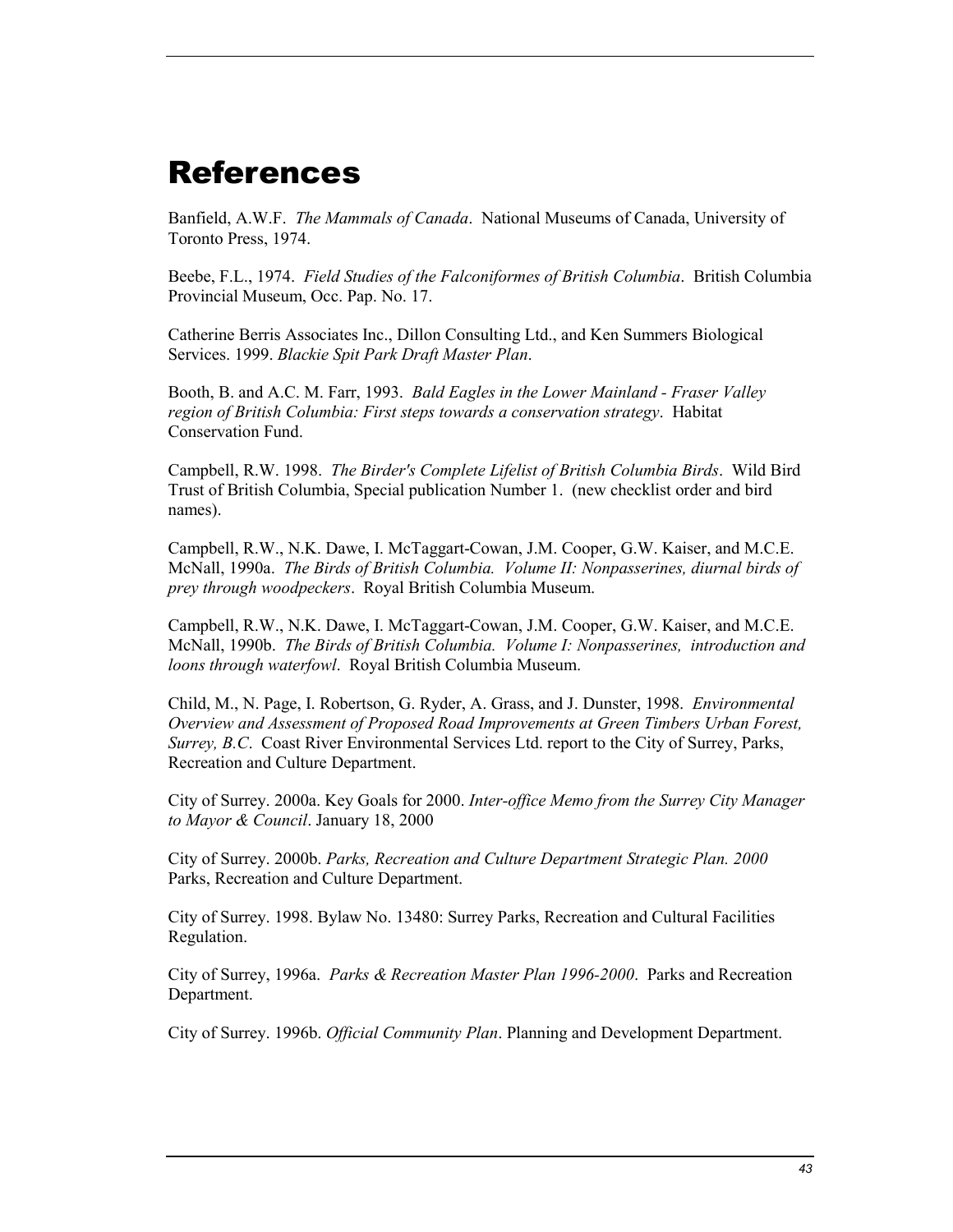City of Surrey. 1995. *Parks & Recreation Master Plan 1996-2000*. Parks and Recreation Department.

Coast River Environmental Services Ltd. and Quadra Planning Consultants Ltd. 1997. *Environmentally Sensitive Areas Update and Park Acquisition and Enhancement Strategy*. Prepared for City of Surrey, Parks and Recreation Department.

Coast River Environmental Services Ltd., 1996. *Tynehead Environmental Assessment. Report* to the City of Surrey, Planning and Development Department.

Cowan, I. McT. and C.J. Guiguet, 1965. *The mammals of British Columbia*. British Columbia Provincial Museum Handbook 11.

Dunster and Associates Environmental Consultants Ltd.. *An Assessment of the Forest, Trees and Ecological Values: Mound Farm, Surrey B.C* 1999.

1999a. Panorama Ridge Park, Surrey, B.C. Biophysical Assessment.

Evans, Jack. Ministry of Environment, Lands, and Parks Personal Communication. 2000. Firman, M., M. Getty, and R.M.R. Barclay. *Status of Keen's Long-eared Myotis in British Columbia. Wildlife Working Report No. WR-59*. Wildlife Branch, Ministry of Environment, Lands and Parks.

Fraker, M.A., C. Bianchini, and I. Robertson, 1999. *Burns Bog Ecosystem Review: Small Mammals*. Robertson Environmental Services Ltd. report to Delta Fraser Properties Partnership and the Environmental Assessment Office.

Grass,A. Personal Observation. 1998.

Humeniuk, L. CN Rail. Personal Communication. 1999.

Kistritz, R.U., G.L. Porter, G. Radcliffe, and P.R.B. Ward, 1992. *An Ecological study of Surrey Bend*. Report to the Fraser River Estuary Management Program and the District of Surrey.

Leach, Barry. *Waterfowl on a Pacific Estuary*. British Columbia Provincial Museum, Special Publication No. 5. 1982.

McIntosh, A. and I. Robertson, 1999. *Burns Bog Ecosystem Review: Status of Black Bears*. Robertson Environmental Services Ltd. report to Delta Fraser Properties Partnership and the Environmental Assessment Office.

McIntosh, M. 2000. Vancouver Board of Parks and Recreation. Personal Communication.

McPhee, Michael et. al. (2000) *Sensitive Ecosystems Inventory: East Vancouver Island and Gulf Islands* 1993-1997. Volume 2: Conservation Manual. Canadian Wildlife Service. Technical Report Series No. 345.

Municipal Policy L-1: Functions of Parks and Recreation Department